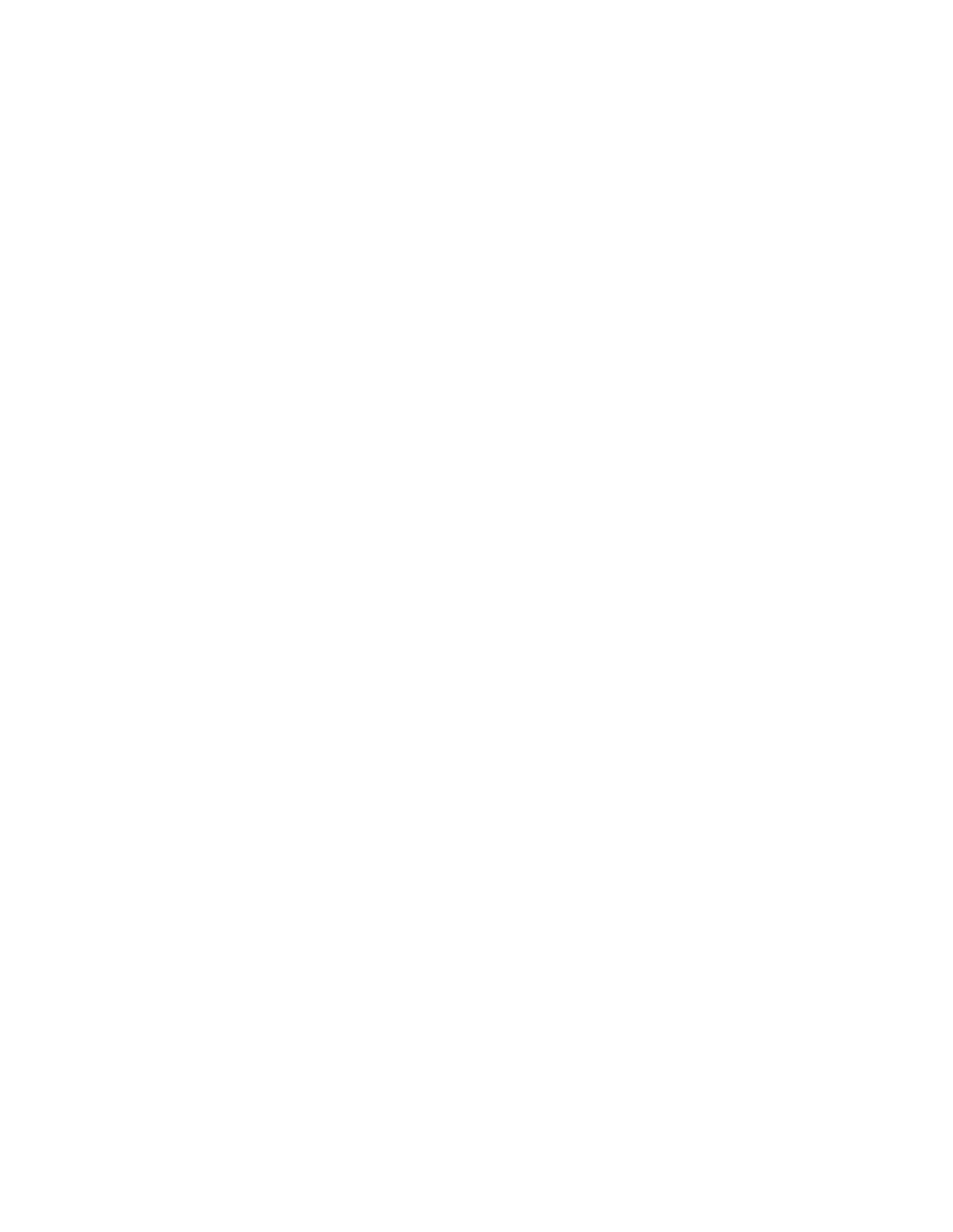**Guidelines** for Ethical **Research in Manitoba First Nations** 

2014 Principles, practices, and templates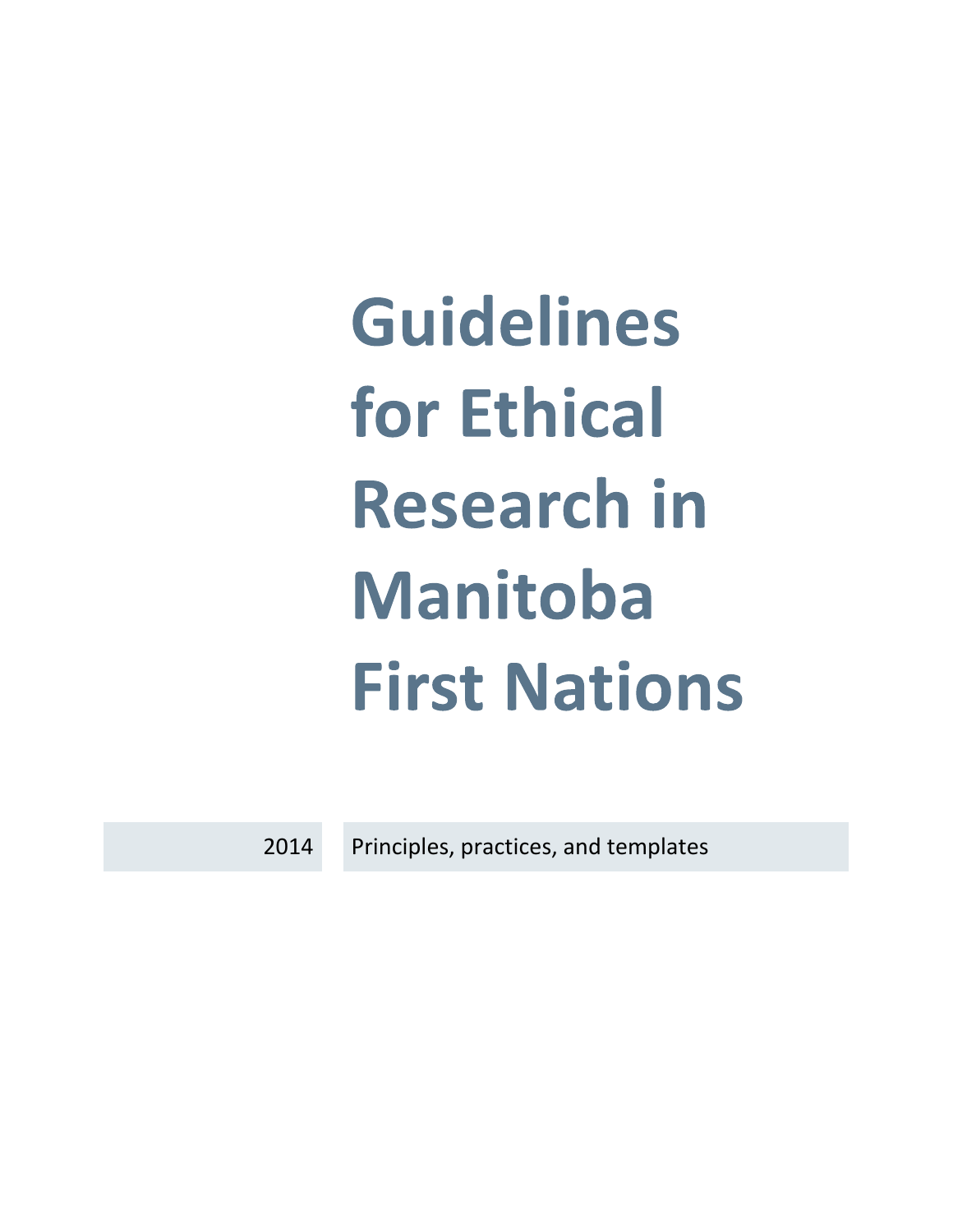### **Acknowledgments**

#### **Developer**

|                | Olga McIvor       | (Acting) Research and Development Manager |
|----------------|-------------------|-------------------------------------------|
| <b>Editors</b> |                   |                                           |
|                | Andy Thomas       | Research and Development Specialist       |
|                | Dr. Betty Lynxleg | Research and Development Specialist       |
|                | Dan Thomas        | Research and Development Specialist       |

Dr. Frank Deer Assistant Professor, University of Manitoba's Faculty of Education

Thanks to the MFNERC editing committee for assistance.

Director of Support Services Violet Okemaw along with the MFNERC Executive and Board of Directors are acknowledged for their support of the *Guidelines for Ethical Research in Manitoba First Nations*.

The First Nations Centre of the National Aboriginal Health Organization generously gave permission to use and adapt templates from their document *Considerations and Templates for Ethical Research Practices*.

© 2014 Manitoba First Nations Education Resource Centre Inc. Use without permission for educational or non-commercial purposes.

ISBN 978-0-9780808-5-3

For information on this document contact the Research and Development Program Manager at 204-594-1290 or email info@mfnerc.com.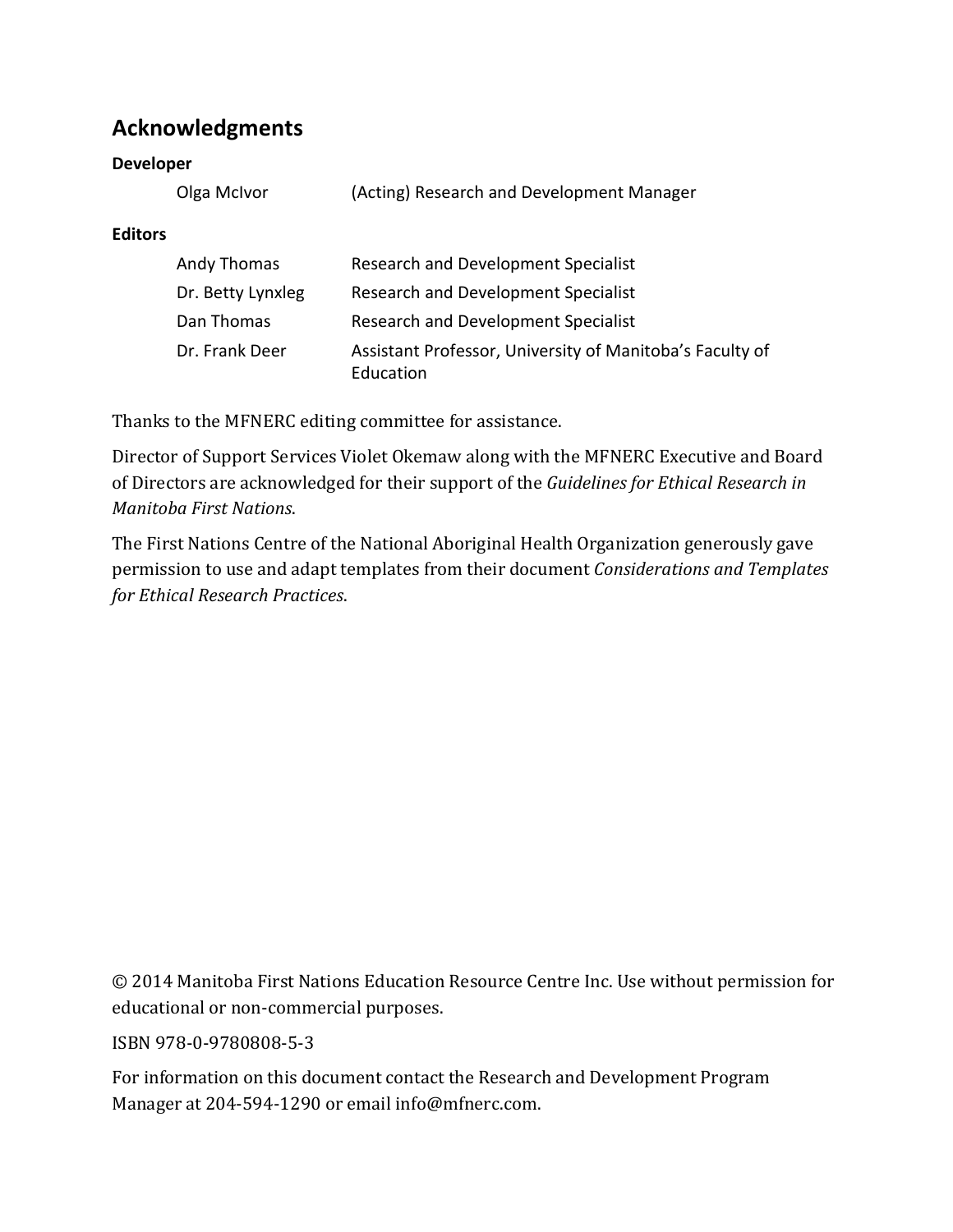### **Contents**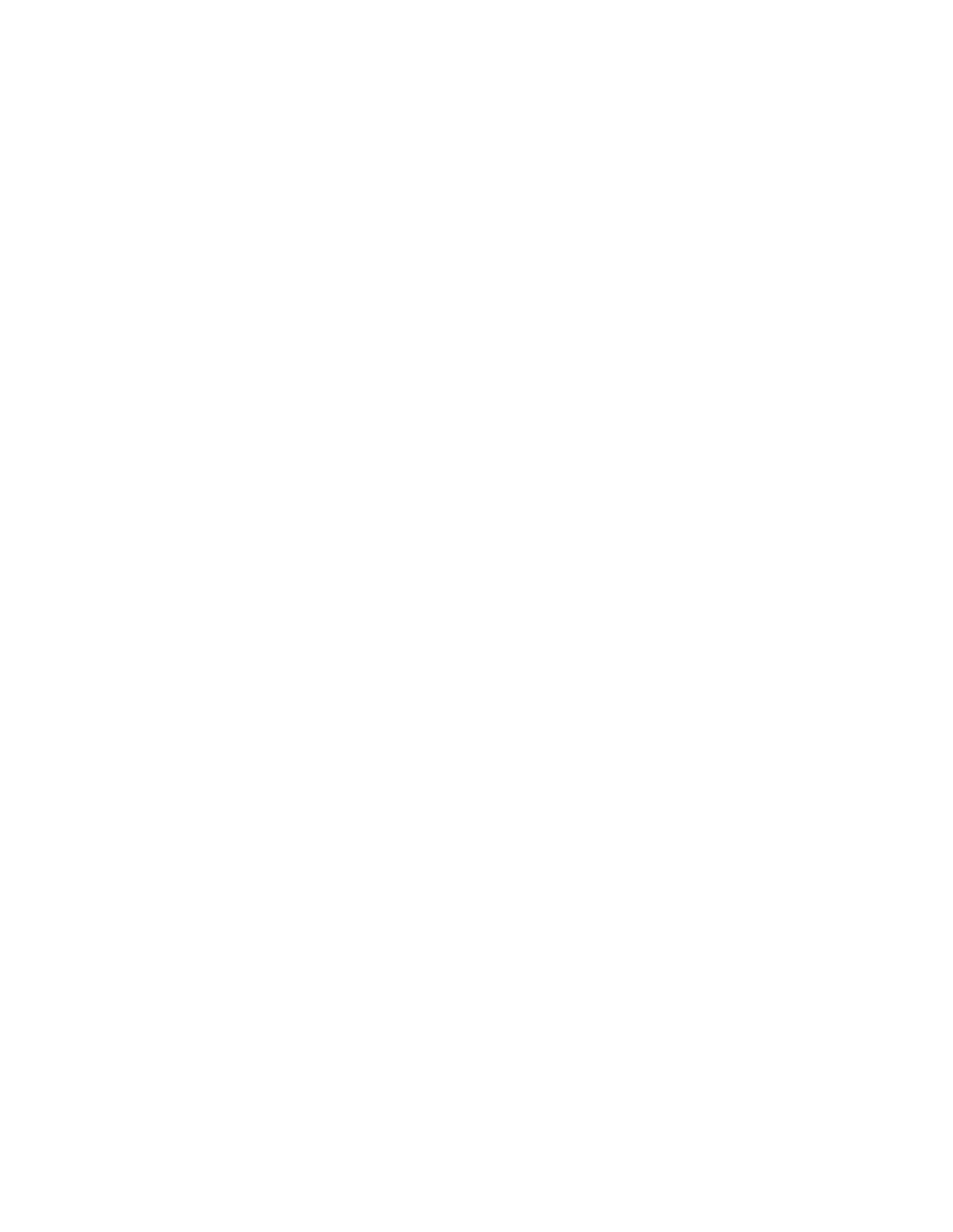# <span id="page-6-0"></span>**Message from the Executive**

On behalf of Manitoba First Nations Education Resource Centre Inc. (MFNERC), it is with pride I present *Guidelines for Ethical Research in Manitoba First Nations.* This principles and practices framework will provide direction to people, organizations, and communities for research on Manitoba First Nations.

The document provides awareness about appropriate and sensitive research methods. At times, researchers have offended First Nations because they did not know the traditions of the community. First Nations have an inherent right to be agents of research when the topic involves their community, culture, or indigenous knowledge.

A need exists for a community-based research framework in order to create stronger, more informed First Nations. I hope that this guide will be of assistance as you develop useful research for, and with, First Nations citizens and communities.

Ekosi, Lorne C. Keeper

# <span id="page-6-1"></span>**Abstract**

This document provides a framework for First Nations and/or researchers contemplating research in First Nation communities in Manitoba. There is a need for First Nations to develop research protocols to protect and preserve their indigenous intellectual property, culture, and traditional knowledge. By using this document as a guide, First Nations can create their own ethical research regulations.

This document explores some key issues in the research process to help First Nations and researchers contend with aspects of research that can create discontent. This document also includes adaptations of *Considerations and Templates for Ethical Research Practices* by the First Nations Centre (2007). The appendices contain the templates and sample text for a Code of Research Ethics, a Collaborative Research Agreement, and a Data-Sharing Protocol.

# <span id="page-6-2"></span>**Introduction**

Historically, research in First Nations has been conducted by external researchers, without involving the researched community. First Nations have an inherent right to be agents of research when the research topic involves their community or culture, thus ensuring that ethical research practices are observed. Since the release of *Tri-Council Policy Statement: Ethical Conduct for Research Involving Humans*, First Nations, Métis, and Inuit are asserting a more active role in directing research that involves their communities (AREI 2008, 4).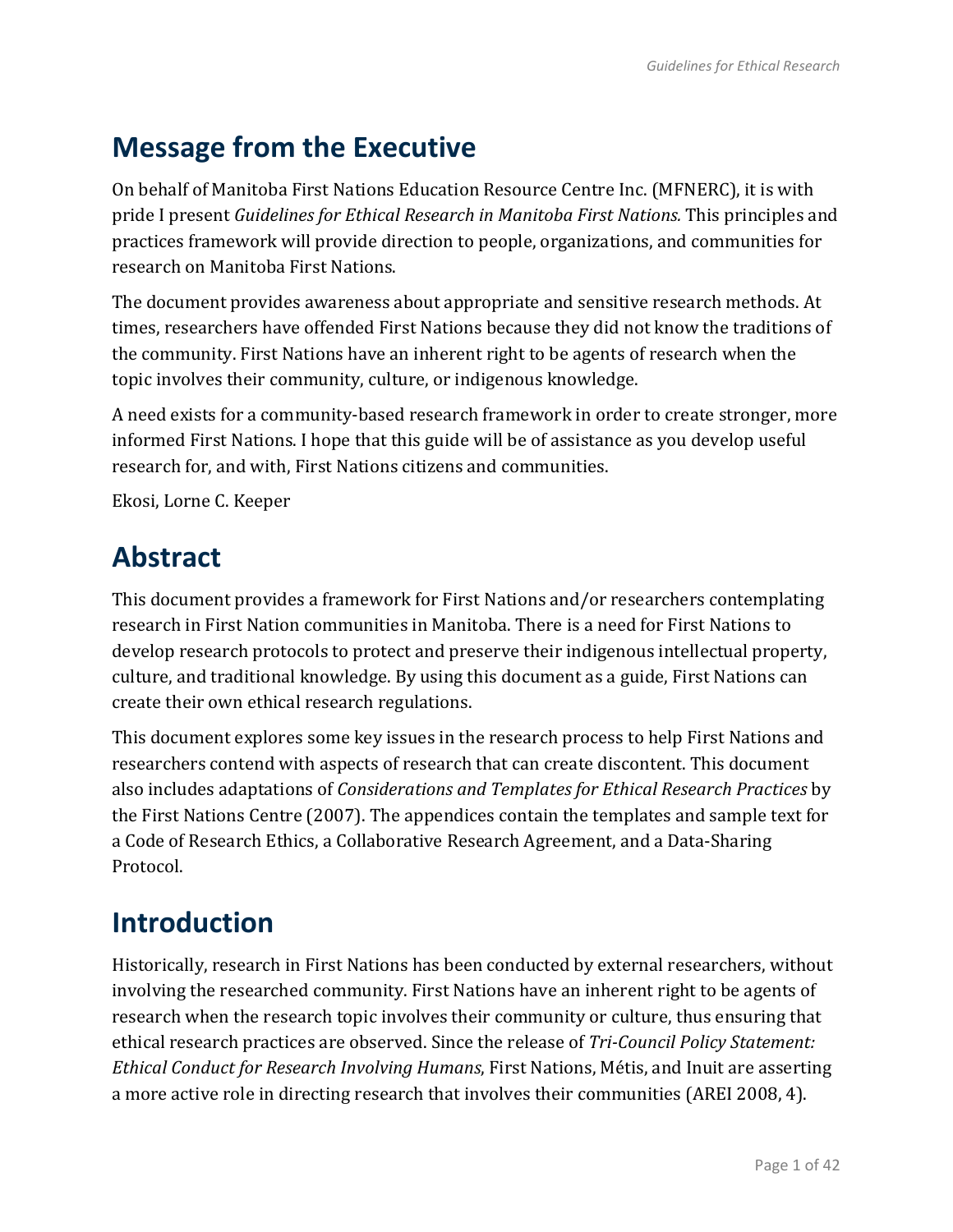First Nations recognize the need to protect and preserve their indigenous intellectual property, culture, and traditional knowledge and have started to establish their own regulations for research in their communities. The scientific community has also come to realize that First Nations have much to offer in terms of sustainability and stewardship of the environment.

The misalignment of cultures and lack of knowledge, skills, and experience often causes confusion and frustration for the researcher and the researched community. Researchers can benefit from partnerships with communities and can gain exposure to the customary values and teachings of the community. Understanding and respecting First Nations' ways and traditions is an excellent starting point for working together in the research process.

Manitoba First Nations Education Resource Centre Inc. (MFNERC) is in a position to provide guidance in developing the research capacity of First Nations. MFNERC believes that promoting *mino-pimatisiwin* (a good life) involves protecting and preserving our indigenous knowledge, culture, and traditional practices. The vision statement for MFNERC is as follows:

Support First Nations to develop and implement a comprehensive holistic educational system inclusive of First Nations languages, worldviews, values, beliefs, and traditions with exemplary academic standards under First Nations jurisdiction. (MFNERC 2008, 4)

To help achieve its vision, this MFNERC document provides a framework for First Nations to ensure ethical research involving their communities. Through developing communitybased research practices, guidelines, and research committees, communities can develop and employ their own research agendas to build stronger and more informed First Nations.

# <span id="page-7-0"></span>**Framework**

This document provides a framework for conducting research in First Nations. The framework gives an overview of research ethics for communities planning to conduct research and/or for communities presently engaged in research with external groups.

This document provides information on the emerging issues surrounding ethical research practices in First Nations. The goal of having research protocols is to develop good working relationships between the community and the researcher. Understanding and respecting First Nations peoples' and collective rights is an important step in working together.

First Nations can use the document to establish their own ethical research practices. This framework will assist in community capacity building and strengthen the overall research process. The framework also brings forward information to help communities negotiate with outside organizations.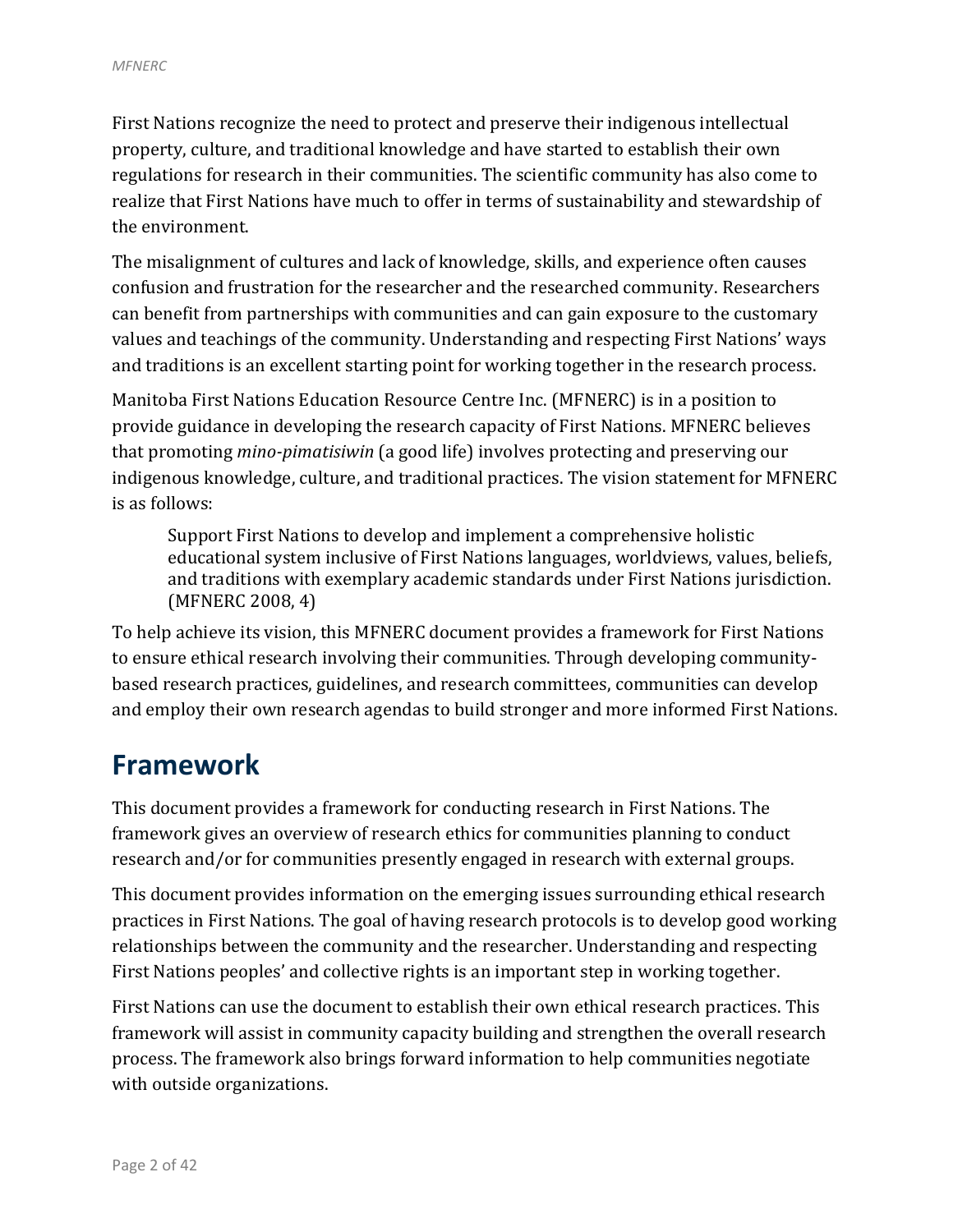The sharing of power by both First Nations communities and researchers will result in a respectful research agreement (ATFE 1996). Empowering both parties should promote collaboration within a framework of mutual trust and co-operation. Ethical research processes promote respect for the rights and dignity of the people being researched (First Nations Centre 2003, 1).

The templates and sample text found in this document are adapted from the 2007 First Nations Centre's *Considerations and Templates for Ethical Research Practices*. The appendices in these guidelines contain the templates and sample texts for a Code of Research Ethics, a Collaborative Research Agreement, and a Data-Sharing Protocol.

A Code of Research Ethics is a framework of principles and protocols to guide research in the community and holds all of the partners responsible for respecting and observing the code. A Collaborative Research Agreement formally outlines all of the responsibilities and expectations of the researcher and the researched. A Data-Sharing Protocol is a formal agreement between the research partners and the community that sets out the obligations of both parties in terms of information sharing.

The templates and sample texts provided are models that will help ensure ethical practices in research on First Nations. These examples can be modified to fit the needs of the community. We are not recommending one approach over another but rather want to provide some examples to use when developing ethical research practices appropriate for a particular First Nation. The framework will increase the awareness of researchers who intend to engage in research in Manitoba First Nations.

# <span id="page-8-0"></span>**Research Principles**

Research protocols have to honour the principles of protection, preservation, partnership, and participation of First Nations (Brascoupe and Mann 2001, 2).

Researchers should make the protection of First Nations and resources a priority, including protection from any negative effects as a result of findings being made public knowledge (e.g., types of cancers, alcoholism). As part of the collaboration process, First Nations should inform the researcher of what needs protection and how this protection can be achieved (Brascoupe and Mann 2001, 9).

Preservation of traditional knowledge, language, and practices should play a major role in the research process. Also consider the significance of cultural identity in research. The researcher may draw upon the traditional teaching roles and practices in the community to enhance the experiences of all participants involved in the research process (Brascoupe and Mann 2001, 9).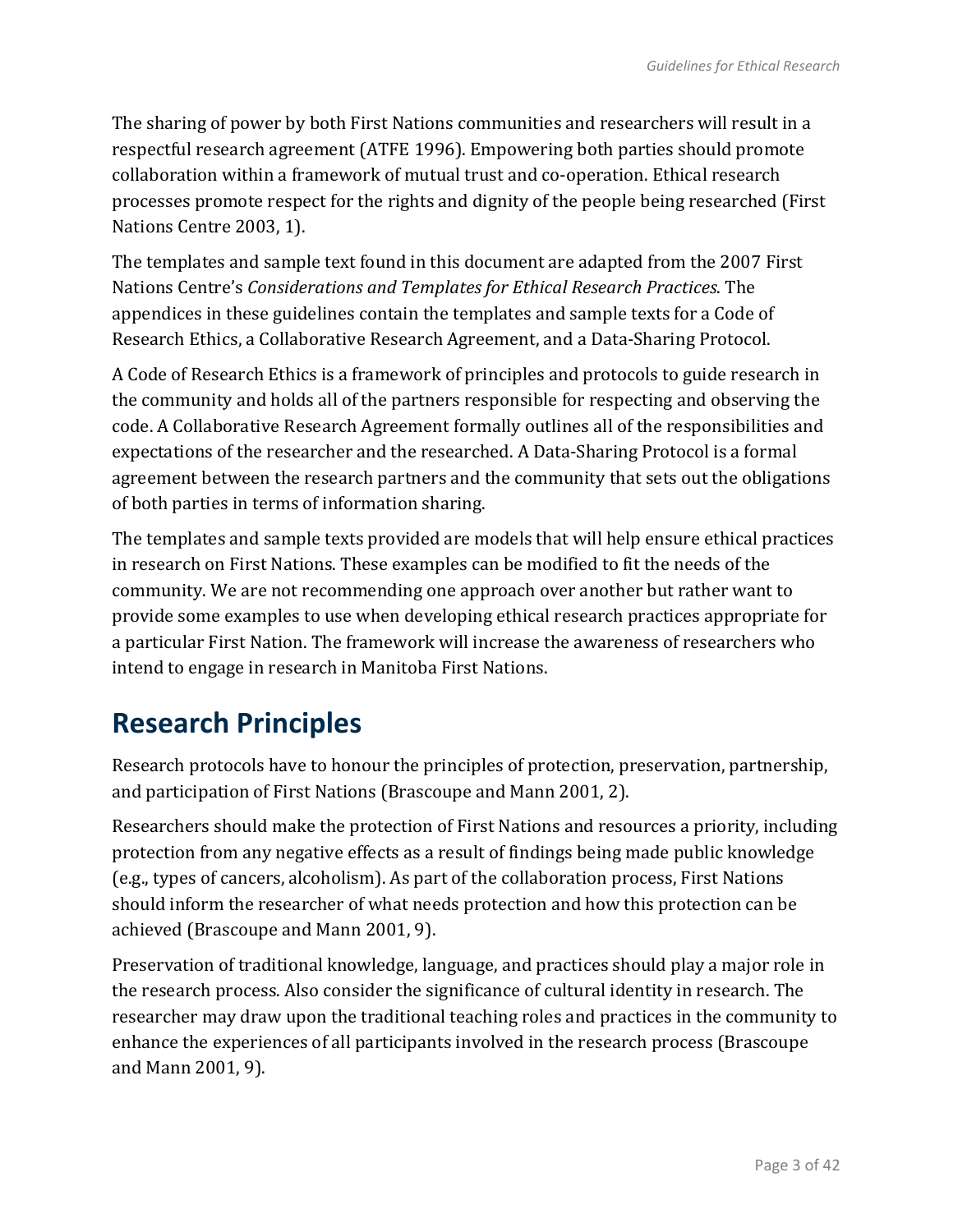Develop partnerships and collegial working relationships between researchers and participants based on collaboration and co-operation; this may include the mutual sharing of research skills and outcomes. Be sure to respect and acknowledge mutual expertise and competence in the research process (Smith 1999, 100).

First Nations participation and involvement in the research process is an entitlement and should be respected by the researcher. Participation by the community will be empowering, so steps should be taken to ensure appropriate inclusion (First Nations Centre 2003, 4).

The First Nations principles of ownership, control, access, and possession (OCAP) should be respected (First Nations Centre 2004, 1). The concept and principles of OCAP should guide research conducted in First Nation communities.

The ownership principle states that a community or group owns information collectively in the same way individuals own their own personal information. It is the relationship of a First Nation community to its cultural knowledge, language, and practices.

The control principle advocates that First Nation members, their communities, and the groups that represent them are entitled to retain control over all aspects of research management and of the information and data that has an effect on their community.

The access principle recognizes information and data acquired through research conducted in First Nations communities must be made available. First Nations have the right to manage and make decisions regarding access to their individual and collective information.

The possession principle states First Nations have the right to protect and maintain research information. Possession of data and information helps ensure ownership is asserted and protected.

The principles will guide research practices in order to protect and preserve intellectual property of First Nation peoples (First Nations Centre 2004, 2).

# <span id="page-9-0"></span>**Research Practices**

Based on ethical research principles, First Nations can develop useful research practices.

1. Researchers are advised to submit a Summary of Research Proposal to the Chief and Council for review, and, if the Chief and Council are willing to consider it further, they will refer the project to a Research Committee. At times, the Chief and Council may assume the role of the Research Committee. The summary should include a general overview of the proposed research, the rationale, the intent of the research, and an outline of the benefits for the community.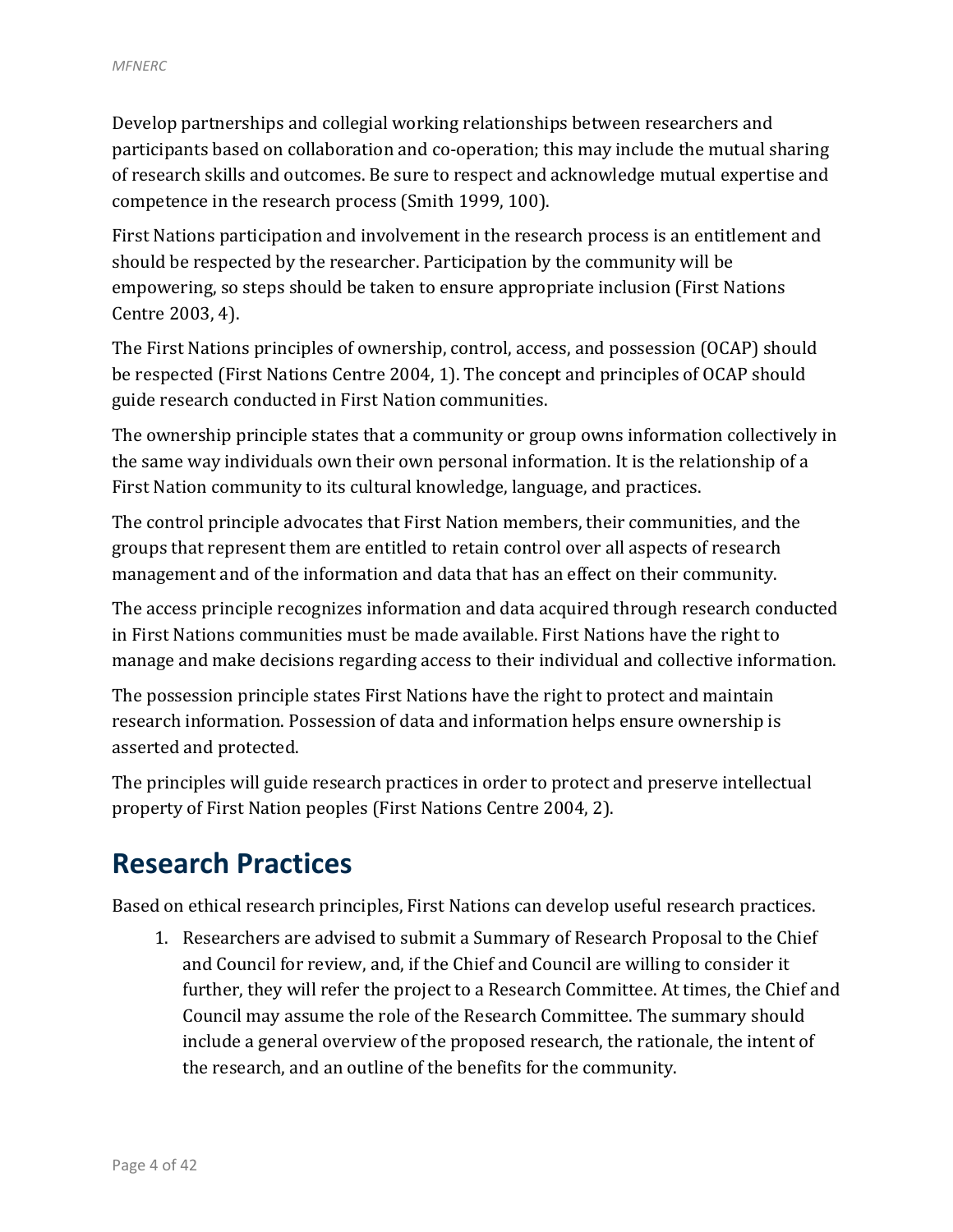- 2. The Research Committee should be composed of members who have previous experience with research, or have an interest in the research subject and are willing to participate as a committee member. Decisions about forming the Research Committee remain with the local authority. Researchers should provide the Chief and Council information on the role of a Research Committee to assist them as they form the committee.
- 3. The Research Committee establishes a community Code of Research Ethics and makes it available to researchers.
- 4. The Research Committee develops a list of requirements for the researchers to complete. The requirements could include research company/group/organization; names, titles, affiliations, contact information, and credentials of researchers; and a summary of the proposed research to include the following:
	- a) Rationale of the project
	- b) Intent of the research
	- c) Time frame (from initiation to completion)
	- d) Research methodologies and consent
	- e) Reporting process
	- f) Financial implications
- 5. The Research Committee conducts a preliminary evaluation of the research proposal to ensure they have a clear understanding of the project and have identified any areas that may require revision. The committee will inform the researchers of their decision to proceed or request revisions to the research process; they may also decide to decline the offer.
- 6. The proposed research project must clearly identify how informed consent will be secured with the local authority, individual participants, families, and/or groups. Before the research begins, the Research Committee ensures they have received the necessary approvals from the local authority and participants involved. As well, the Research Committee sees that the informed consent process is followed throughout the life of the project.
- 7. Once a research proposal is accepted, the Research Committee presents the proposal to the community and organizes a consultation process (i.e., focus group). The Research Committee establishes a time frame for the community consultation process.

The purpose for hosting community consultations is to provide direct information regarding the research, answer questions, and explain the importance of the research and any benefits it can bring to the community. The community will be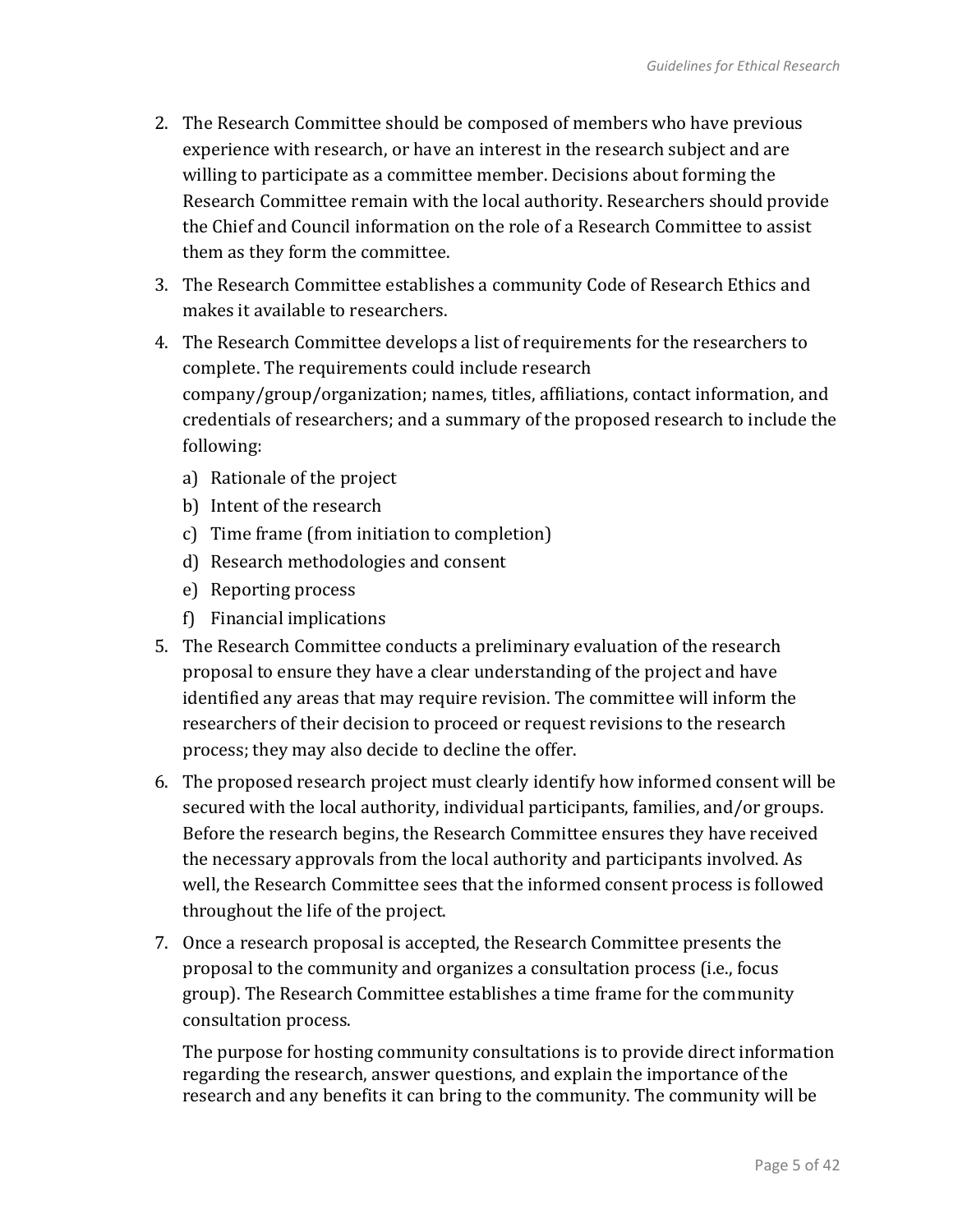more receptive to the research once given the opportunity to become informed and after having any concerns addressed. A community consultation process also assures the local authority that the research process is transparent and open to community review. Once the community consultation process has been conducted and the Research Committee is content with the outcome, the committee will inform the researchers of the result.

- 8. The Research Committee will provide written approval to the researchers before the start of the research. If the researchers wish to make significant changes to the proposal after getting approval, they will have to go through the process again.
- 9. For the protection of First Nations' intellectual property, prior approval or consent is required for any research that may involve cultural knowledge, practices, or traditions—even when it is not a subject of the research. It is the researcher's obligation to learn and apply the protocols of the community (Gay, Mills, and Airasian 2009, 23).
- 10. Researchers ensure that consent and protection regarding the privacy of participants complies with all applicable legal and regulatory requirements (Canadian Institutes of Health Research et al. 2010, 27). The law sets standards for the conduct of research involving humans in a variety of areas such as privacy, confidentiality, intellectual property, and the capacity of participants. According to the 2010 *Tri-Council Policy Statement*, researchers have to respect the spirit of the Canadian Charter of Rights and Freedoms, especially the sections pertaining to life, liberty, and security of the person, as well as equality and freedom (Canadian Institutes of Health Research et al. 2010, 12).

# <span id="page-11-0"></span>**Code of Research Ethics**

A Code of Research Ethics is used to regulate research activities in the community, whether it is research by the First Nation, by external researchers, or in partnership. The code provides standards of conduct to ensure that neither individuals nor the community is harmed or exploited as a result of research.

- 1. Researchers have to acknowledge and respect the unique constitutional rights and distinct legal status of First Nations in Canada. Research should not demean the status of First Nations people.
- 2. Researchers have to respect the sovereignty, jurisdiction, and rights of First Nations.
- 3. Researchers must respect the privacy, protocols, and dignity of the individual as well as the collective rights of First Nations.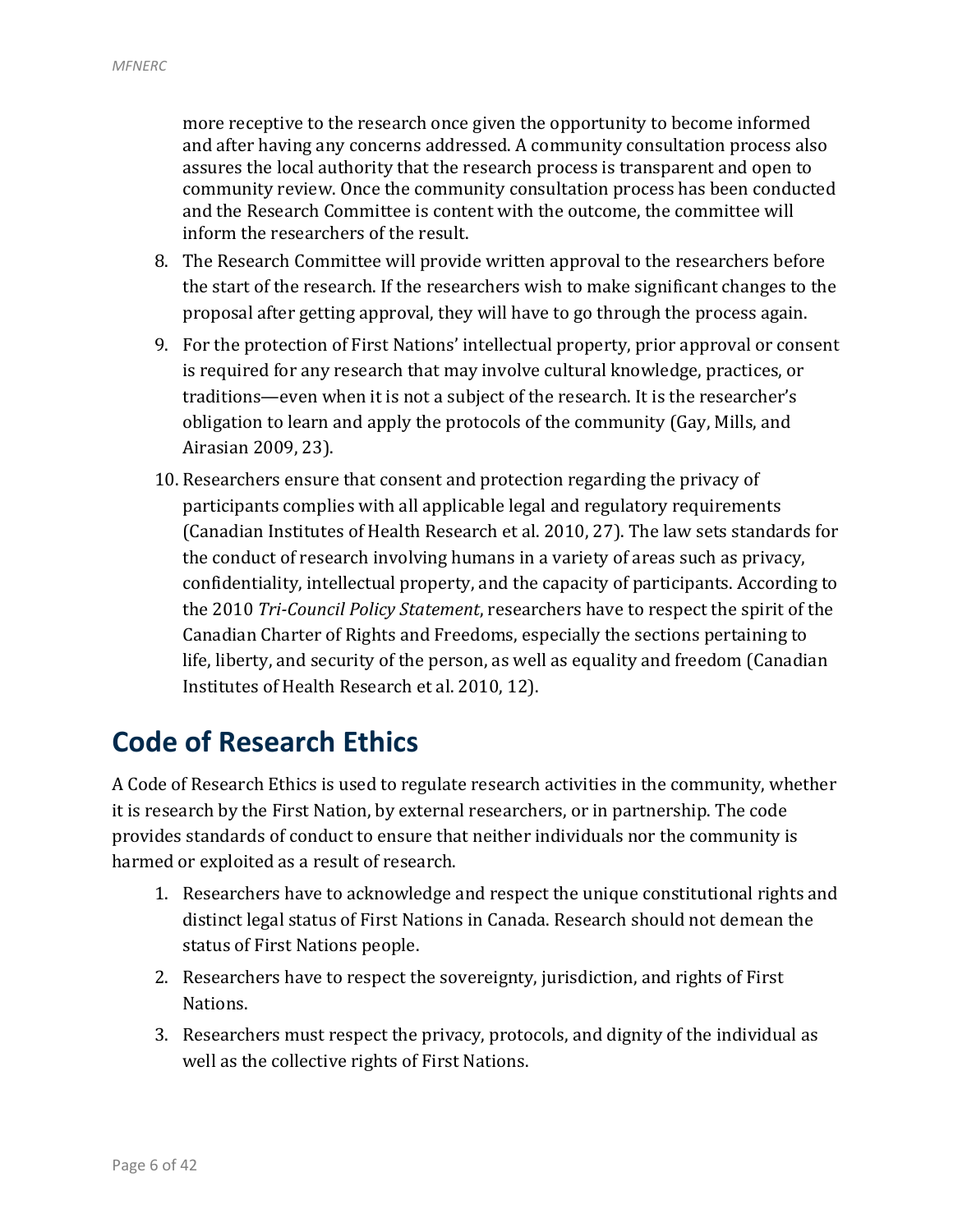- 4. Research should support the First Nation to move toward self-determination, which will help them ensure the preservation of their culture, language, and traditional knowledge.
- 5. First Nations must be actively involved in the research process, maintain authority over the research, and control the information collected as a result of the research.
- 6. Research must be culturally relevant to the local community and meet the expected norms of this community. Researchers will provide a clear and consistent explanation of the research process to the community, ensuring that they are informed of all aspects of the research process.
- 7. Research should enhance the capacity and skills of the First Nations people involved in the project.
- 8. To host a successful research project, the research must respect the strengths, cultures, languages, and traditional norms of First Nations and involve them whenever possible.
- 9. To ensure that the research is conducted in a transparent and accountable manner, researchers will allow the First Nation access to the collected data and will explain the data findings.
- 10. Researchers will provide communities with a Research Report and Summary of Research Proposal written at an appropriate language level and formatted so that the community clearly understands the research project, its processes, and the final outcome from the research. First Nations will retain all data from the research.

A Code of Research Ethics outlines principles and practices to regulate and guide all research in a First Nation community. A code typically applies to the community, community-based researchers, and to external researchers. It is the responsibility of all the partners to respect the code and to observe its principles and practices.

A community's code should be referenced in, or appended to, all research contracts between the community and all parties engaged in the research. It is important to establish a process for monitoring, evaluating, and reporting on the code's implementation and use.

Establishing a Research Committee will ensure the code gets developed and followed. It may be worthwhile to give the code to the First Nation's legal counsel for an opinion. Community authorities should adopt the code formally.

Appendix A includes a template for a Code of Research Ethics and sample text, which individual communities can modify according to their needs. The template is organized with the following sections: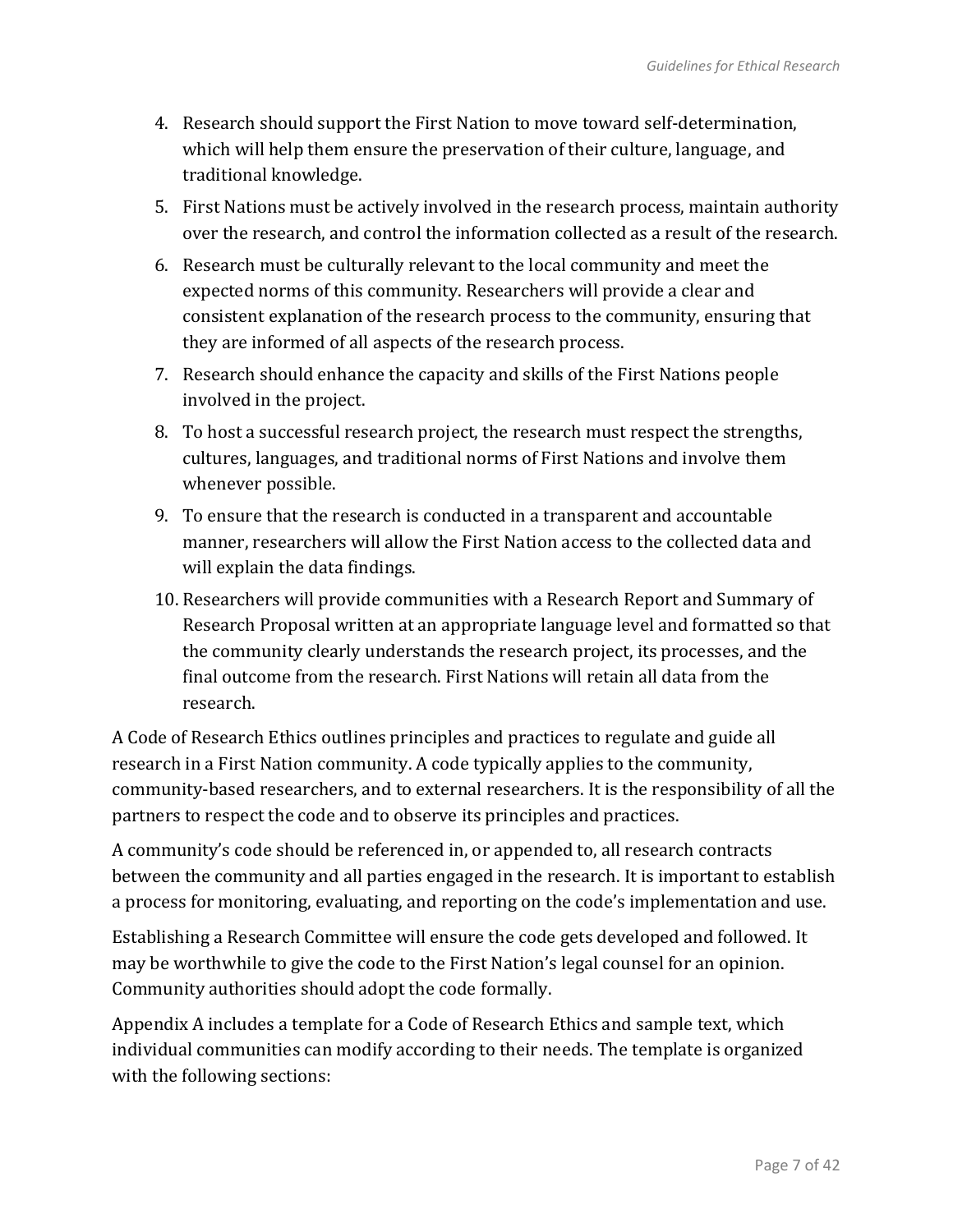- 1. Introduction
- 2. Purpose
- 3. Policy statement
- 4. Guiding principles
- 5. Definitions
- 6. Obligations of the partners
- 7. Operational procedures
- 8. Evaluation of new research applications

(First Nations Centre 2007, 4-5; adapted with permission)

For another example of a Code of Research Ethics see the Assembly of Manitoba Chiefs' *First Nations Regional Longitudinal Health Survey* (2007).

# <span id="page-13-0"></span>**Collaborative Research Agreement**

A Collaborative Research Agreement includes a formal summary of rights, responsibilities, and expectations between the research parties. Documentation is important when dealing with external researchers and useful for avoiding misunderstanding or potential conflicts. The agreement is generally co-written by the researchers and the First Nation community to ensure an equal research partnership. It should be done in languages appropriate to the First Nation community.

Appendix B includes a template for a Collaborative Research Agreement and sample text and has the following sections:

- 1. Purpose of the research project
- 2. Scope of the project
- 3. Methods and procedures
- 4. Expected outcomes, benefits, and risks
- 5. Obligations and responsibilities
- 6. Funding
- 7. Dissemination of results
- 8. Data ownership and intellectual property rights
- 9. Communication
- 10. Dispute resolution
- 11. Term and termination (First Nations Centre 2007, 5-6; adapted with permission)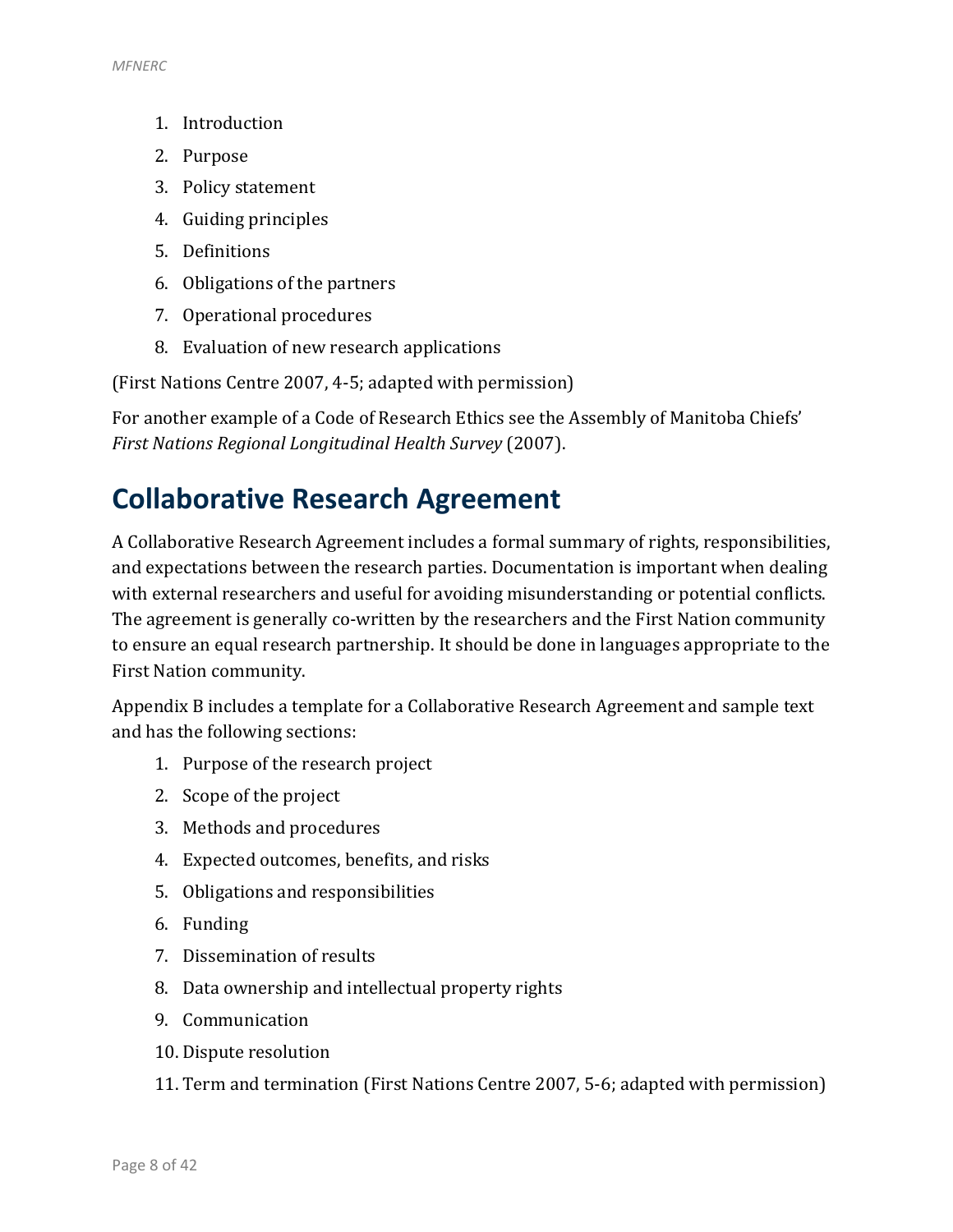# <span id="page-14-0"></span>**Data-Sharing Protocol**

A Data-Sharing Protocol is a formal agreement between the community and research partners that summarizes the conditions and arrangements for sharing the community's information or data. The agreement sets out the fundamental principles and obligations that the research partners must follow when collecting, using, storing, and disclosing individual and aggregated data. It will describe why information or data is being shared, and when and how information can be shared.

Some situations when a data-sharing agreement might be useful follow:

- A community has collected and analyzed data for a research project and a researcher approaches the community with a request to further analyze the data, possibly linking it with another data set.
- The provincial government requires demographic information in order to identify First Nations individuals in the general database so is interested in looking at the data.
- A community has been approached by a provincial authority to share common problems.
- A community wishes to compare data with similar data from another community.

Appendix C includes a template for a Data-Sharing Protocol and sample text, which may be altered to meet the specific needs of the situation. A legal review may be required. The template has the following sections:

- 1. Purpose
- 2. Information to be shared
- 3. Mechanism for information sharing
- 4. Definitions
- 5. Data ownership
- 6. Intellectual property
- 7. Data security and confidentiality
- 8. Publication and distribution
- 9. Retention and disposition of information
- 10. Duration and renewal
- 11. Expiration or retraction of the agreement
- 12. Signing authorities

(First Nations Centre 2007, 6-7; adapted with permission)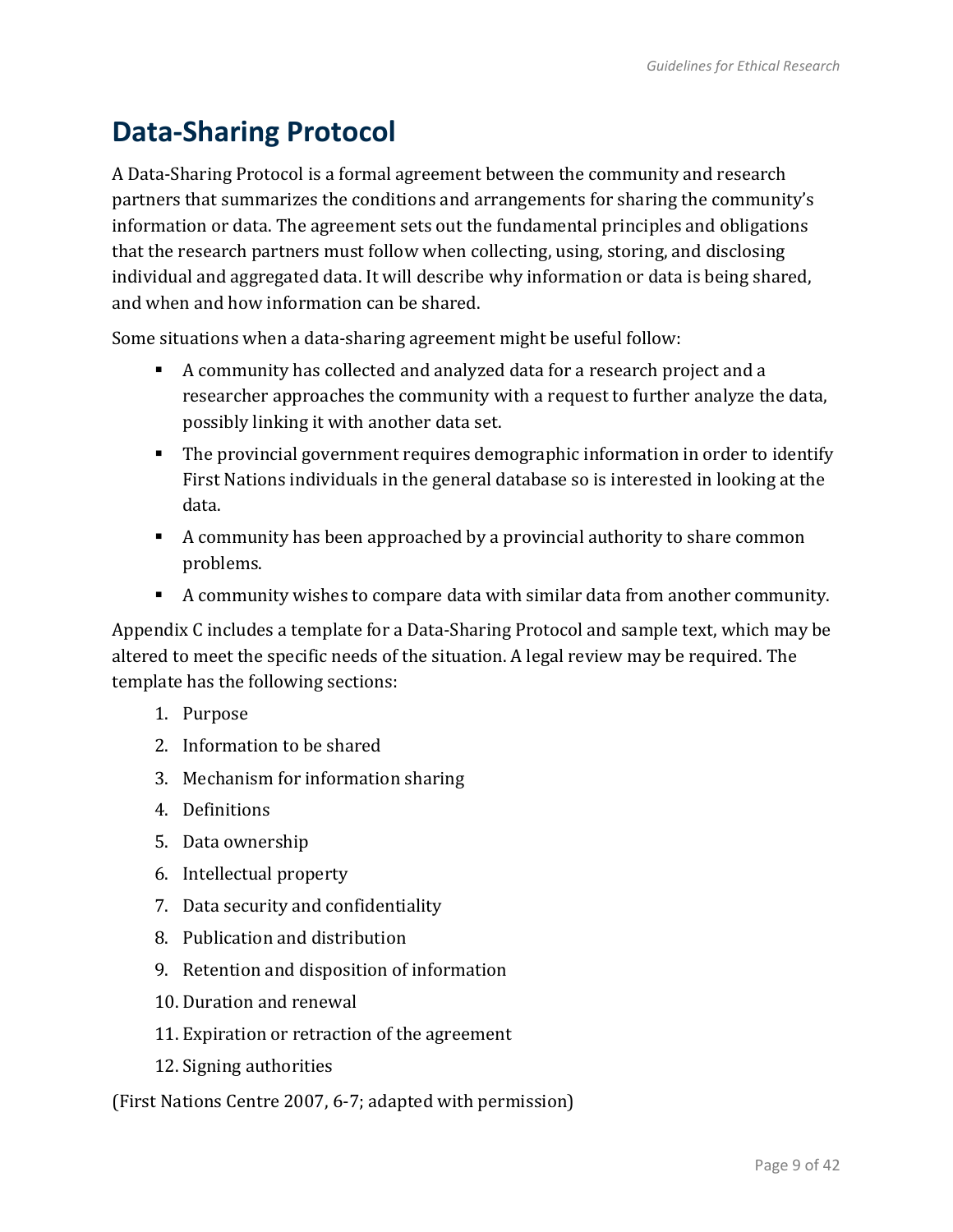# <span id="page-15-0"></span>**Summary**

These guidelines will help First Nation communities become aware of the issues surrounding research practices. The guide outlines principles that should be honoured during research and explores ethical research practices. This document is for the most part an adaptation of the 2007 First Nations Centre's *Considerations and Templates for Ethical Research Practices*.

Communities can develop their own research practices by following this guide. Useful features include the three templates and sample texts, which will help First Nations develop research policies and agreements. The templates include Code of Research Ethics, Collaborative Research Agreement, and Data-Sharing Protocol, and they can be modified to suit the needs of the communities.

*Guidelines for Ethical Research in Manitoba First Nations* provides the knowledge and tools for a research process that empowers First Nations.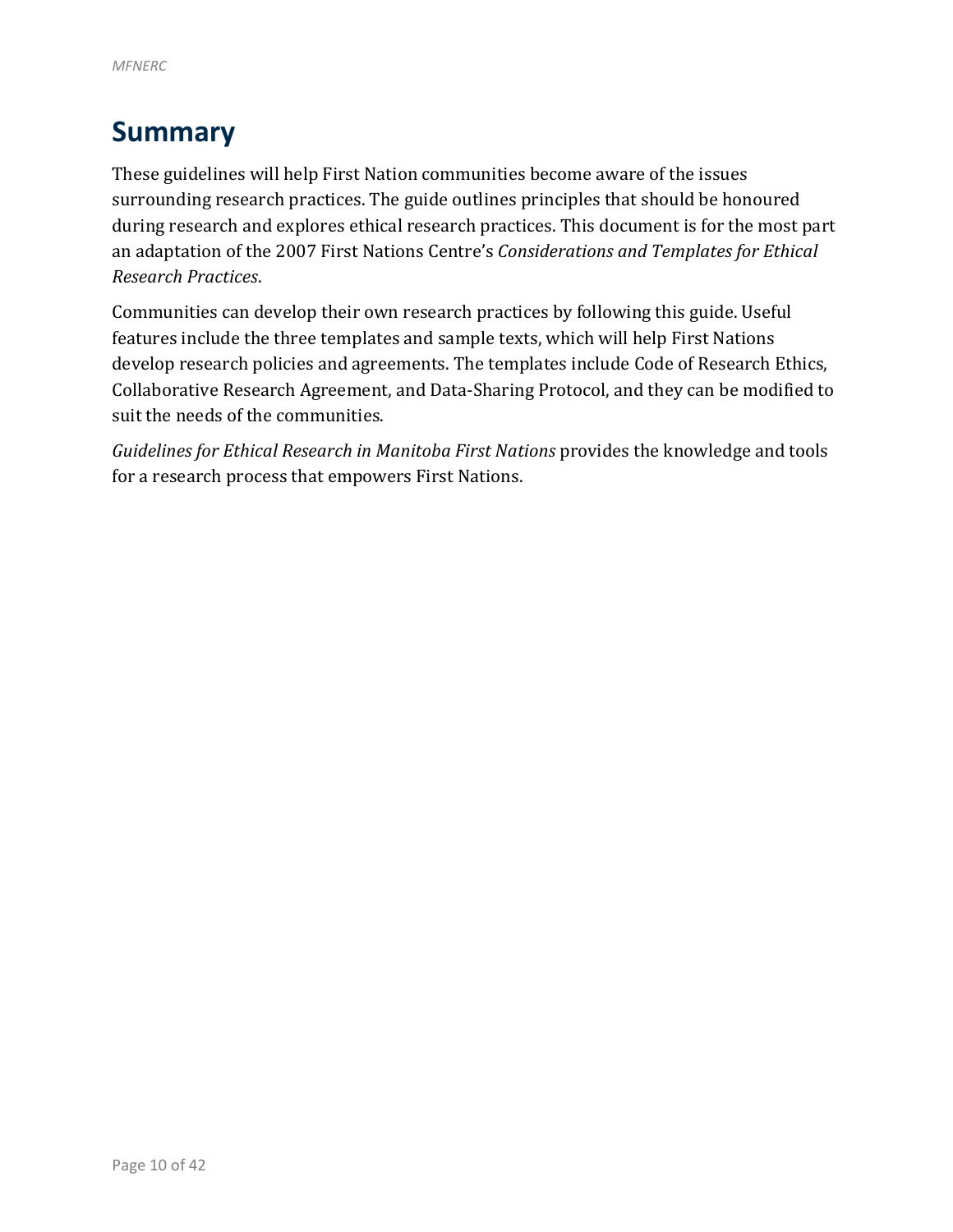## <span id="page-16-0"></span>**References**

- AREI (Aboriginal Research Ethics Initiative). 2008. *Issues and Options for Revisions to the Tri-Council Policy Statement on Ethical Conduct of Research Involving Humans.*  Ottawa: Interagency Advisory Panel and Secretariat on Research Ethics. http://www.ethics.gc.ca/policy-politique/initiatives/docs/AREI - February 2008 -[\\_EN.pdf.](http://www.ethics.gc.ca/policy-politique/initiatives/docs/AREI_-_February_2008_-_EN.pdf)
- Assembly of Manitoba Chiefs. 2007. *First Nations Regional Longitudinal Health Survey: Code of Research Ethics*. Winnipeg: Assembly of Manitoba Chiefs. [http://amc.manitobachiefs.com/images/pdf/rhs-code-of-research-ethics-2007.pdf.](http://amc.manitobachiefs.com/images/pdf/rhs-code-of-research-ethics-2007.pdf)
- ATFE (Akwesasne Task Force on the Environment). 1996. *Protocol for Review of Environmental and Scientific Research Proposals*. Hogansburg, NY: ATFE. [http://www.northnet.org/atfe/prot.htm.](http://www.northnet.org/atfe/prot.htm)
- Brascoupé, Simon and Howard Mann. 2001. *A Community Guide to Protecting Indigenous Knowledge*. Ottawa: Department of Indian Affairs and Northern Development. [http://jointstewardshipboard.com/New/wp](http://jointstewardshipboard.com/New/wp-content/uploads/2013/01/protecting-traditional-knowleldge.pdf)[content/uploads/2013/01/protecting-traditional-knowleldge.pdf.](http://jointstewardshipboard.com/New/wp-content/uploads/2013/01/protecting-traditional-knowleldge.pdf)
- Canadian Institutes of Health Research, Natural Sciences and Engineering Research Council of Canada, and Social Sciences and Humanities Research Council of Canada. 2010. *Tri-Council Policy Statement: Ethical Conduct for Research Involving Humans*. [http://www.ethics.gc.ca/pdf/eng/tcps2/TCPS\\_2\\_FINAL\\_Web.pdf.](http://www.ethics.gc.ca/pdf/eng/tcps2/TCPS_2_FINAL_Web.pdf)
- First Nations Centre. 2003. *Ethics Tool Kit: Ethics in Health Research*. Ottawa: National Aboriginal Health Organization.
- ———. 2005. *Ownership, Control, Access, and Possession (OCAP) or Self-Determination Applied to Research: A Critical Analysis of First Nations Research Practice and Some Options for First Nations Communities*. Ottawa: National Aboriginal Health Organization.
- ———. 2007. *Considerations and Templates for Ethical Research Practices*. Ottawa: National Aboriginal Health Organization. [http://www.naho.ca/documents/fnc/english/FNC\\_ConsiderationsandTemplatesInf](http://www.naho.ca/documents/fnc/english/FNC_ConsiderationsandTemplatesInformationResource.pdf) [ormationResource.pdf.](http://www.naho.ca/documents/fnc/english/FNC_ConsiderationsandTemplatesInformationResource.pdf)
- Gay, Lorrie, Geoffrey Mills, and Peter Airasian. 2009. *Educational Research: Competencies for Analysis and Application*. Columbus, OH: Pearson Education.
- MFNERC (Manitoba First Nations Education Resource Centre). 2008. Employee Policy Handbook. Winnipeg, MB: MFNERC.
- Smith, Linda Tuhiwai. 1999. *Decolonizing Methodologies: Research and Indigenous Peoples*. New York: Zed Books.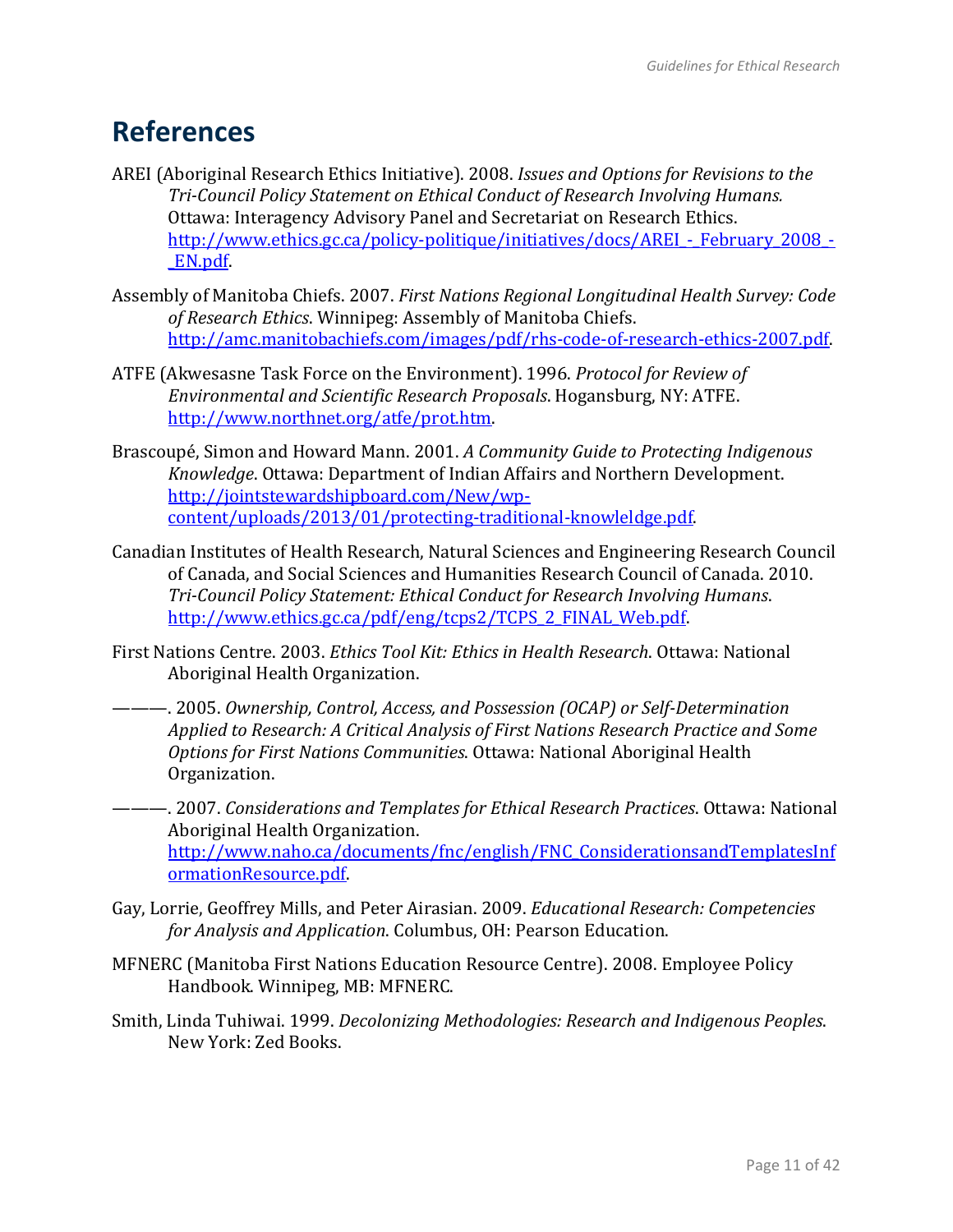# <span id="page-17-0"></span>**Appendix A**

## <span id="page-17-1"></span>**Template for a Code of Research Ethics**

(First Nations Centre 2007, 11-20; adapted with permission)

1. Introduction

The introduction identifies the First Nation community or organization and the types of activities (i.e., research) affected by the code. It summarizes the obligations and responsibilities of those undertaking research within the community. The introduction also provides background information about the development of the code, including the reason it was developed and who was involved; the underlying principles; and intended uses. The Research Committee identified in the introduction may also be given the responsibility to fully oversee the community-based research, including documenting approved projects.

2. Purpose

Under this heading, the purpose of the code is established. This may include information on what the code will address as well as identifying the objectives of the code.

3. Policy Statement

The policy statement identifies the rationale for the code and the expected research policy goals. Goals should benefit the community and individuals and strive to empower communities through capacity development (research expertise), cultural development and preservation, and other community interests. It also informs the public of the communities' policies for the regulation of research. It should reflect the attitudes, beliefs, values, principles, and cultural traditions of the First Nation towards research.

4. Guiding Principles

The guiding principles include the fundamental values of First Nations. The principles express the standards, rights, and values of the First Nation with respect to research activities. They should reflect the aspirations of the community to help create awareness among researchers and community members. The principles can be used to help contextualize, or if necessary, interpret other sections of the code. The principles provided in the template are general in nature and, as with other sections, will likely need to be revised to reflect local realities and perspectives.

5. Definitions

Definitions are useful in clarifying the meaning of certain terms to avoid any misunderstandings.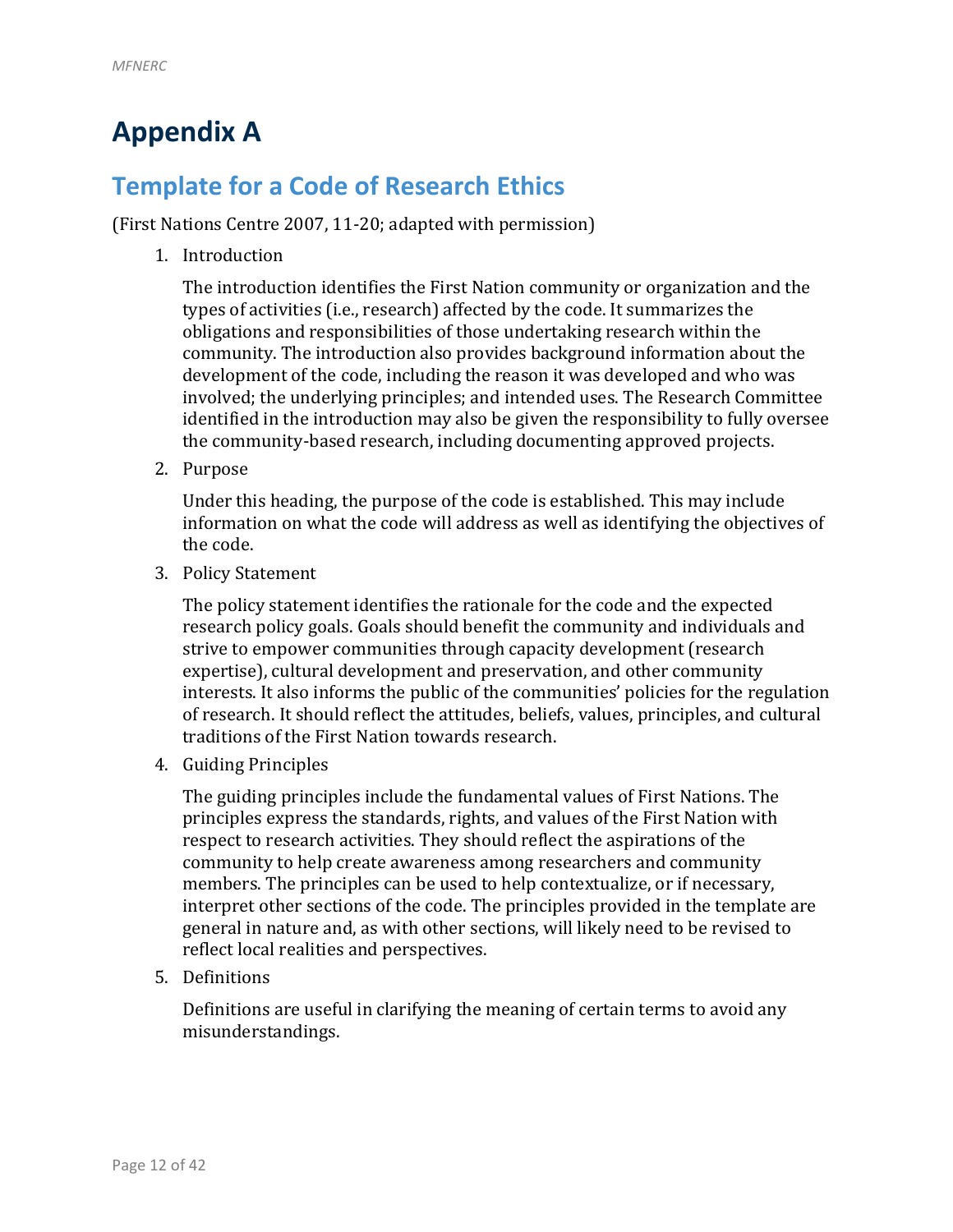6. Obligations of the Partners

The obligations of the partners (community, community-based researchers, and external researchers) are established. The First Nation or organization would be the community partner. Community-based researchers are people within the community. They can also be referred to as co-investigators. External researchers typically include consultants and people working at research institutions or other organizations involved in research (e.g., universities, federal or provincial governments, health authorities, non-profit organizations, and for-profit companies).

7. Operational Procedures

Operational procedures include the roles of the partners and create ground rules and formal expectations for all aspects of the research process. The community should consider creating an addendum to the code, or an agreement with specific researchers for specific projects, to address issues such as the selection of a data storage site, determination of target audiences for reports, data analysis procedures, publication of results, communications strategy and release policies, authorship on publications, and activities to improve community capacity in research.

8. Evaluation of New Research Applications

Communities may wish to develop processes for the handling and evaluation of external applications for research that may be received without solicitation. These processes can be tailored to the specifics of each community. Communities should consider establishing a mechanism to make the community's Code of Research Ethics available to interested research partners. Communities should also set up a screening body that can conduct a preliminary evaluation of the research proposal prior to a wider community consultation or committee review. Communities should consider developing a list of written requirements or a standardized form(s) to be completed by the researchers submitting the proposal. If appropriate, they can arrange a meeting between the researchers and the screening body to present the proposal verbally. Consider establishing a series of considerations or a formal review or scoring tool to aid in the evaluation of the proposal and establishing a time frame to provide the final decision to the researcher as a result of the community consultation.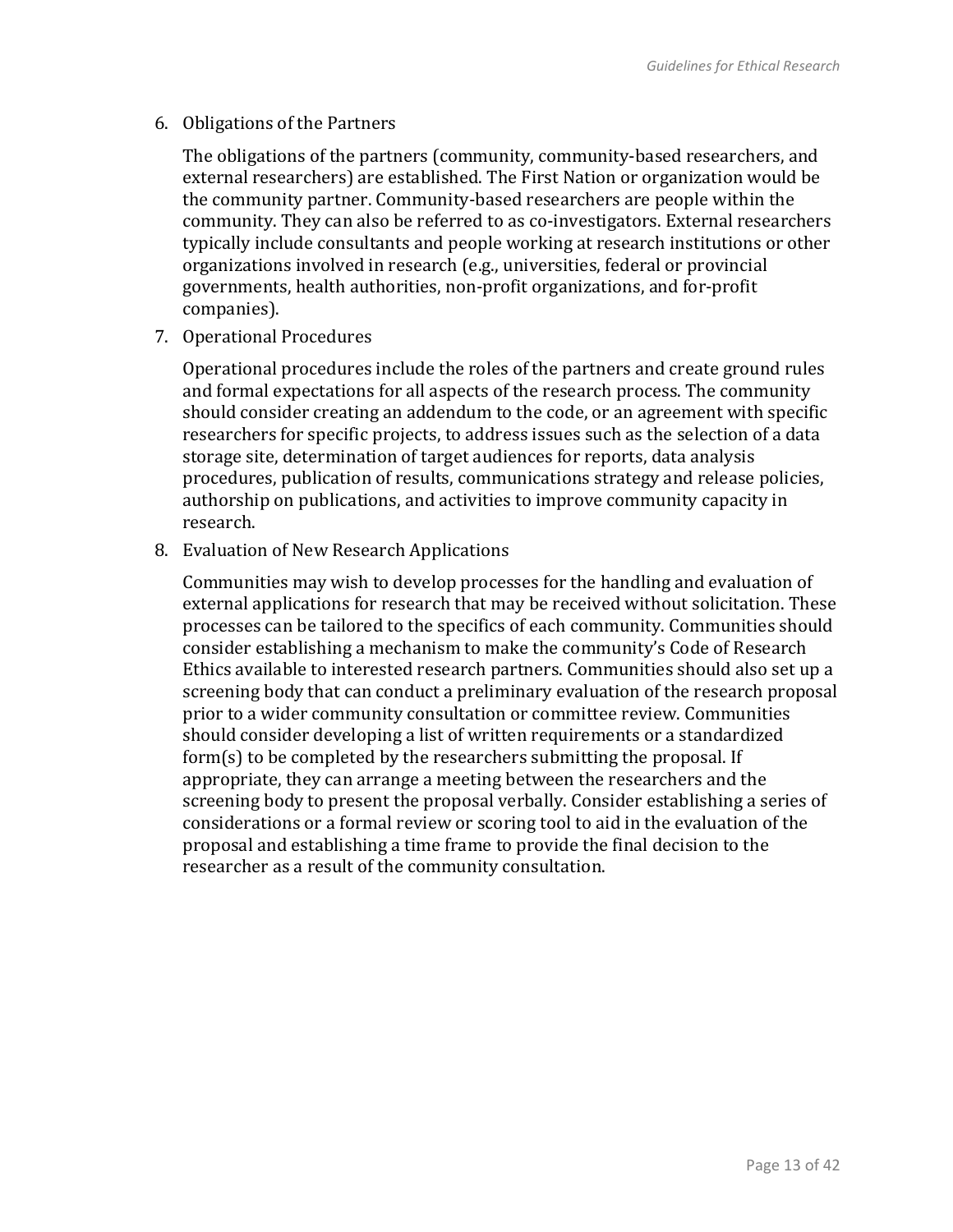## <span id="page-19-0"></span>**A Code of Research Ethics**

On this  $\_\_\_\_\_\_\_\_$  day of the month of  $\_\_\_\_\_\_\_\_\_$  in the year of  $\_\_\_\_\_\_\_\_\_$  the  $\_\_\_\_\_\_\_\_\_$ **EXECUTE:** Band and Council appointed a Research Committee (community leaders, Elders, educators, and other professionals) to develop a draft of principles and guidelines to protect individual and community data and information, as well as intellectual and cultural knowledge.

All members of the Research Committee share an understanding that research on community issues affects local policy and planning, and it should contribute to the wellbeing of the community in which research is being conducted. These factors contribute to First Nation control of information and surveillance as tools for effective health planning and advocacy.

The Research Committee members include

\_\_\_\_\_\_\_\_\_\_\_\_\_\_\_\_\_\_\_\_\_\_\_\_\_\_\_\_\_\_\_.

The Research Committee's work resulted in a draft Code of Research Ethics to protect their people's rights and assert the ownership, control, access, and possession principles.

\_\_\_\_\_\_\_\_\_\_\_\_\_\_\_\_\_\_\_\_\_\_\_\_\_\_\_\_\_\_\_\_\_\_\_\_\_\_\_\_\_\_\_\_\_\_\_\_\_\_\_\_\_\_\_\_\_\_\_\_\_\_\_\_\_\_\_\_\_\_\_\_\_\_\_\_\_\_\_\_\_\_\_\_\_\_\_\_\_\_\_\_\_\_\_\_\_\_\_\_\_\_\_\_\_ \_\_\_\_\_\_\_\_\_\_\_\_\_\_\_\_\_\_\_\_\_\_\_\_\_\_\_\_\_\_\_\_\_\_\_\_\_\_\_\_\_\_\_\_\_\_\_\_\_\_\_\_\_\_\_\_\_\_\_\_\_\_\_\_\_\_\_\_\_\_\_\_\_\_\_\_\_\_\_\_\_\_\_\_\_\_\_\_\_\_\_\_\_\_\_\_\_\_\_\_\_\_\_\_\_

The draft Code of Research Ethics was reviewed and ratified by the Band and Council on

Researchers are expected to respect and follow the principles and protocols set out in the Code of Research Ethics to ensure the highest standards of research appropriate to the \_\_\_\_\_\_\_\_\_\_\_\_\_\_\_\_\_\_\_\_\_\_\_\_\_\_\_\_\_\_\_\_\_\_\_\_\_\_\_\_\_\_\_\_\_\_\_\_\_\_\_\_\_\_\_\_\_\_\_\_\_\_\_\_\_\_\_\_\_ (First Nation).

Research must acknowledge and respect the beliefs, culture, traditions and practices of the \_\_\_\_\_\_\_\_\_\_\_\_\_\_\_\_\_\_\_\_\_\_\_\_\_\_\_\_\_\_\_\_\_\_\_\_\_\_\_\_\_\_\_\_\_\_\_\_\_\_\_\_\_\_\_\_\_\_\_\_ (First Nation).

The Code of Research Ethics seeks to ensure that the right of ownership of the community's knowledge and heritage rests with the \_\_\_\_\_\_\_\_\_\_\_\_\_\_\_\_\_\_\_\_\_\_\_\_\_\_\_\_\_\_\_\_\_\_\_\_\_\_\_\_\_\_\_\_\_\_\_\_\_\_\_\_\_\_\_\_\_

(First Nation).

The purpose of this code is to establish the framework for principles and procedures that will govern all research and data collection activities involving the

\_\_\_\_\_\_\_\_\_\_\_\_\_\_\_\_\_\_\_\_\_\_\_\_\_\_\_\_\_\_\_\_\_\_\_\_\_\_\_\_\_\_\_\_\_\_\_\_\_\_\_\_\_\_\_\_\_\_\_\_\_ (First Nation), whether involving human subjects or not, and all research regarding materials, wherever located, of which the \_\_\_\_\_\_\_\_\_\_\_\_\_\_\_\_\_\_\_\_\_\_\_\_\_\_\_\_\_\_\_\_\_\_\_\_\_\_\_\_\_\_\_\_\_\_\_\_\_\_\_\_\_\_\_\_\_\_\_\_\_\_ (First Nation) has a claim of

intellectual, cultural, or other ownership, legal or equitable.

This code outlines the obligations and responsibilities of each partner in a research project (community, external researchers, and community-based researchers) through all phases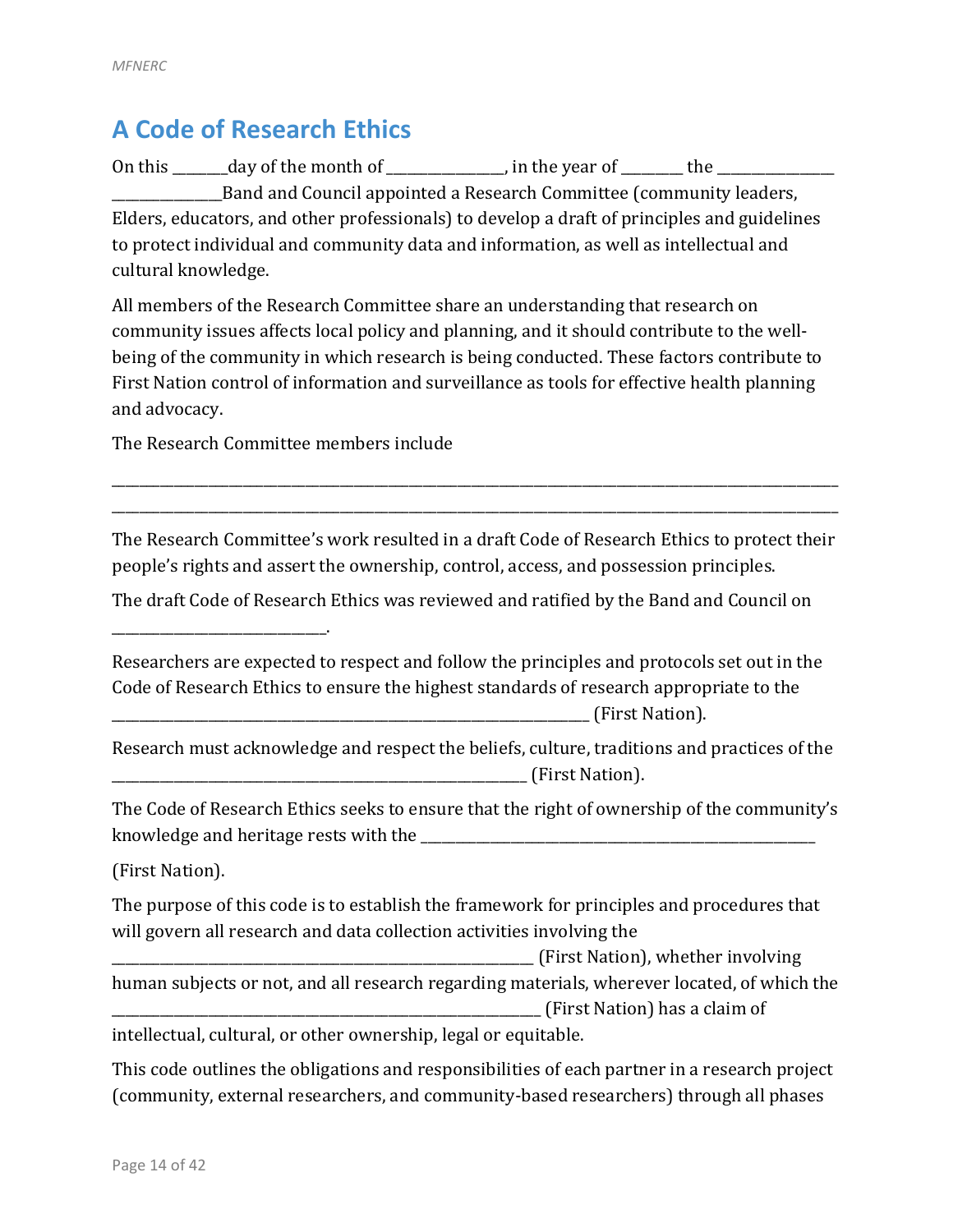including research design, implementation, data collection and analysis, and the dissemination of information.

The \_\_\_\_\_\_\_\_\_\_\_\_\_\_\_\_\_\_\_\_\_\_\_\_\_\_\_\_\_\_\_\_\_\_\_\_\_\_\_\_\_\_\_\_\_\_\_\_\_\_\_\_\_\_\_\_\_ (First Nation) has designed this code as a tool to assist in the protection and well-being of its members and the community in research activities, and to facilitate cultural self-determination and preservation.

It is recognized and respected that the right of self-determination of the \_\_\_\_\_\_\_\_\_\_\_\_\_\_\_\_\_ \_\_\_\_\_\_\_\_\_\_\_\_\_\_\_\_\_\_\_\_\_\_\_\_\_\_\_\_\_\_\_\_\_\_\_\_\_\_\_\_ (First Nation) includes the authority and jurisdiction to make decisions about research in their community. It also assumes ownership, control, access, and possession over information in the course of, and resulting from, research activities.

The community and individual community members should be strengthened by the benefits of the research. Research should assist the community in learning about the wellbeing of their people, in taking control and management of their information, and in the promotion of ethical practices and effective program planning.

The the contraction of the contraction of the contraction of the contraction of the contraction of the contraction of the contraction of the contraction of the contraction of the contraction of the contraction of the contr strengthening the social, cultural, physical, and spiritual well-being of its community and fulfilling its traditional responsibility of caring for its members.

The following guiding principles will be observed throughout the research process:

- The \_\_\_\_\_\_\_\_\_\_\_\_\_\_\_\_\_\_\_\_\_\_\_\_\_\_\_\_\_\_\_\_\_\_\_\_\_\_\_\_\_\_\_\_\_\_\_\_\_\_\_\_\_\_\_\_\_\_ (First Nation) recognizes the highest standards of research practice and will ensure the principles of ownership, control, access, and possession (OCAP) be respected.
- The \_\_\_\_\_\_\_\_\_\_\_\_\_\_\_\_\_\_\_\_\_\_\_\_\_\_\_\_\_\_\_\_\_\_\_\_\_\_\_\_\_\_\_\_\_\_\_\_\_\_\_\_\_\_\_\_\_\_\_ (First Nation) must be involved as a full partner in all aspects of the research. Feedback, input, consultation, and participation in the analysis, interpretation, and communications should always characterize the research partnership.
- Research should support the transfer of skills to members of the \_\_\_\_\_\_\_\_\_\_\_\_\_\_\_\_\_\_\_\_\_\_\_\_\_\_\_\_\_\_\_\_\_\_\_\_\_\_\_\_\_\_\_\_\_\_\_\_\_\_\_\_\_\_\_\_\_\_ (First Nation) and increase the capacity of the community to manage its own research.
- Mutual respect is important for successful partnerships.
- All research must respect \_\_\_\_\_\_\_\_\_\_\_\_\_\_\_\_\_\_\_\_\_\_\_\_\_\_\_\_\_\_\_\_\_\_\_\_\_\_\_\_\_\_\_\_\_\_\_\_\_\_\_\_\_\_\_\_\_\_\_\_\_\_\_\_\_ (First Nation) local laws, regulations, and protocols.
- All research partners must show respect for the language, traditions and standards of the the standards of the standards of the standards of the standards of the standards of the standards of the standards of the standards of the standards of the standards of the standards of the standards of t on which they seek to conduct research to ensure ethical research practices. All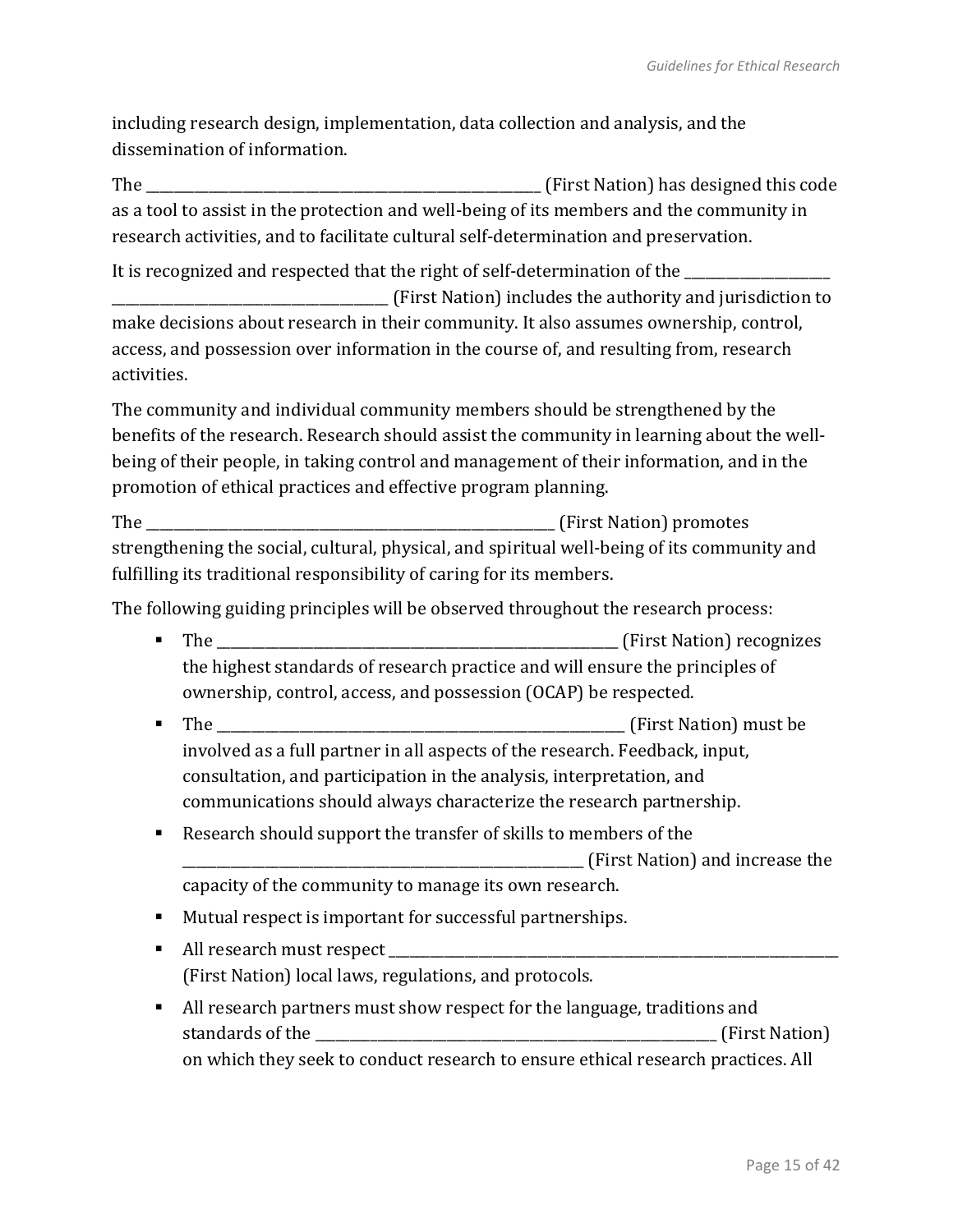researchers are encouraged to familiarize themselves with the cultures and traditions of local communities.

- The research must respect the privacy and dignity of the people in the community.
- The \_\_\_\_\_\_\_\_\_\_\_\_\_\_\_\_\_\_\_\_\_\_\_\_\_\_\_\_\_\_\_\_\_\_\_\_\_\_\_\_\_\_\_\_\_\_\_\_\_\_\_\_\_\_\_\_\_ (First Nation) authorities must approve data collection in their communities through written permission.
- Informed consent must be obtained from each individual and the community participating in the research prior to collecting personal information.
- Researchers must provide information about the purpose and nature of the research activities to the individuals and/or community participating in the research. They should also explain the potential beneficial and harmful effects of the research on individuals, the community, and the environment.
- Confidentiality of information must be respected and assured. Participant information will remain anonymous whenever possible when the results are reported.
- $\blacksquare$  All data collected belongs to the (First Nation) and must be returned as grouped (aggregate) results.
- The First Nation will participate, as much as possible, in fact-finding and data analysis, allowing the community to determine which issues should be addressed and how.
- All research results, analysis, and interpretations must be reported to the First Nation to ensure accuracy and avoid misunderstanding.
- The strengths, culture, expertise, language, and traditional norms of the community must be respected and drawn upon wherever possible. The incorporation of relevant traditional knowledge into all stages of research is encouraged.

### **Definitions**

**Access:** First Nations people must have access to information and data about themselves and their communities, regardless of where the information and data are currently held. The principle also refers to the right of First Nations communities and organizations to manage and make decisions regarding access to their collective information.

**Community:** A community is a population that may share cultural, social, political, health, or economic interests but is not limited to a particular geographic location.

**Control:** The aspirations and rights of First Nations to maintain and regain control of all aspects of their lives and institutions including research and information. The principle of *control* declares that First Nations, their communities, and representative bodies are within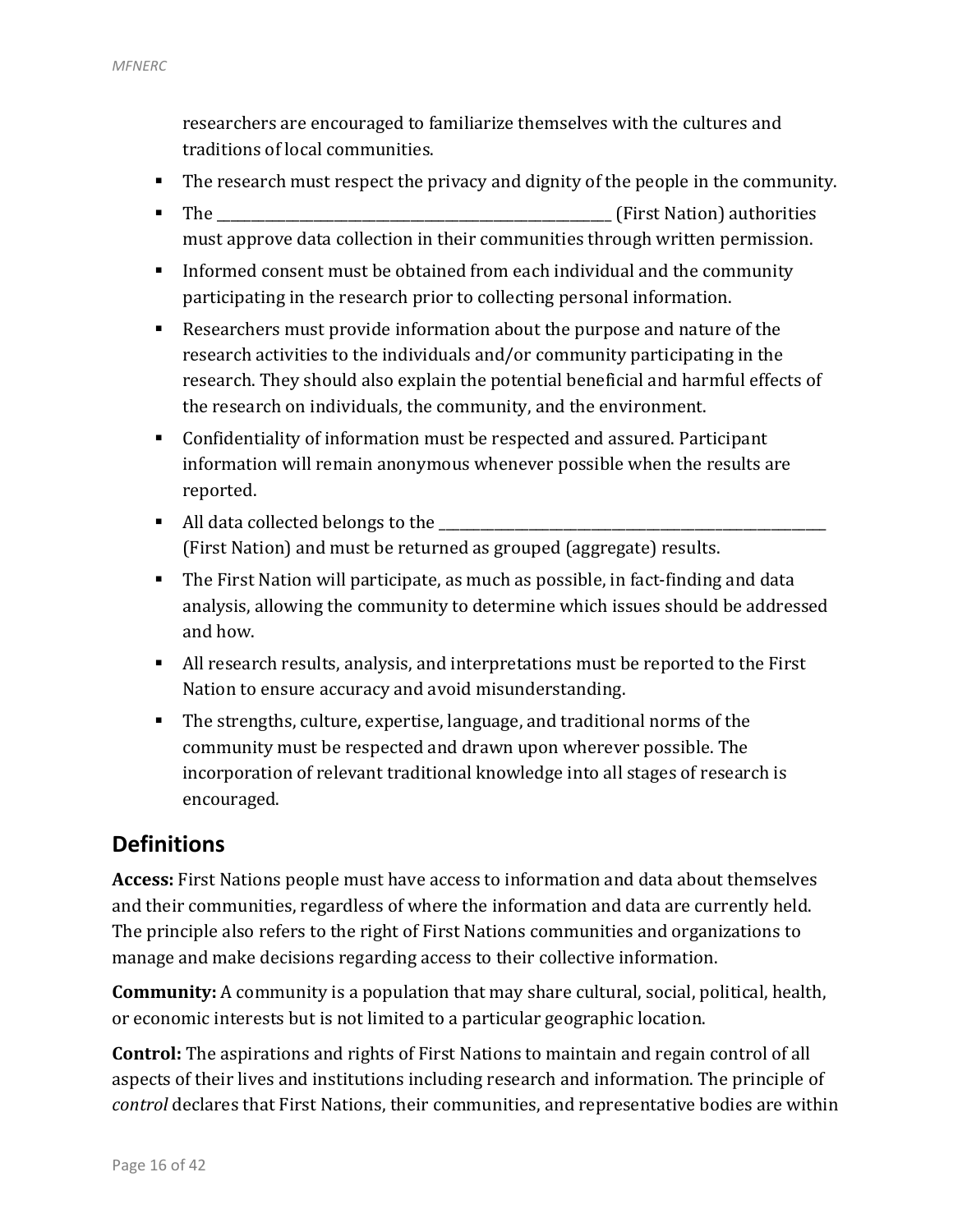their rights in seeking to control research and information management processes that affect them. This includes all aspects of research projects such as research policy, resources, review processes, the formulation of conceptual frameworks, and data management.

**Ownership:** The notion of ownership that refers to the relationship of a First Nation community to its cultural knowledge, data, and information. The principle states that a community or group owns information collectively in the same way that an individual owns his or her personal information. It is distinct from stewardship or possession (see Possession).

**Possession:** Possession and safekeeping of data also implies guardianship. While *ownership* identifies the relationship between a people and their data in principle, the idea of *possession* or *stewardship* is more literal. Although not a condition of ownership, possession (of data) is a mechanism by which ownership can be asserted and protected. When data owned by one party is in the possession of another, there is a risk of breach or misuse. This is particularly important when trust is lacking between the owner and possessor.

**Research institution:** A research institution is a recognized institution or organization (academic, government, non-profit), whose primary objective is to undertake research for the purposes of advancing knowledge, facilitating policy-making, or creating strategies and solutions to problems and conditions relevant to the study population.

**Research:** Research is the use of systematic methods to investigate, gather, and analyze information for the purposes of discovering or interpreting phenomena, proving or disproving a hypothesis, critically evaluating concepts or practices, or otherwise adding to knowledge and insight in a particular discipline or field of knowledge.

### **Obligations of the Partners**

### *Community Partner*

The First Nation community partner has the following obligations:

- First and foremost, to represent the interests, perspectives, and concerns of community members and of the community as a whole.
- To ensure that research is conducted in accordance with the highest standards, both methodologically and from a First Nations cultural perspective.
- To communicate the results of the research to other communities, and to share ideas as well as program and service development for mutual benefit and involvement.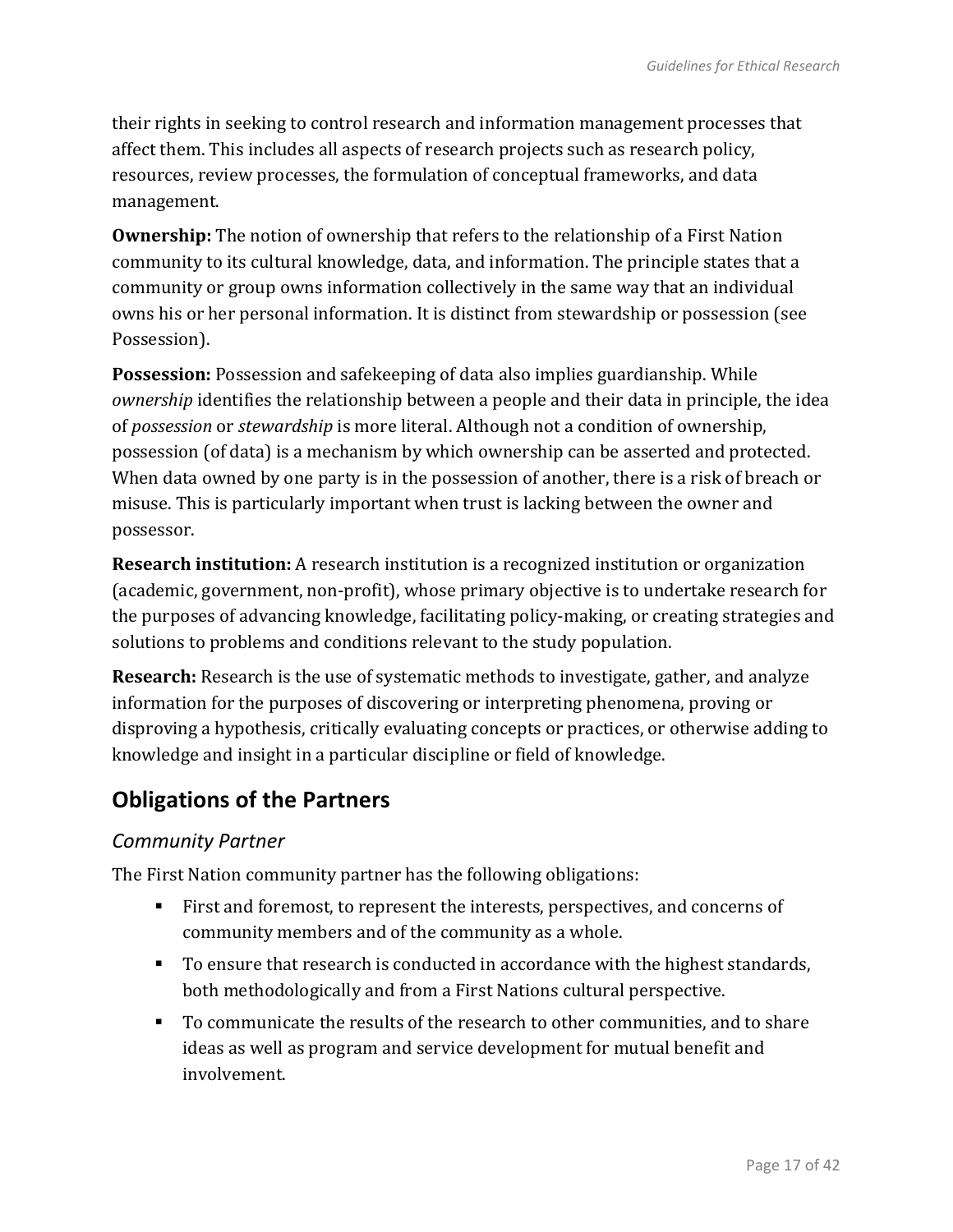- To serve as the guardian of the research data during and/or after completion of the project.
- To offer the external and community researchers the opportunity to continue data analyses before the data is offered to new researchers.

### *Community-Based Researcher*

Community-based researchers are people employed within the community.

In addition to the obligations listed for the external research partners, the community researcher is obliged

- To provide a link between the research project team and other community members, and provide relevant, timely information on the project.
- To place the needs of the community as a first priority in any decision where the community researcher's dual roles of community member and researcher may be in conflict.
- In situations where a research project is promoting healthy lifestyles or practices, to promote the intervention objectives of the project by working closely with community health, social, and/or education professionals.
- To be stewards of the data until the end of the project if requested or appropriate.

#### *External Research Partner*

External researchers usually include consultants, people working at research institutions, or other organizations involved in research (e.g., universities, federal or provincial governments, non-profit organizations, or for-profit companies).

External researchers should strive to

- Do no harm to the community.
- Ensure active participation by the community in the research process and to promote it as a community-owned activity.
- Ensure the research's design, implementation, analysis, interpretation, reporting, publication, and distribution of its results are culturally relevant and in compliance with the standards of competent research.
- Undertake research that will contribute something of value to the community.
- Ensure that new skills are acquired by community members, such as research design, planning, data collection, storage, analysis, interpretation, and so on.
- Be stewards of the data until the end of the project if requested or appropriate.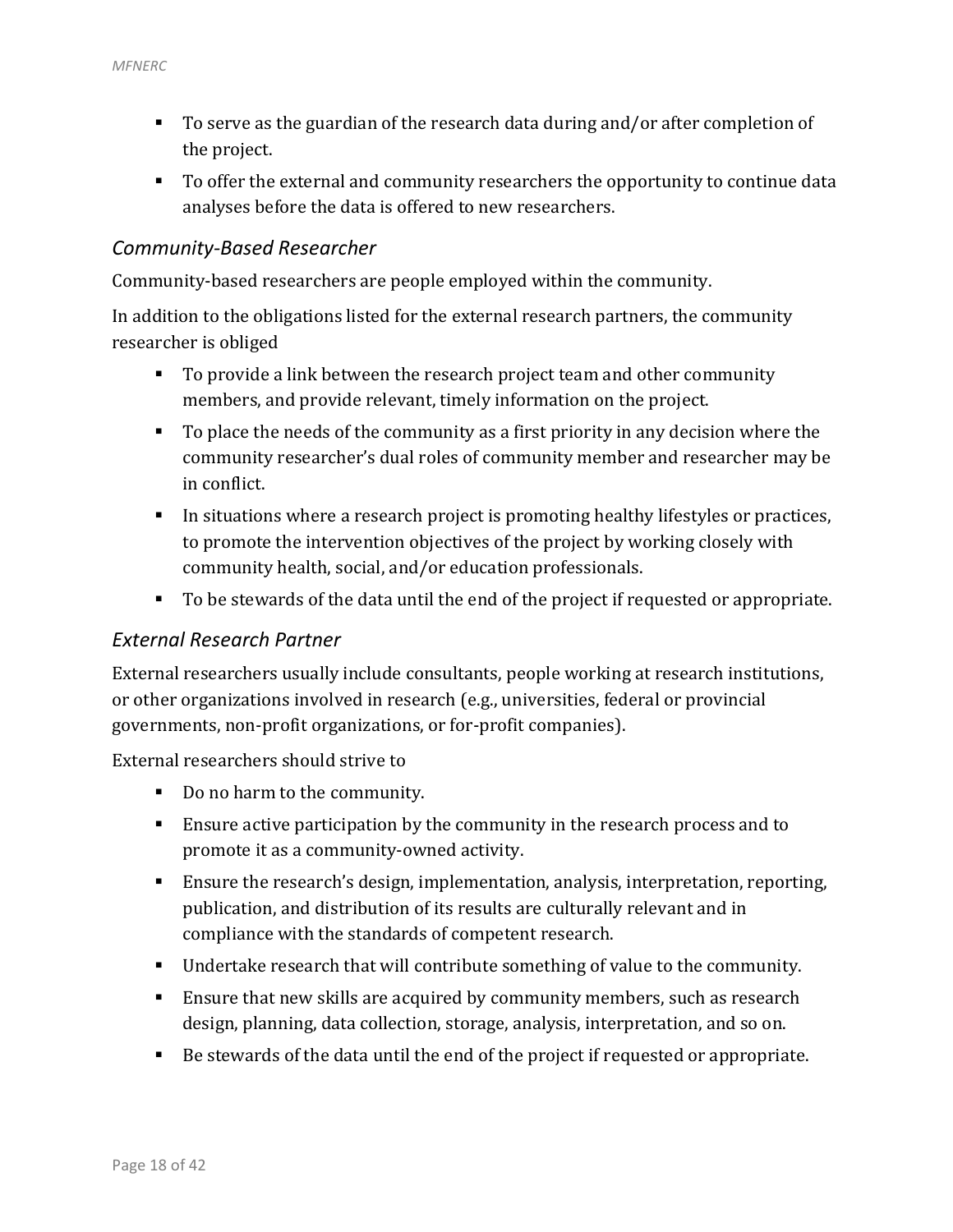- **Promote the dissemination of information to society at large, if desired and** appropriate, through both written publications and oral presentations.
- Be involved in any future analysis of the data after the data is returned to the community, if requested.
- Abide by any local laws, regulations, and protocols in effect in the community or region, and to become familiar with the culture and traditions of the community.
- Advocate and address health, social, or other issues that may emerge as a result of the research, as part of their respective roles as researchers and community representatives.
- Ensure that the community is fully informed in all parts of the research process including its outcomes through publications and presentations, and to promptly answer questions that may emerge regarding the project and its findings.
- Communicate equally with the other partners in all issues arising in the project.
- **Ensure that research carried out is done in accordance with the highest standards,** both methodologically and from a First Nations cultural perspective.
- Support the community by providing resources as a matter of priority (e.g., research funding to support community research coordinator).
- Abide by their own professional standards, their institution's guidelines for ethical research, and general standards of ethical research.

### **Operational Procedures**

### *Partnership*

**Full and Equal Participation:** The community, external researchers, and communitybased researchers are full and equal partners in all aspects of the research process.

**Accountability:** The principal investigators representing all partners are fully accountable for all decisions in the research project, including the decisions of subordinates.

### *Community at Large*

**Expertise and Knowledge:** The strengths, culture, expertise, language, and traditional norms of the community must be respected and drawn upon whenever possible.

**Consultations:** The research design and data analysis should as much as possible incorporate broad participatory community input in the areas of priorities, interventions, and future directions of the research. A determination of the extent of community consultation should take into account the relevant cultural considerations and the type of research involved.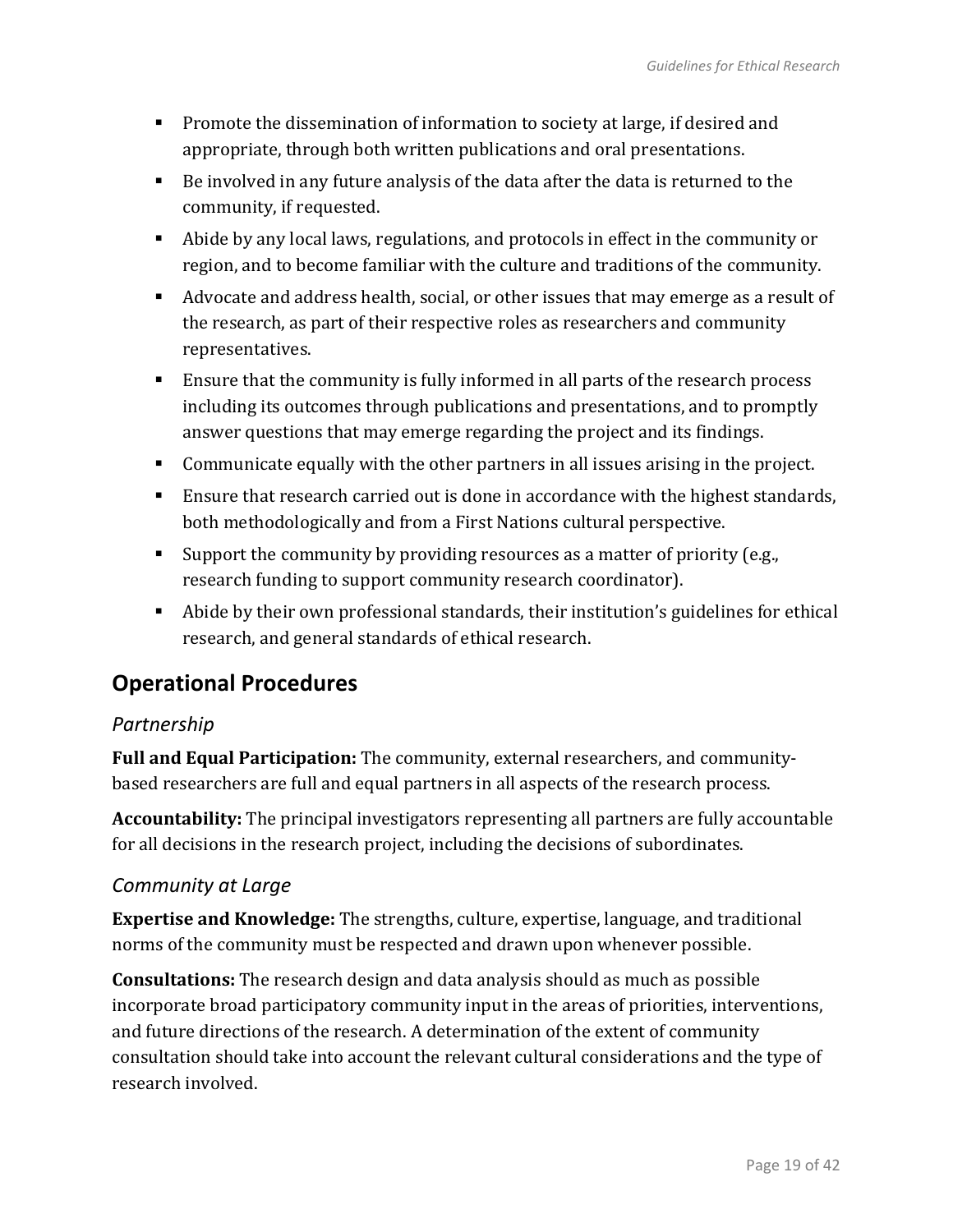**Capacity Development:** Sound participatory research will endeavour to transfer new skills to the community and, where possible, enhance local benefits that may result from research. Meaningful capacity development is reciprocal, since researchers gain invaluable knowledge from the community (e.g., cultural, traditional, and holistic knowledge). Meaningful capacity development involves the transfer of resources to the First Nation for community economic and institutional development.

**Confidentiality:** The confidentiality of all information received from research participants must be assured. All personal information will be made anonymous whenever possible. Research protocols will be developed and reflected in a research agreement to ensure confidentiality of collected data. In an agreement, if confidentiality cannot be guaranteed, the research participants must be informed of the possible consequences of this factor before becoming involved in the research.

#### *Participants*

**Voluntary Participation:** Participation in any research activity is voluntary for all community members.

**Informed Consent:** The *informed consent* of participants must be obtained before any research is started. People must not be subjected to undue pressure or influence when approached to participate in the research process.

**Full Disclosure:** An interactive process should be used to obtain informed consent, where a brief, comprehensive, and reader-friendly written document, that provides contextual information on the problem and the proposed intervention, is accompanied by a verbal explanation from the researcher. The objectives of the research should be stated in the context of the local benefits that are expected to accompany increased knowledge as a result of research. Researchers should clearly identify the sponsors of the research, the source of financial support, and the principal investigators. A description should be provided of any potential harmful effects of the research to people, the community, or the environment.

**Withdrawal:** An individual participant has the right to withdraw from the research process at any point. If this occurs, all information already collected on the person should be destroyed or returned to the person.

#### *Research Data*

**Data Collection:** The data collection process should be in accord with community values and norms, and competent and ethical research practice.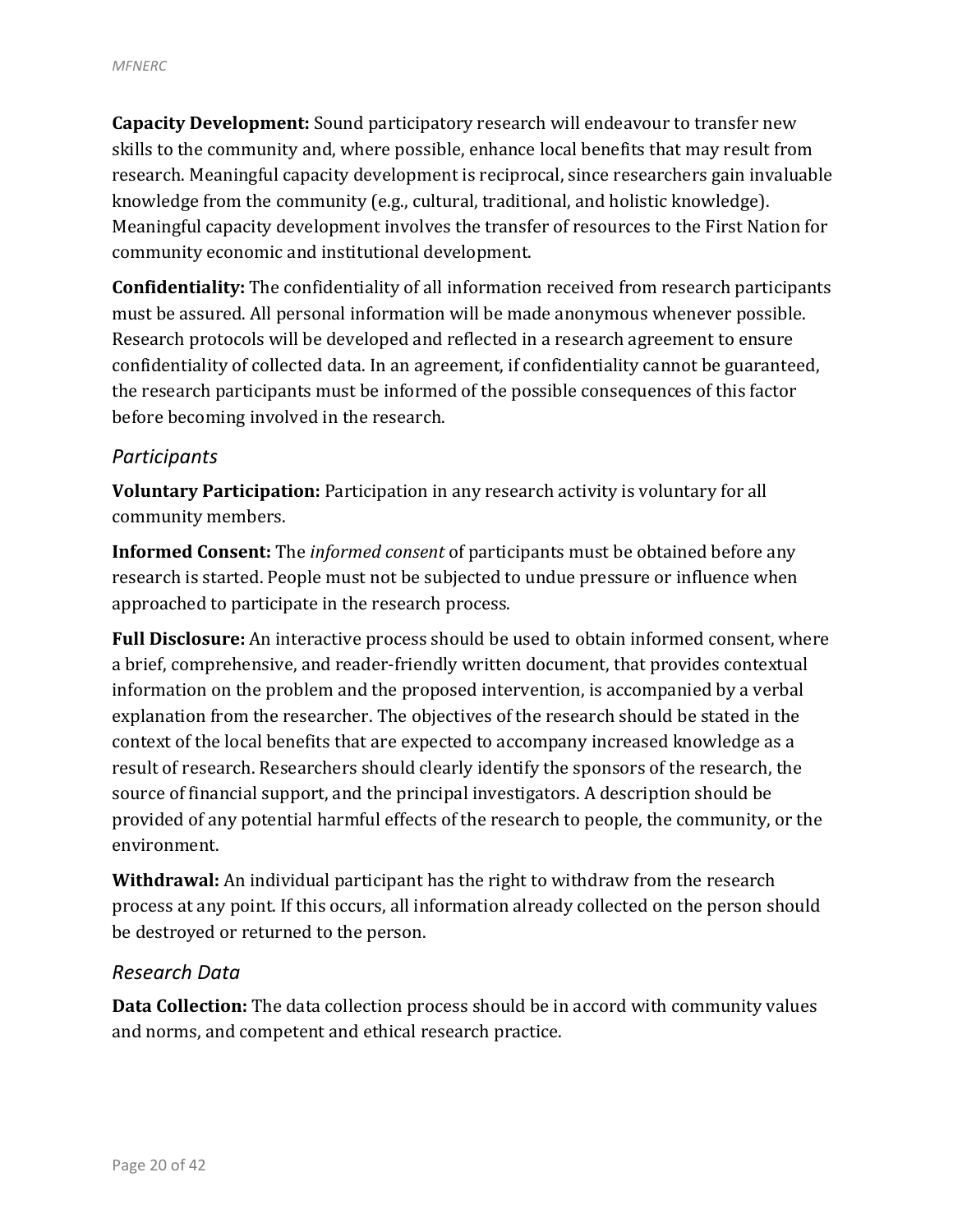**Ownership:** The community or group owns the research information collectively in the same way that a person owns his or her personal information. This is distinct from stewardship or possession.

**Data Storage:** The storage of raw data acquired in the research project should be negotiated among all partners before the start of the project and renegotiated during the project as priorities change. There is a preference for local community storage if capacity exists and confidentiality requirements can be met. All grouped data results must be returned to the community free from any personal details.

**Analysis:** All partners should review research results, analysis, and interpretations for accuracy and appropriateness, and approve these prior to any public release or publication.

**Secondary Data:** Community secondary data generated through analysis of general population databases (e.g., provincial hospital and physician databases) should be governed by a data-sharing protocol. This protocol between the community and the database steward (e.g., provincial government) embodies the relevant principles of this code. The community should negotiate ownership, control, and access provisions based on the circumstances of the analysis.

**Access:** First Nations should have access to their data, as reaffirmed by the OCAP principles. However, communities must ensure that the proper protections are in place regarding who has access to the data.

### *Communications*

**Research Process:** The community at large should have access at all times to descriptions of the research objectives and methods.

**Anonymity:** Research results will be presented in a grouped manner such that individuals cannot be identified. In some instances, an individual or community may request that their statements be specifically attributed to them. In this case, the wishes of the individual and community should be respected.

**Priority of Communications:** The community will be the first to receive research results and the first invited to provide input and feedback on the results. The results should be returned in a format that is language appropriate and accessible to the community. All communications will be respectful of the community and presented in a beneficial, nonharmful manner.

**Preparation of Communications:** It is part of the shared responsibility of the researchers to prepare communications for the community and society at large. All partners must jointly make guidelines about the publication and distribution of all or parts of the research results. Ideas for specific communications (e.g., articles in scientific journals; oral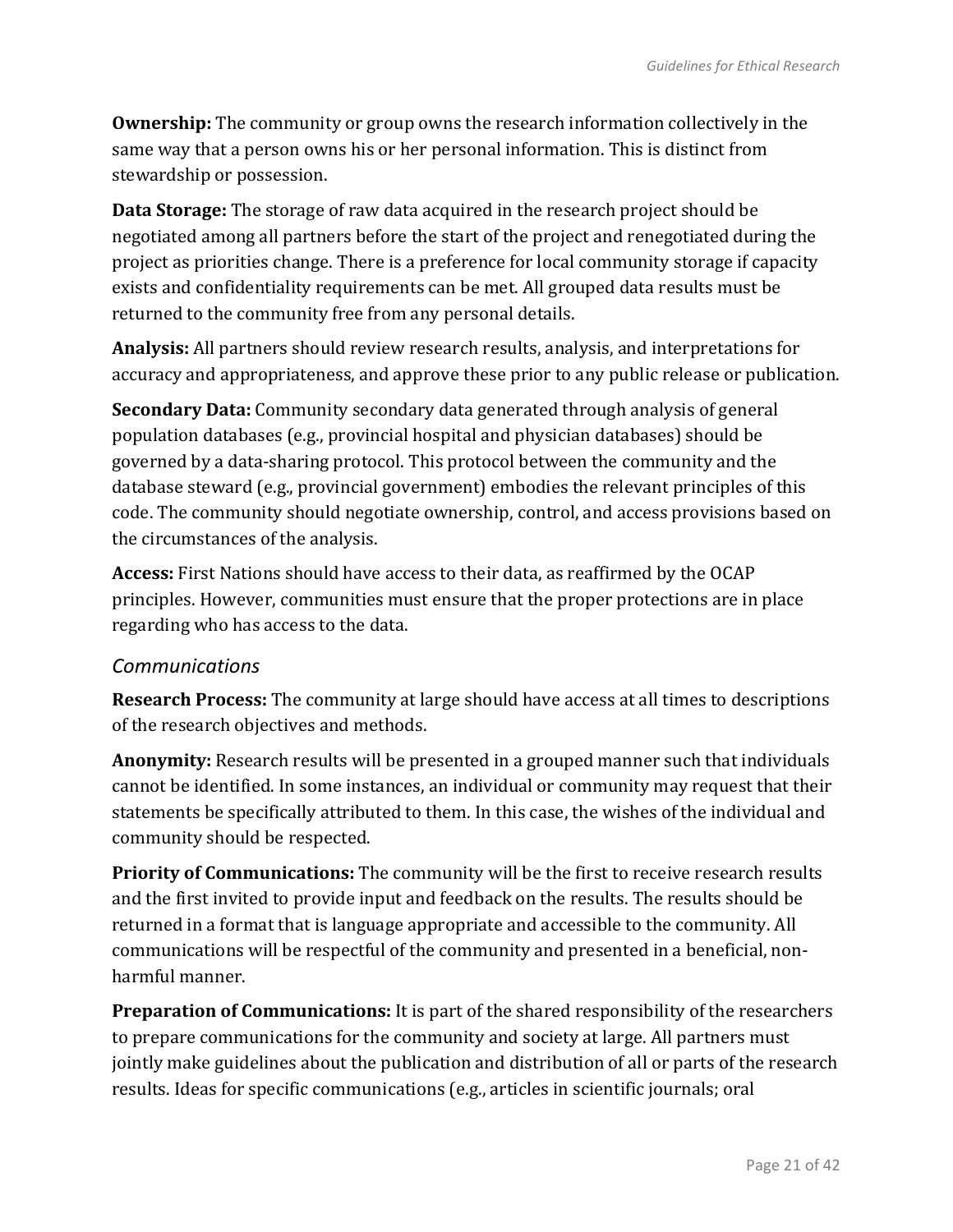presentations at meetings; oral or written presentations to community health professionals, Band Council, or community at large; or educational materials) must be initially presented to all research partners and the code's designated representative. All research partners (community researchers, community partners, and external researchers) must approve the final version of the communication before use or submission.

**Language:** Communications directed to the community, such as research summaries, should be written using accessible, community-friendly language and in an appropriate format. Where required by the community, materials should also be provided in the language of the community.

**Research Results:** No results or data are released or disseminated without approval from all parties.

**"Right to Dissent" on Communications:** In the event of a disagreement among the partners regarding a written or oral communication about the research results, the partner who disagrees must be invited to submit their own interpretation of the same data, which will accompany the main communication. All partners agree to not distribute the communication until the alternative interpretation is added, provided that the disagreeing partner(s) does not unduly delay the distribution process. An alternative approach to the issue of disagreement is that best efforts will be made to reach consensus regarding the interpretation of results for publication. In the event that a reasonable measure of consensus cannot be reached, no publication will be released.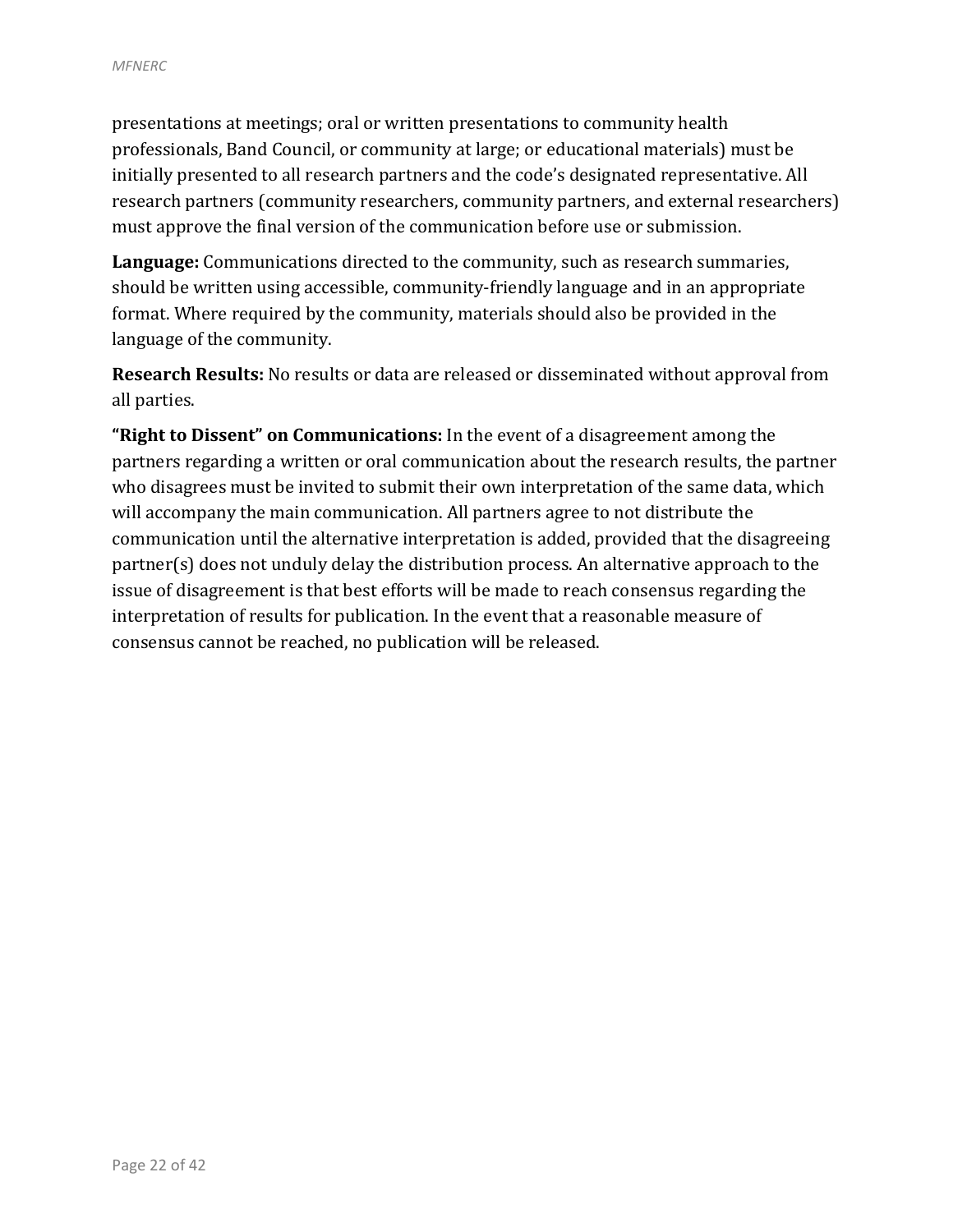# <span id="page-28-0"></span>**Appendix B**

### <span id="page-28-1"></span>**Template for a Collaborative Research Agreement**

(First Nations Centre 2007, 21-29; adapted with permission)

1. Purpose of the Research Project

The purpose of the research project identifies the general topic that is being researched, and also the purpose of doing the research. A statement of purpose is usually fairly brief (two to five sentences) and not too specific.

2. Scope of the project

The scope of the project provides a more specific and detailed description of the project. It should cover the following areas:

- **Specific research objectives or question(s)**
- Types of information that will be gathered (e.g., statistics, interviews, etc.)
- 3. Methods and Procedures

The methods and procedures describe how research data will be gathered, recorded, analyzed, and reported. The following issues can be addressed:

- Research (or data-gathering) methods, depending on the nature of the project, may include collecting information and statistics from databases, collecting environmental samples, conducting surveys, conducting interviews, and forming focus groups.
- The extent or amount of data to be obtained should be specified (e.g., statistical variables, number of interviews and surveys, number of samples, etc.) and explained.
- The role of community members in the research (or data-gathering) phase (e.g., participants in interviews, paid researchers, fieldworkers, or guides).
- Procedures for obtaining consent (individual or collective) must be described in detail.
- **Methods to be used for recording and storing data.**
- **Procedures for ensuring confidentiality and security of data.**
- Methods of analysis or interpretation of data to generate findings and conclusions.
- Opportunity for community members or community researchers to participate in data analysis or to verify the results of the analysis.
- Preparation of the final report and if community members will have an opportunity to revise and approve it before it is finalized.
- Format for presenting findings to the general public and the community (e.g., article(s), final report, presentation(s)).
- 4. Expected Outcomes, Benefits, and Risks

The expected outcomes, benefits, and risks should be clear. Benefits for the principal researchers may include financial gain (e.g., publication) or indirect financial benefit through enhancement of professional status (to an individual or research institution). Benefits to the community may include the generation of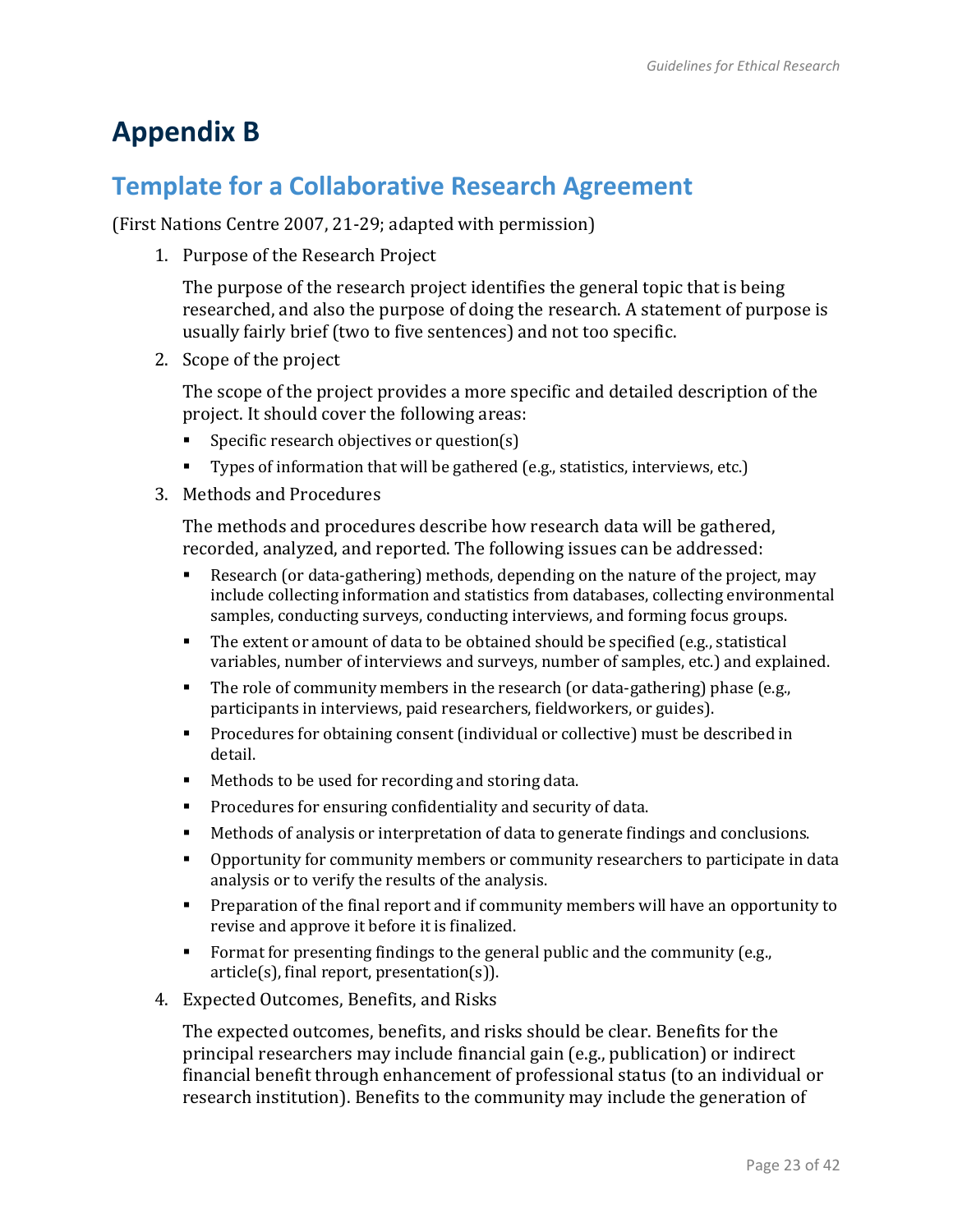information that will support future funding applications or that will enhance community programs and services; education and/or training for community members; or direct financial compensation to community researchers and/or participants.

Risks to the community as a result of the project should also be considered, as should any measure that could be taken to minimize those risks. These may include environmental effects, invasion of personal or collective privacy, portrayal of the community in a negative way, and disruption of other important community projects or issues.

5. Obligations and Responsibilities

The general obligations and responsibilities are outlined for each partner (community, external researchers and community-based researchers) in a community-based research project through all phases including research design, implementation, data collection and analysis, and the dissemination of information.

6. Funding

This section identifies funding sources and sets out the responsibilities of all partners with respect to funding requirements.

7. Dissemination of Results

This section should identify all the stakeholders (e.g., communities, the academic sector, funding bodies, professional bodies, government departments, etc.), to which research results will be disseminated. The methods for dissemination should also be described.

The degree of control that the community has over future publication or dissemination of research results should be considered.

8. Data Ownership and Intellectual Property Rights

The data gathered or produced through the research project is distinct from the research results. The First Nation community should clearly affirm ownership of its data, as well as any associated intellectual property rights. Data should be kept at the local First Nation level for a period of time as specified in the research agreement.

Conditions of data stewardship and use of data after completion of the research project should be considered by the community, but they do not need to be specified in the research agreement since this is an internal protocol to be determined at the discretion of the community.

9. Communication

Guidelines for internal and external communication should be established in this section. *Internal communication* means communication between research partners in the agreement, while *external communication* refers to communication about the project to other interested parties such as the media.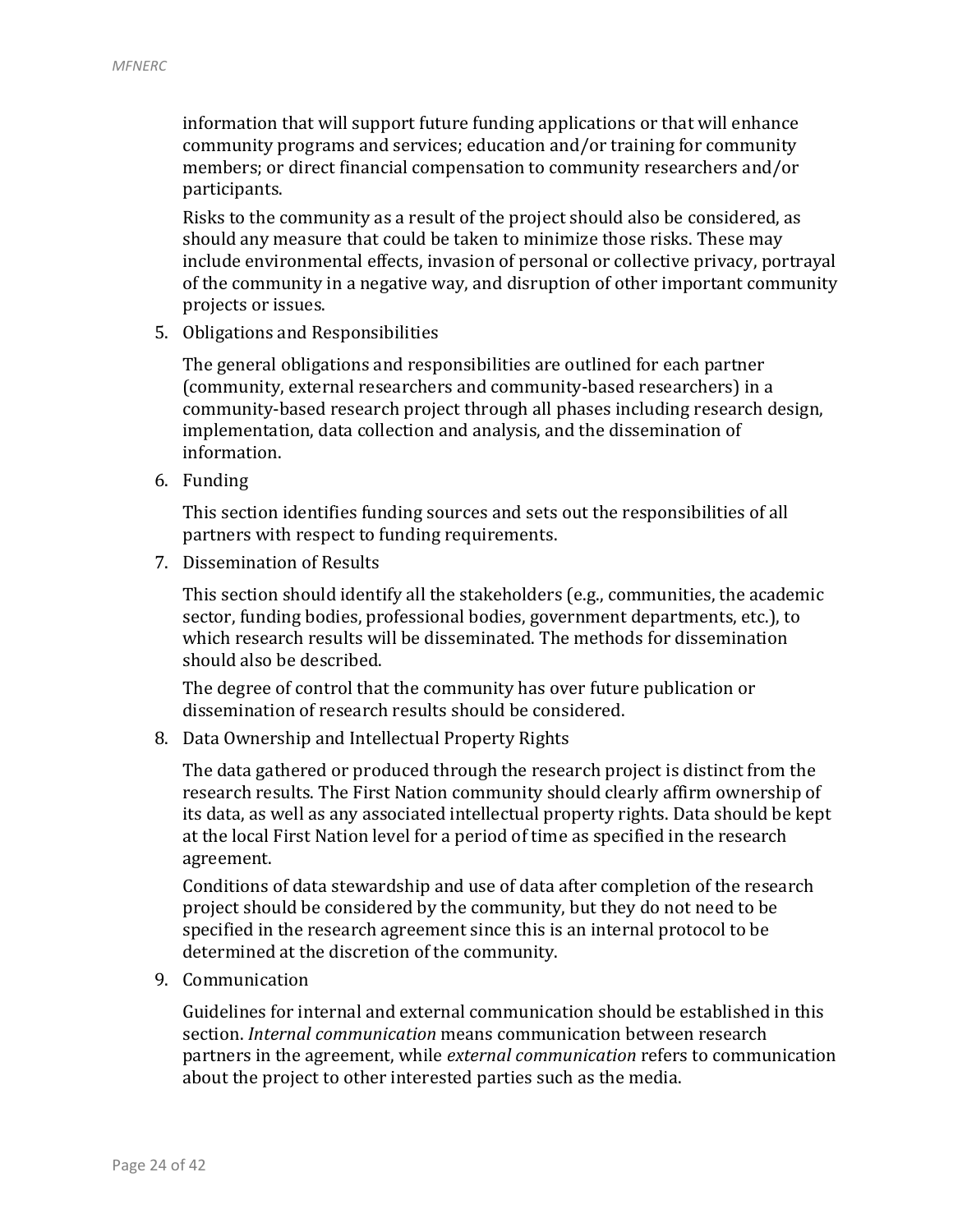#### 10. Dispute Resolution

This section sets out the process for addressing concerns or resolving disputes related to the implementation, interpretation, or release of research data and/or findings.

11. Term and Termination

This section notes the length of the project and sets out the course of action to follow if either party to the agreement wishes to terminate the research project.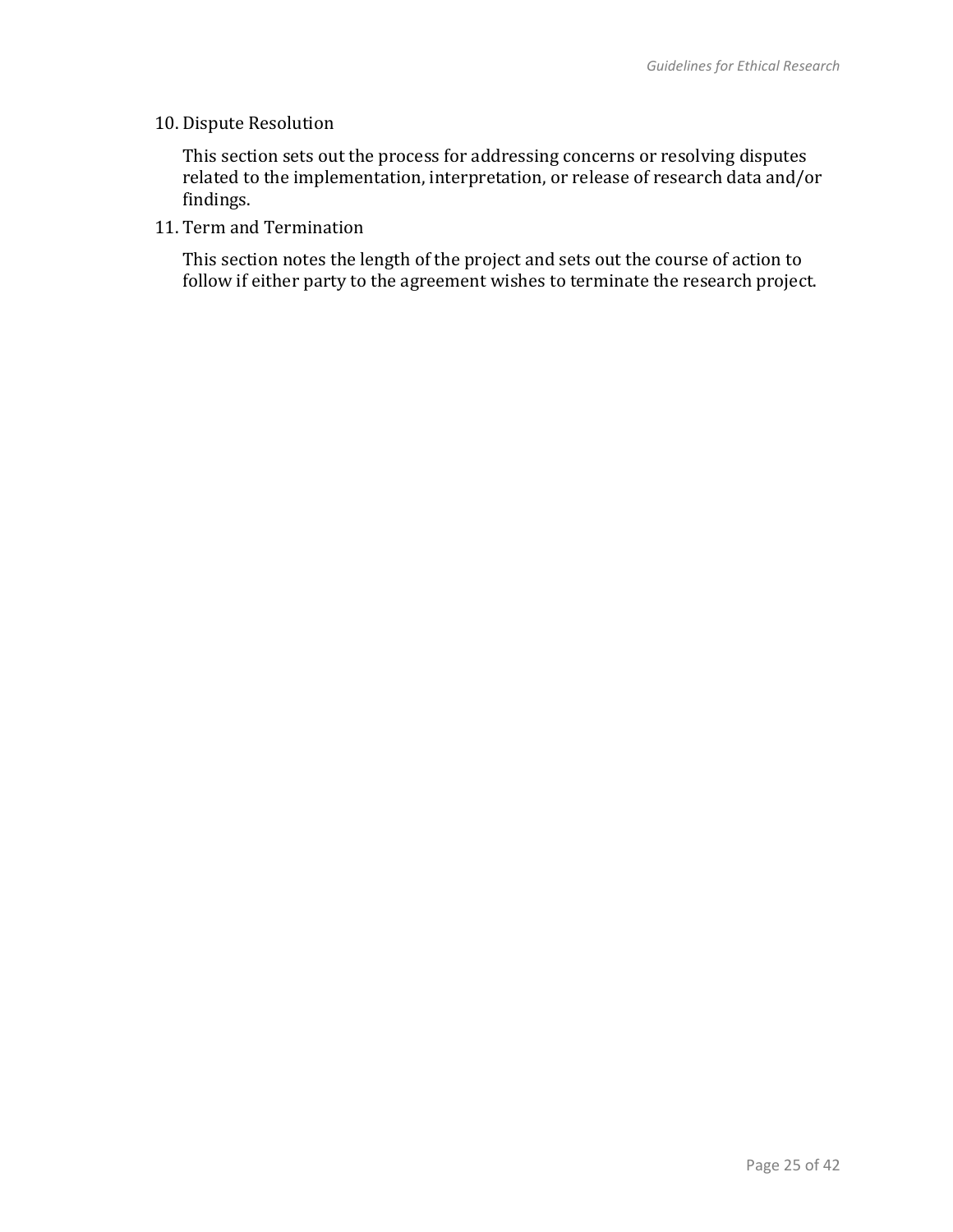# <span id="page-31-0"></span>**A Collaborative Research Agreement**

| Project title                                                                                                            |  |  |  |  |
|--------------------------------------------------------------------------------------------------------------------------|--|--|--|--|
| This Collaborative Research Agreement is made this ____ day of the month of<br>$\frac{1}{2}$ in the year of ___________. |  |  |  |  |
| <b>Between:</b>                                                                                                          |  |  |  |  |
| Principal researcher(s)                                                                                                  |  |  |  |  |
| Name(s)                                                                                                                  |  |  |  |  |
| Supporting agency                                                                                                        |  |  |  |  |
| Address                                                                                                                  |  |  |  |  |
| Telephone/facsimile                                                                                                      |  |  |  |  |
| Email                                                                                                                    |  |  |  |  |
| And:                                                                                                                     |  |  |  |  |
| <b>First Nation Community</b>                                                                                            |  |  |  |  |
| Contact person(s)                                                                                                        |  |  |  |  |
| Organization                                                                                                             |  |  |  |  |
| Address                                                                                                                  |  |  |  |  |
| Telephone/facsimile                                                                                                      |  |  |  |  |
| Email                                                                                                                    |  |  |  |  |

The principal researchers and the First Nation community agree to conduct the named collaborative research project in accordance with the guidelines and conditions described in this document.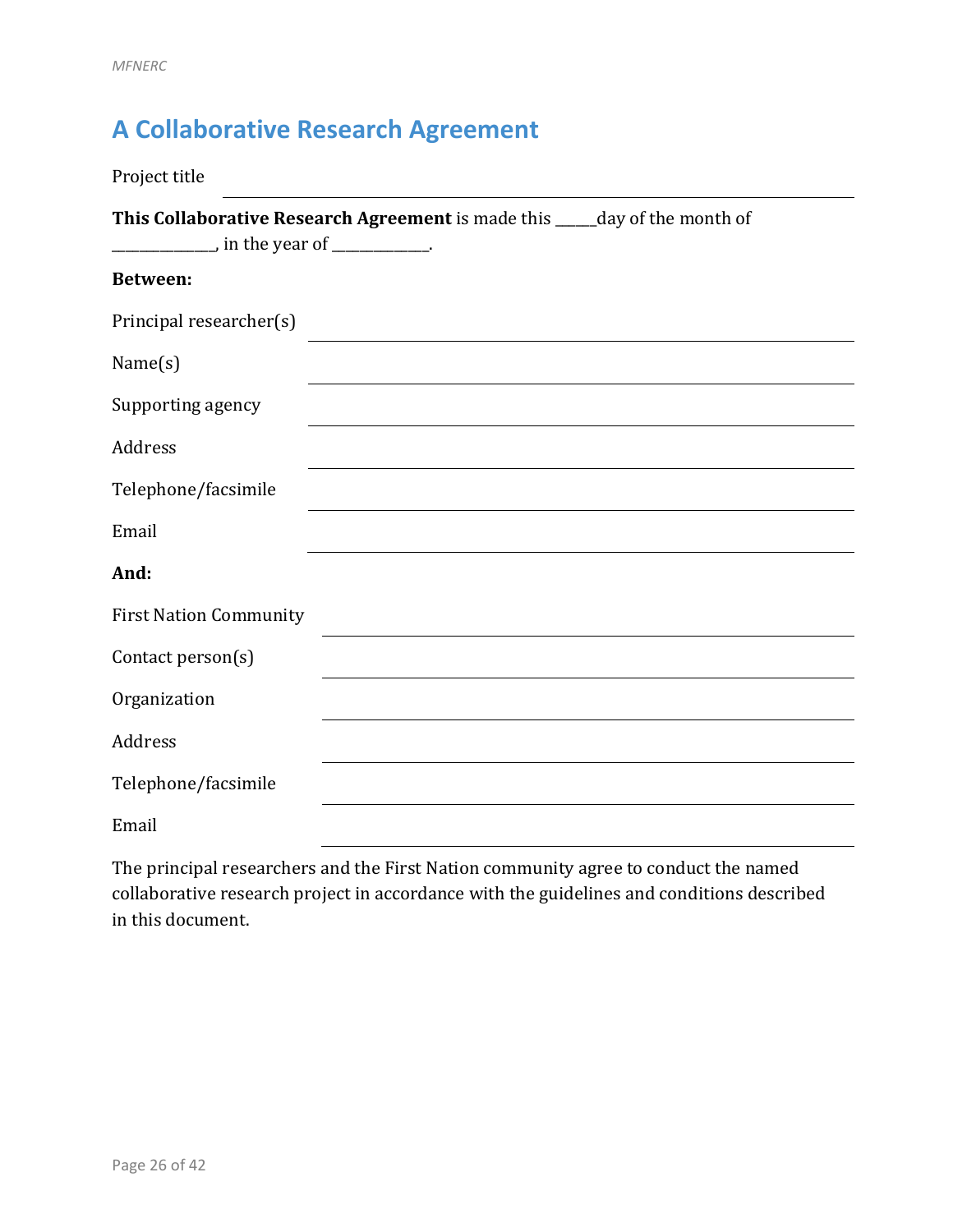### *The purpose of the research project*

The purpose of this research project, as discussed with and understood by the \_\_\_\_\_\_\_\_\_\_\_\_\_\_\_\_\_\_\_\_\_\_\_\_\_\_\_\_\_\_\_\_\_\_\_\_\_\_\_\_\_\_\_\_\_\_\_\_\_\_\_\_\_\_\_\_\_\_\_\_ (First Nation) is to investigate

The results of this research may be used to

### *Scope of the project*

The project has the following objectives and/or aims to answer the following questions:

In order to meet the objectives or answer the questions stated above, the following types of information will be gathered:

### *Methods and Procedures*

Data will be gathered using the following methods or procedures:

The amount of data that is required for this project is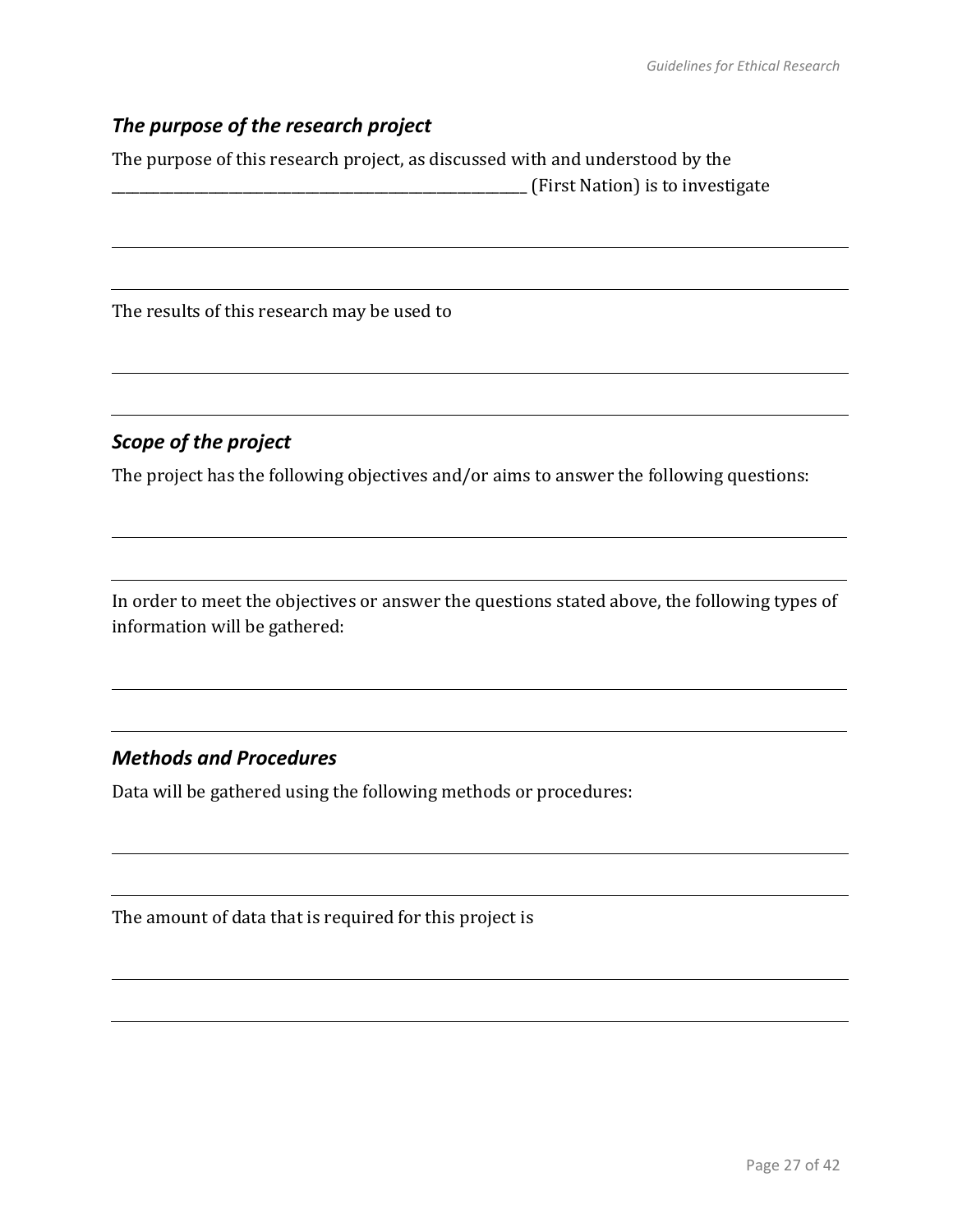This number and amount is required because

Community members will assist or participate with the data-gathering phase in the following ways:

Individual consent to participate in this project will be obtained in the following way:

Participants have the right to withdraw from the project at any time for any reason. In this case, that participant's data will be destroyed.

Research data will be stored in the following ways:

The following persons will have access to research data:

Confidentiality of research data (if desired) will be ensured in the following ways:

Data will be analyzed or interpreted through the following methods: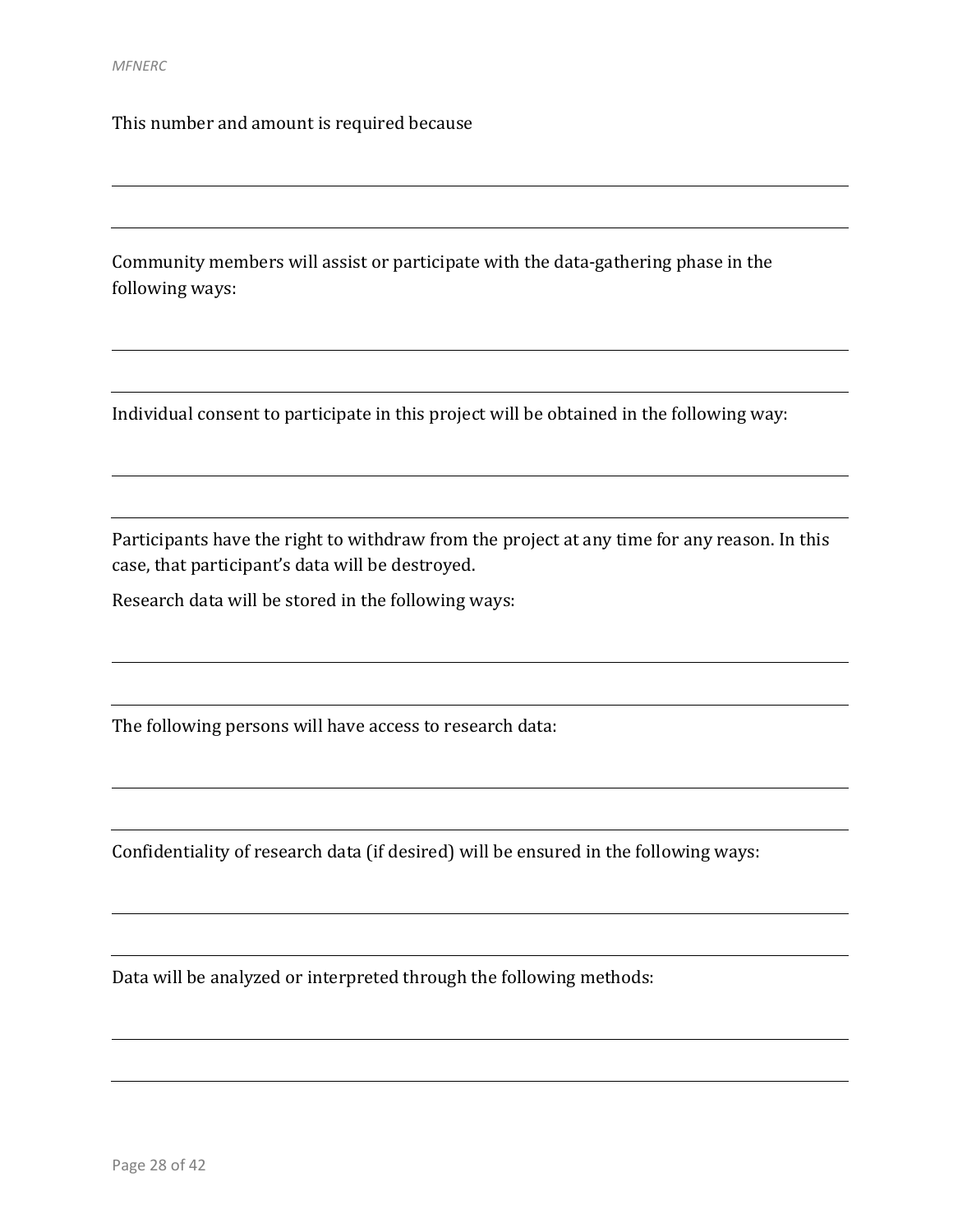Community researchers and participants will participate in the analysis of data, or the verification of results, in the following ways:

The final research report will be submitted to the community for review and approval.

Research findings will be presented to the community in a language and format that is clear and comprehensible to community members.

Research findings will be presented to the community in the following formats:

Research findings will be presented to the general public and/or any other audience in the following formats:

### *Expected Outcomes, Benefits, and Risks*

The expected outcomes of this research project are

The project will benefit the principal (external) researchers in the following ways:

The project will benefit the community (individually or collectively) in the following ways: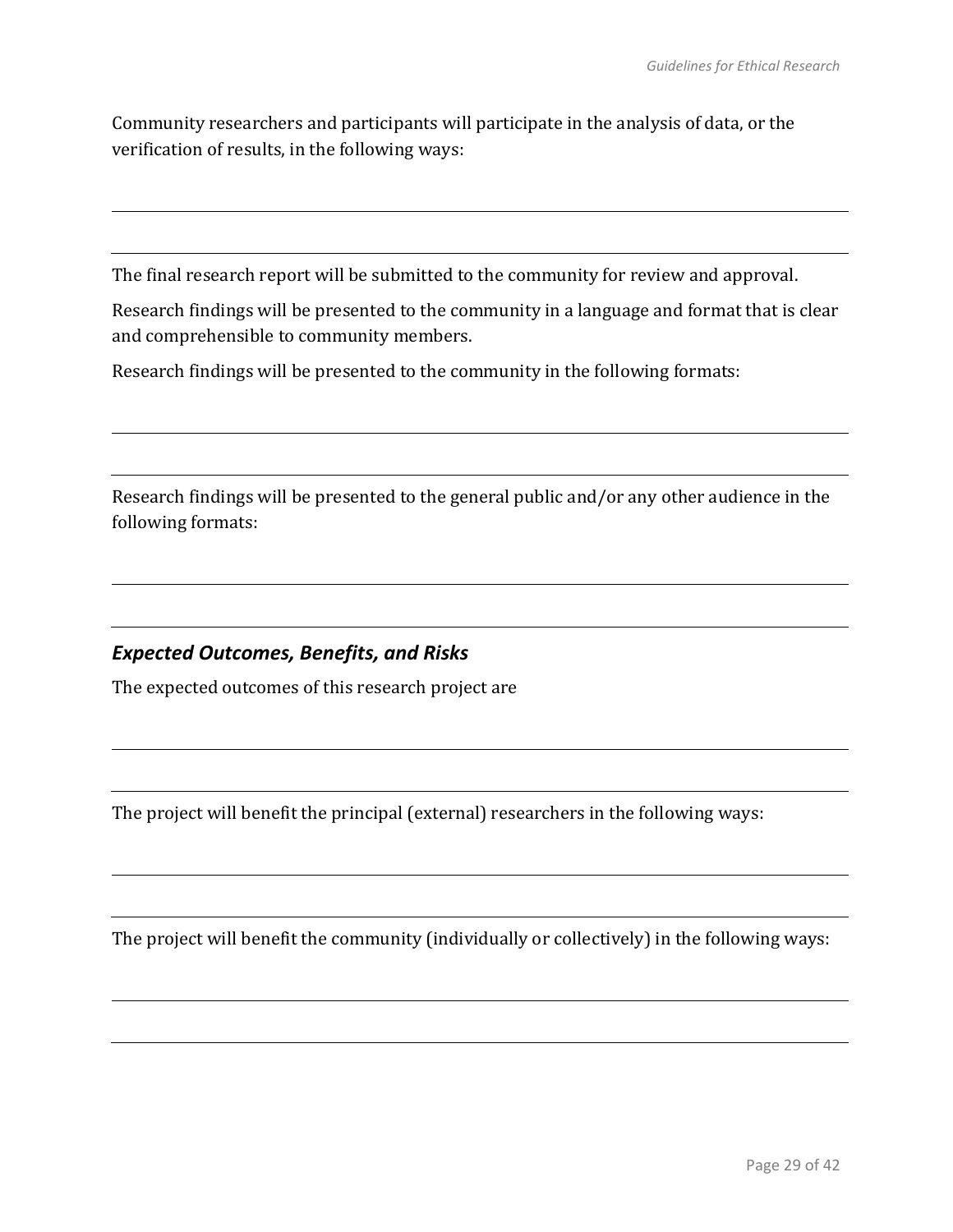The project poses the following risks to the community:

Measures that will be taken to minimize these risks are

#### *Obligations and Responsibilities*

#### **Community Partner**

The First Nation is the community partner and has the following obligations:

- First and foremost, to represent the interests, perspectives, and concerns of community members and of the community as a whole.
- To ensure that research carried out is done in accordance with the highest standards, both methodologically and from a First Nations cultural perspective.
- To communicate the results of the research to other communities, and to share ideas as well as program and service development for mutual benefit and involvement.
- To serve as the guardian of the research data during and/or after completion of the project.
- To offer the external and community researchers the opportunity to continue data analyses before the data are offered to new researchers.

#### **Community-Based Researcher**

Community-based researchers are people employed within the community.

In addition to the obligations listed for the external research partners, the community researcher is obliged

- To provide a link between the research project team and other community members, and provide relevant, timely information on the project.
- To place the needs of the community as a first priority in any decision where the community researcher's dual roles of community member and researcher may be in conflict.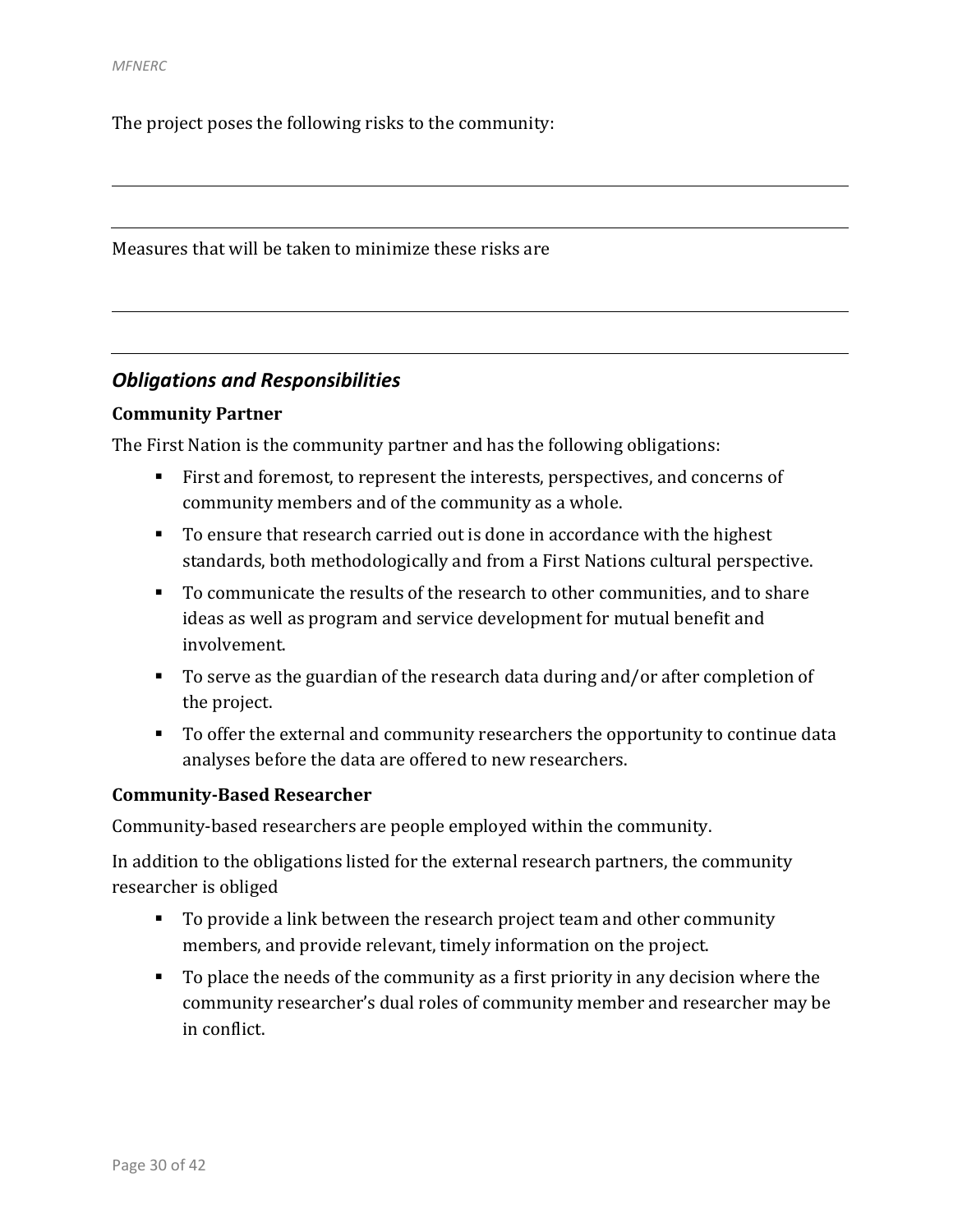- In situations where a research project is promoting healthy lifestyles or practices, to promote the intervention objectives of the project by working closely with community health, social, and/or education professionals.
- To be stewards of the data until the end of the project if requested or appropriate.

#### **External Research Partner**

External researchers usually include consultants, people working at research institutions or other organizations involved in research (i.e., universities, federal or provincial governments, non-profit organizations, or for-profit companies). External researchers will agree to

- Do no harm to the community.
- Actively involve the community in the research process and to promote it as a community-owned activity.
- Ensure the research's design, implementation, analysis, interpretation, reporting, publication, and distribution of its results are culturally relevant and in compliance with the standards of competent research.
- Undertake research that will contribute something of value to the community.
- **Ensure that new skills are acquired by community members, such as research** design, planning, data collection, storage, analysis, interpretation, and so on.
- Be stewards of the data until the end of the project if requested or appropriate.
- **Promote the dissemination of information to society at large if desired and** appropriate through both written publications and oral presentations.
- Be involved in any future analysis of the data after the data is returned to the community, if requested.
- Abide by any local laws, regulations, and protocols in effect in the community or region, and to become familiar with the culture and traditions of the community.
- Advocate and address health, social, or other issues that may emerge as a result of the research, within their respective roles as researchers and community representatives.
- Ensure that the community is fully informed in all parts of the research process including its outcomes through publications and presentations, and to promptly answer questions that may emerge regarding the project and its findings.
- Communicate equally with the other partners in all issues arising in the project.
- **Ensure that research carried out is done in accordance with the highest standards,** both methodologically and from a First Nations cultural perspective.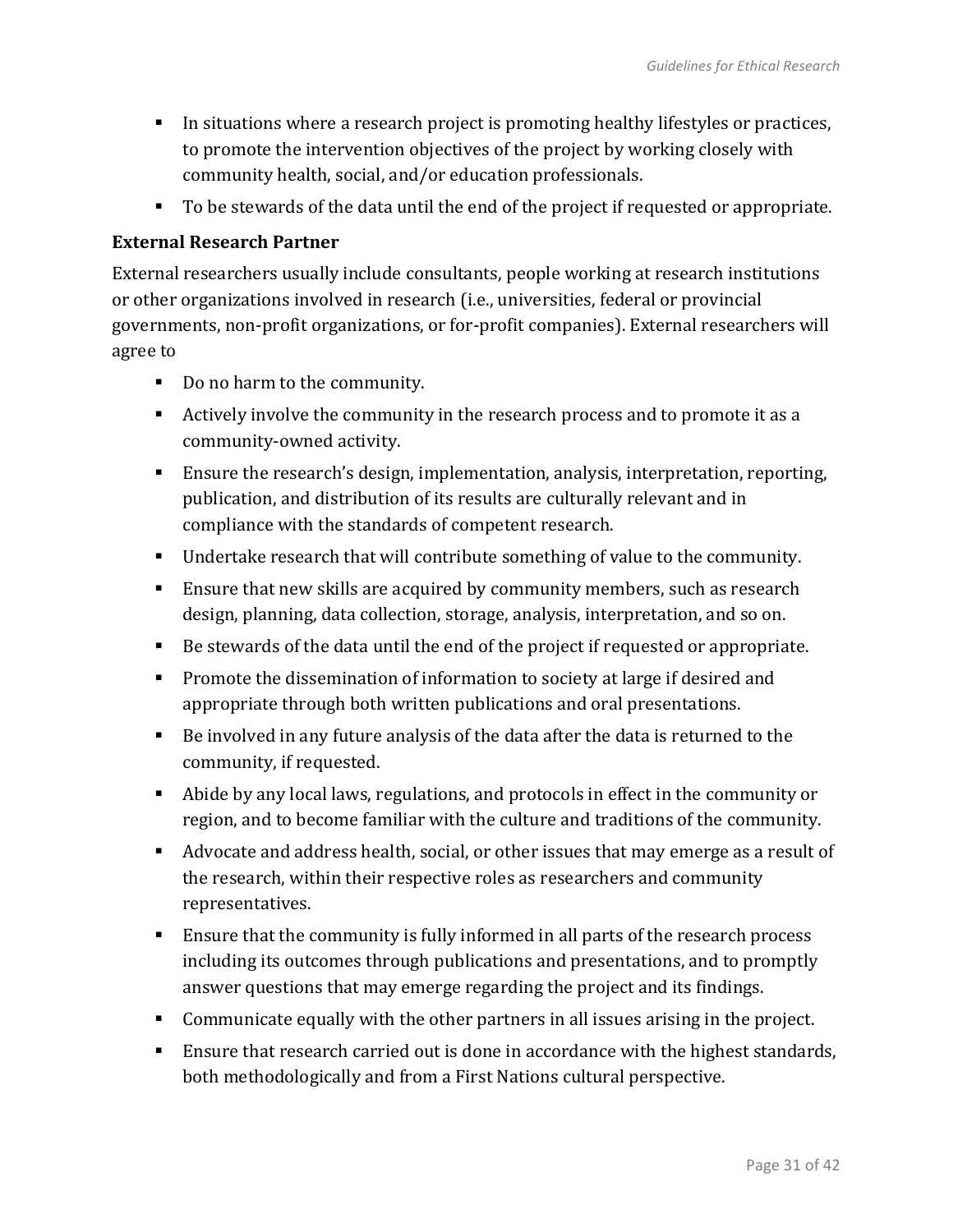- Support the community by providing resources as a matter of priority (e.g., research funding to support community research coordinator).
- Abide by their own professional standards, their institution's guidelines for ethical research, and general standards of ethical research.

#### *Funding*

The principal researchers have acquired funding and other forms of support for this research project from these sources:

The funding agencies have imposed the following criteria, disclosures, limitations, and reporting responsibilities on the principal researchers:

The community partner has the following responsibilities with respect to funding requirements\*:

\*In most cases, responsibility to fulfill funding and reporting requirements falls primarily to the principal researchers, so this may not be applicable.

### *Dissemination of Results*

Research results will be disseminated to the following stakeholders:

Research results will be disseminated in the following manner: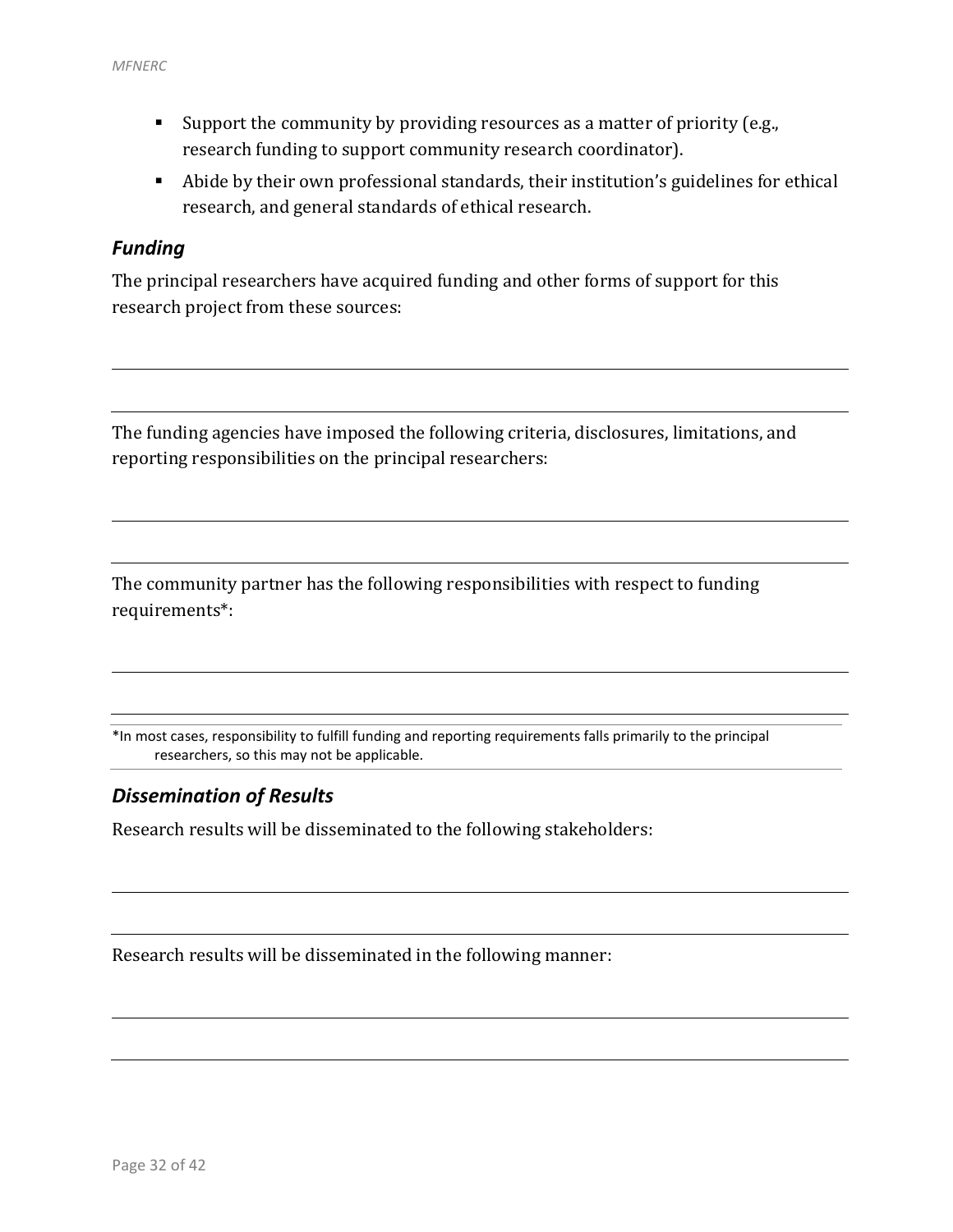Any future publication or dissemination of research results, beyond what is described in this agreement, shall not be undertaken without consultation with the

\_\_\_\_\_\_\_\_\_\_\_\_\_\_\_\_\_\_\_\_\_\_\_\_\_\_\_\_\_\_\_\_\_\_\_\_\_\_\_\_\_\_\_\_\_\_\_\_\_\_\_\_\_\_\_\_\_\_\_\_ (First Nation).

#### *Data Ownership and Intellectual Property Rights*

The individual person owns his or her personal information while the

\_\_\_\_\_\_\_\_\_\_\_\_\_\_\_\_\_\_\_\_\_\_\_\_\_\_\_\_\_\_\_\_\_\_\_\_\_\_\_\_\_\_\_\_\_\_\_\_\_\_\_\_\_\_\_\_\_\_ (First Nation) owns the collective data.

The the contraction of the contraction of the contraction of the contraction of the contraction of the contraction of the contraction of the contraction of the contraction of the contraction of the contraction of the contr property rights (including copyright), as applicable, to the data offered under this

agreement.

Access and stewardship of the collective data are negotiated and determined by the First Nation.

#### *Communication*

Communication on all aspects of the research, including progress reports to the community, will be ensured in the following ways:

In the case of media inquiries during or after the project, designated spokespersons are

The community will be the first to receive research results and the first invited to provide input and feedback on the results. The results should be presented in a format that is language appropriate and accessible to the community. Results will not be released without the approval of the community.

At the end of the study, the research partners agree to participate in community meetings to discuss the results and their implications.

### *Dispute Resolution*

In the event that a dispute arises out of or relates to this research project, both parties agree first to try in good faith to settle the dispute by mediation administered by an agreedupon neutral party before resorting to arbitration, litigation, or some other dispute resolution procedure. A mediator will assist the parties in finding a resolution that is mutually acceptable.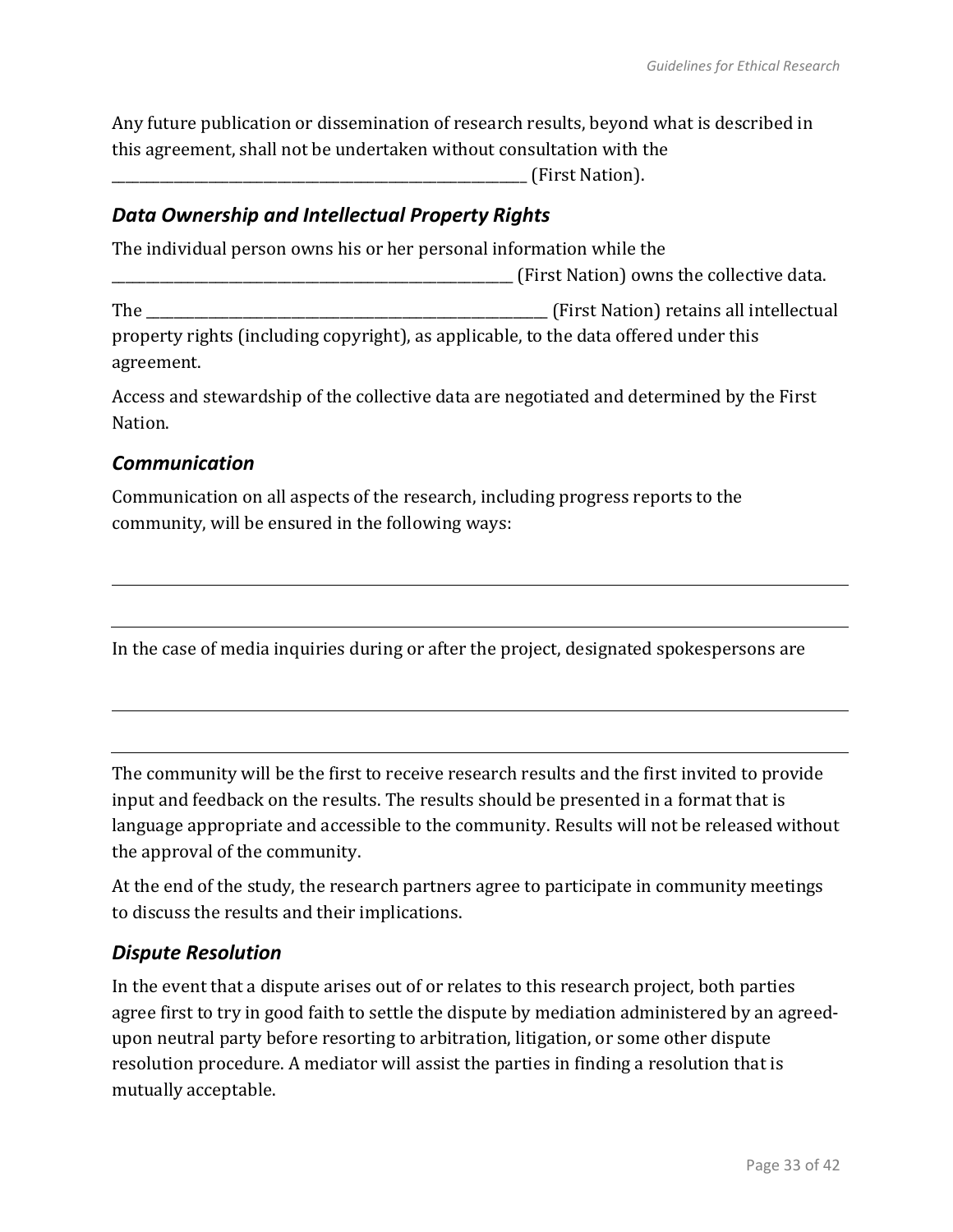If a dispute cannot be resolved to the satisfaction of both parties, the research project may be terminated according to the terms described below.

### *Term and Termination*

\_\_\_\_\_\_\_\_\_\_\_\_\_\_\_.

This agreement shall have an effective date of \_\_\_\_\_\_\_\_\_\_\_\_\_\_\_\_ and shall terminate on

This agreement may be terminated by the written notification of either party.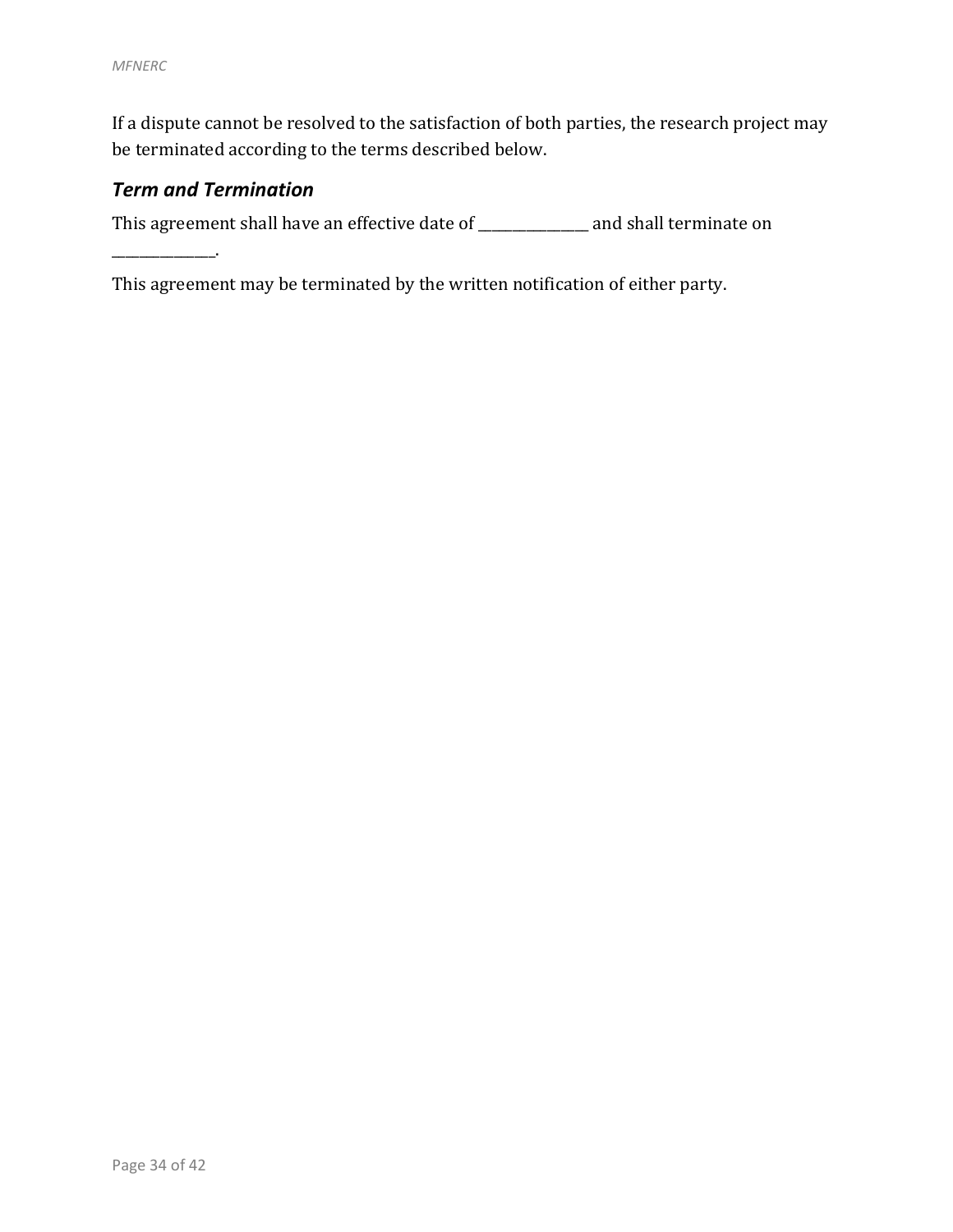# <span id="page-40-0"></span>**Appendix C**

### <span id="page-40-1"></span>**Template for a Data-Sharing Protocol**

(First Nations Centre 2007, 30-37; adapted with permission)

1. Purpose

The purpose(s) for the data-sharing agreement should be identified. If individual data records are being shared, the applicable federal, provincial and territorial legislation regulating the use and release of individual client information should be specified (e.g., freedom of information and protection of privacy acts, health information acts, or other community protocols such as a Code of Research Ethics or Privacy Code). The purpose of the data-sharing arrangement must be understood and formally agreed to by those entering into it.

2. Information to be Shared

Within the protocol, it is important to describe in detail the data to be shared. The agreement should clearly identify how the data or information shared under the arrangement will be used. It may state that the data will only be used for the stated purpose(s) and may not be used for any other purposes (further disclosure), without the explicit written approval, in advance, of the First Nation. The research partner(s) may not release the data for any purpose, unless agreed to in advance by all parties, and provided it is not in violation of provincial, territorial, or federal legislation.

3. Mechanism for Information Sharing

The methods of data-sharing need to be identified. Some mechanisms for sharing include electronic transfer over a secure network or electronic transfer through password-protected external disks.

4. Definitions

Relevant definitions may be included in this agreement for clarification of certain terms.

5. Data Ownership

The agreement should address control and access to data by the requesting party. The requesting party may be deemed custodians or stewards of the data under the conditions defined in the agreement and, depending upon the specifics of the project, may receive either individual records or aggregate data. Users may be expressly prohibited from use of the data in the pursuit of any commercial or income-generating venture, either publicly or privately.

6. Intellectual Property

Although this may not be consistent with some First Nations perspectives, intellectual property arising from research in Canada is normally vested in the organization(s) that conducts the research. As a result, in situations where data is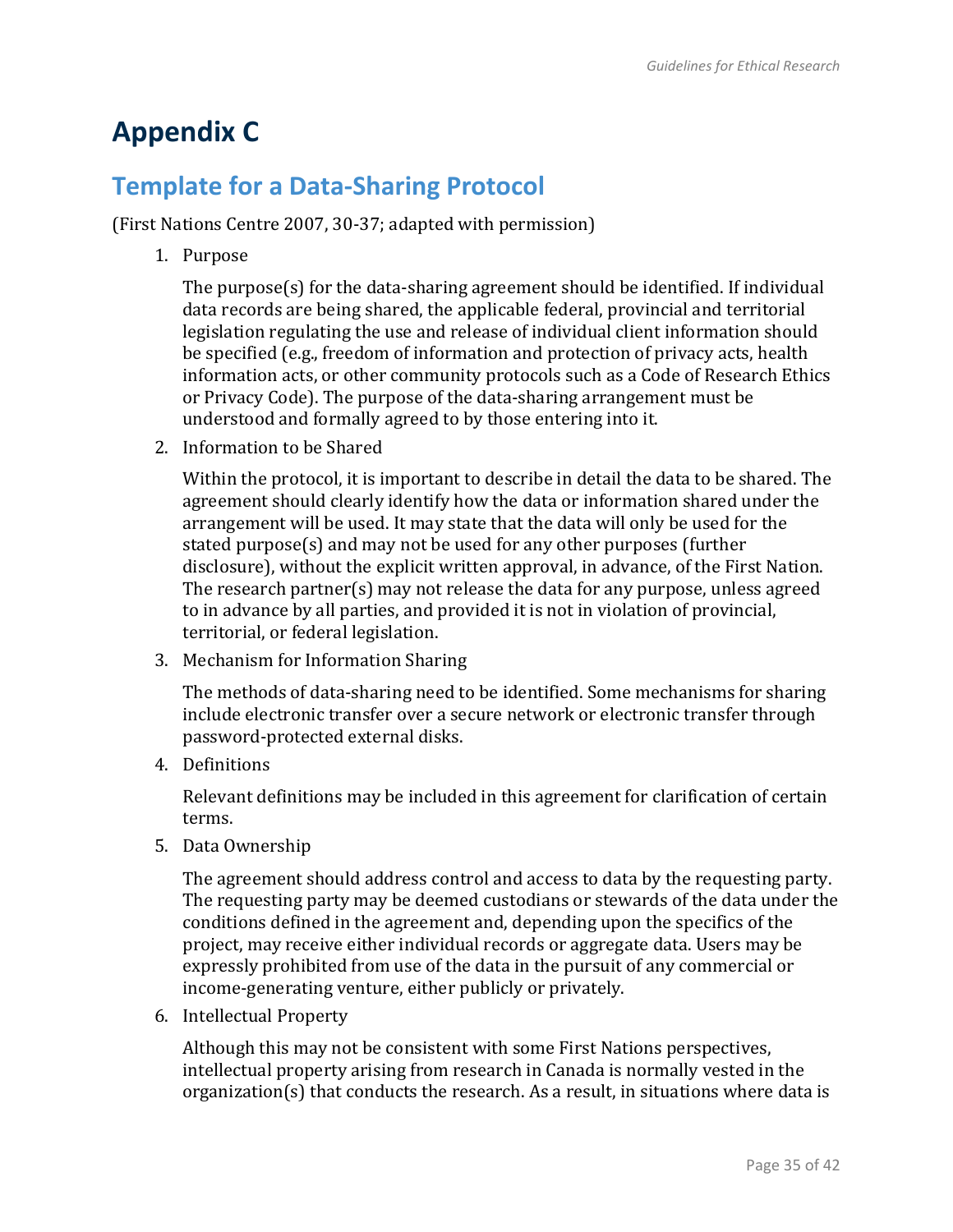provided to an organization that may conduct further research, it may be important to specify in an agreement that the First Nation retains all intellectual property rights (including copyright), as applicable, to the data offered under this agreement, and this agreement constitutes only a license to acquire and use these data products. Furthermore, it may be specified that no title or rights be conveyed by this agreement.

7. Data Security and Confidentiality

The data keeper must maintain confidentiality and protect the data in a manner consistent with clearly defined principles, and according to formal and rigorous data protection standards, and methods. The data keeper will be responsible for upholding the principles, standards, and methods. The data keeper with personal identifiers must agree and take all steps necessary to ensure its privacy and security as described in relevant freedom of information and privacy acts, health information acts, or other legislation as well as their institution's protocols and community protocols, where applicable. If either party deems security and confidentiality inadequate, the stewardship should be revoked in favour of a more secure steward or destruction of the data.

Integrity and security of the data must be maintained by instituting regulatory controls, such as ensuring that only authorized users have access to the data and that electronic systems are properly maintained and managed.

8. Publication and Dissemination

The First Nations should retain rights regarding the publication of sensitive data, e.g., HIV or diabetes, because of possible stigmatization.

9. Retention and Disposal of Information

The agreement should specify how long the shared data are kept or stored. Also, terms should be identified regarding the disposal of the data once the agreement has expired or been revoked. The data may be returned to the source or destroyed by the recipient, either physically or electronically.

10. Duration and Renewal

A clause should include information on when the agreement will come into effect (e.g., the date of signing by the last of the parties), as well as how long the agreement will remain in effect. There can also be terms set out for renewal, extensions, or amendments to the agreement, if necessary.

11. Expiration or Revocation of the Agreement

There should be a clause outlining the terms for the expiration or revocation of the agreement.

12. Signing Authorities

The agreement should identify signing authorities, contact names, titles, addresses, and phones numbers of the parties involved. The agreement should be signed and dated by the authorized representative of each party. This information is also used to allow the public to direct notices to the appropriate party.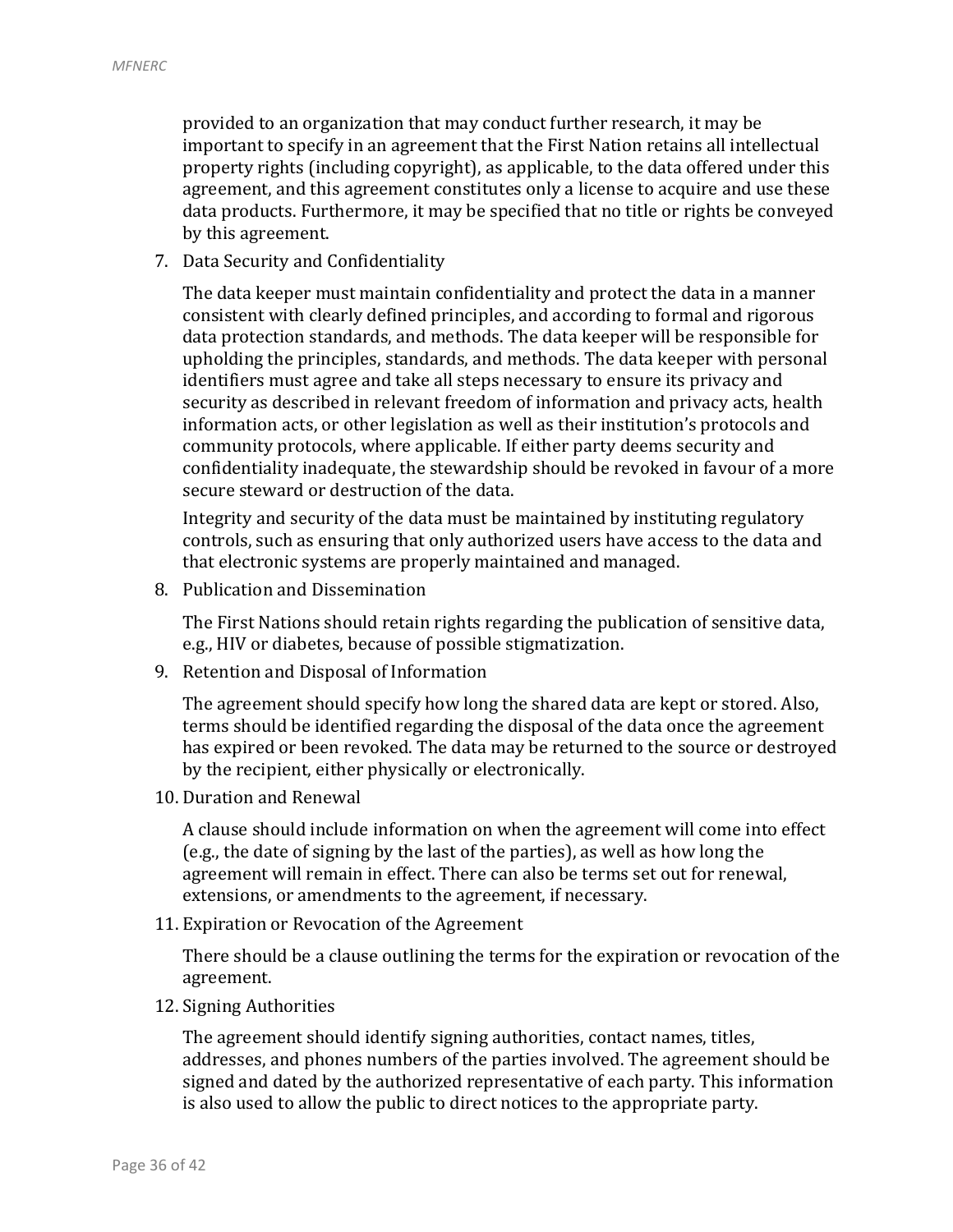### <span id="page-42-0"></span>**Data-Sharing Protocol**

| This Data-Sharing Protocol is made this _______ day of the month of _____________                                                     |                                         |
|---------------------------------------------------------------------------------------------------------------------------------------|-----------------------------------------|
| in the year ___________.                                                                                                              |                                         |
| Between:                                                                                                                              |                                         |
|                                                                                                                                       | (First Nation community or              |
| organization)                                                                                                                         |                                         |
| And:                                                                                                                                  |                                         |
|                                                                                                                                       | <b>EXECUTE:</b> (Research partner(s) or |
| organization)                                                                                                                         |                                         |
| The purpose of this Data-Sharing Protocol is to promote meaningful partnerships and<br>respectful collaboration between the partners. |                                         |
|                                                                                                                                       |                                         |
| partner or organization) is hereby authorized to use the _______________________                                                      | data                                    |
|                                                                                                                                       |                                         |

research conducted) as set out in this agreement.

This Data-Sharing Protocol will maintain the values and principles, and protect the rights of the First Nation. This Protocol should not be used for any other purpose.

The Data-Sharing Protocol will

- 1. Summarize the conditions and arrangements for data or information collection and sharing.
- 2. Set out the fundamental principles and obligations that organizations must respect when they collect, use, store, and disclose personal information about members of the First Nation.
- 3. Describe why data or information is being shared, how and when data will be collected and shared, and by whom.
- 4. Protect individual and community interests, information, and privacy.
- 5. Maintain appropriate standards and prevent misunderstandings over responsibilities.
- 6. Clarify issues of data ownership, control and access, intellectual property, aggregate data, confidentiality, use of information, and further disclosure.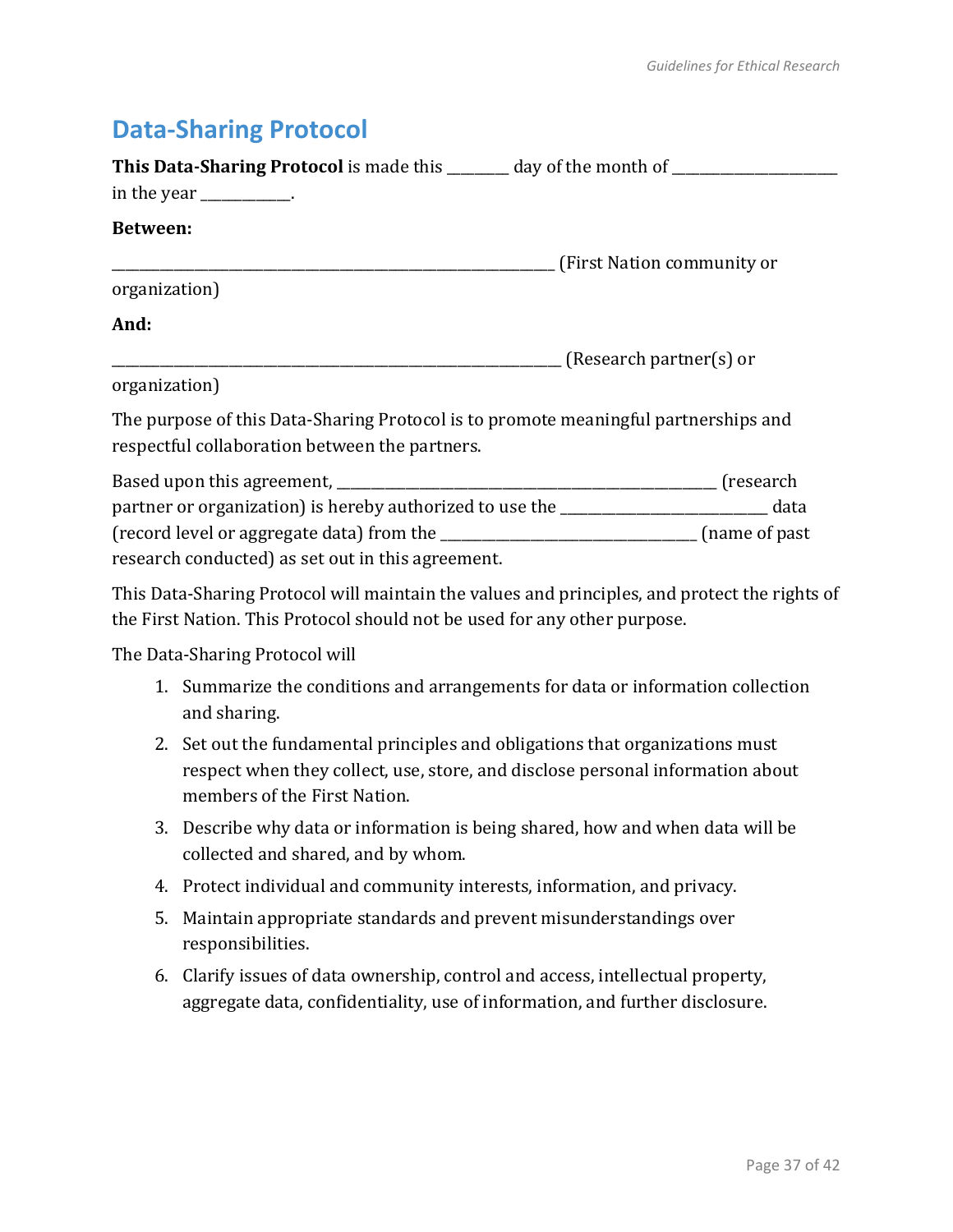This Protocol provides a framework for the use of data that supports First Nations principles of ownership, control, access, and possession, in relation to research, and supports the data needs and capacity of the (First Nation) and the \_\_\_\_\_\_\_\_\_\_\_\_\_\_\_\_\_\_\_\_\_\_\_\_\_\_\_\_\_\_\_\_\_\_\_\_\_\_\_\_\_\_\_\_\_\_\_\_\_ (research partner(s) or organization), with respect to the use of information for planning, advocacy, and determining community priorities and trends.

The \_\_\_\_\_\_\_\_\_\_\_\_\_\_\_\_\_\_\_\_ (record level or aggregate) data from the

\_\_\_\_\_\_\_\_\_\_\_\_\_\_\_\_\_\_\_\_\_\_\_\_\_\_\_\_\_\_\_\_\_\_\_\_\_\_\_\_\_\_\_\_\_\_\_\_\_\_\_\_\_\_\_\_\_\_\_\_\_\_\_\_ (First Nation) will be shared for

the purposes of this agreement.

The data to be shared consists of

The research partner(s) will use the data for the purposes of

The research partner(s) will only use the data for the stated purpose(s) and the data may not be used for any other purposes (further disclosure) without the explicit written approval, in advance, of the the set of the set of the set of the set of the set of the set of the set of the set of the set of the set of the set of the set of the set of the set of the set of the set of the set of the se

The contract the contract of the contract of the contract of the contract of the contract of the contract of the contract of the contract of the contract of the contract of the contract of the contract of the contract of t data for any purpose unless agreed to in advance by all parties, and provided it is not in violation of provincial, territorial, or federal legislation.

The data-sharing will involve electronic transfer over a secure network. Data matching and linkage will be used.

#### **Definitions**

Access: First Nations people must have access to information and data about themselves and their communities, regardless of where it is currently held. The principle also refers to the right of First Nations communities and organizations to manage and make decisions regarding access to their collective information.

**Aggregate data:** Aggregate data includes data collected from several sources that do not reveal the identity of any individual person. It is collective data meant for developing statistics or for planning based upon that data.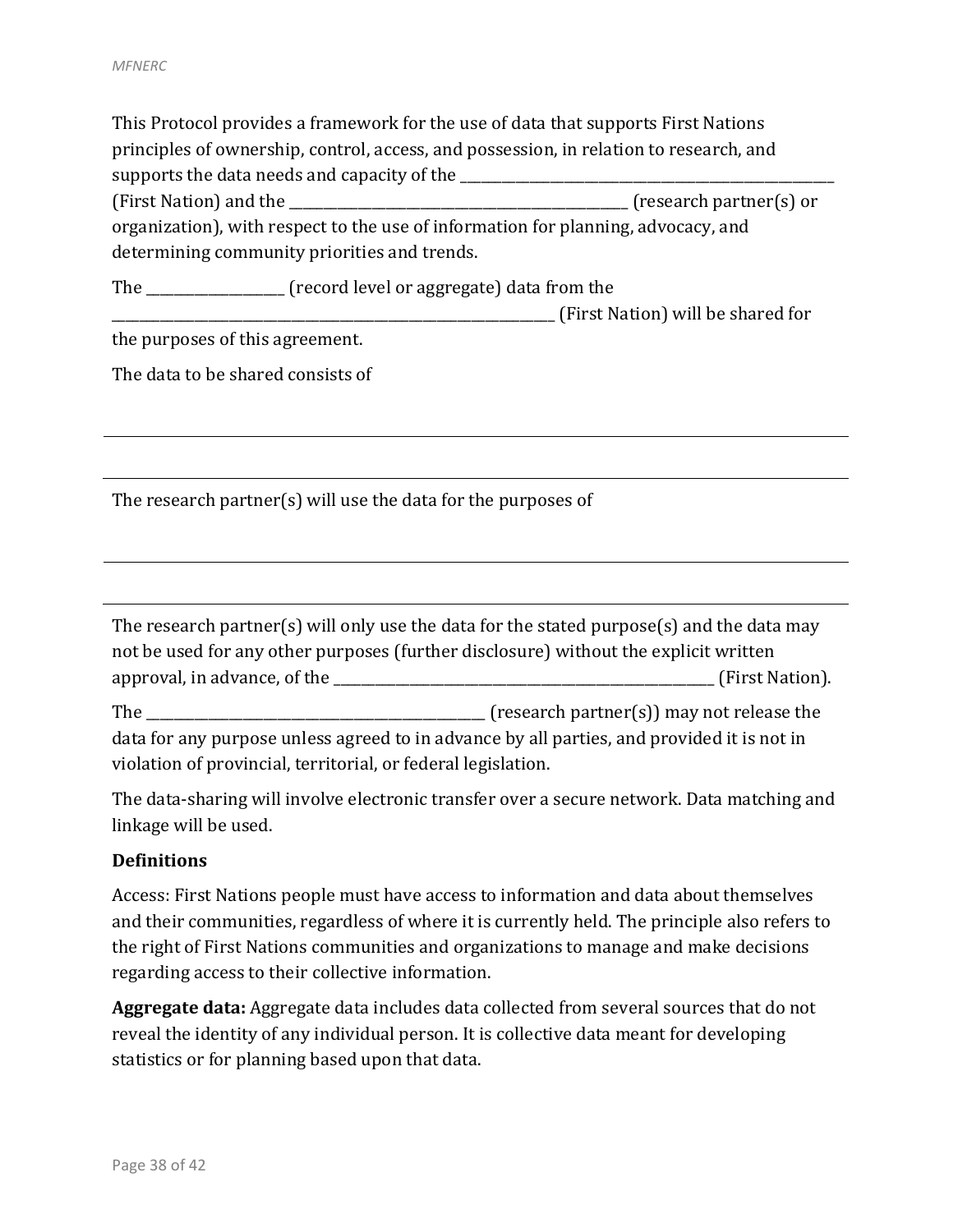**Control:** The principle of *control* asserts that First Nations people, their communities, and representative bodies are within their rights in seeking to control all aspects of research and information management processes that affect them. First Nations control of research can include all stages of a particular research project from conception to completion. The principle extends to the control of resources and review processes, the formulation of conceptual frameworks, data management, and so on.

**Data linkage or data profiling:** This is a computerized use of personal data obtained from a variety of sources, including personal information banks, to merge and compare files on identifiable people or categories of people for administrative purposes. This linkage or profiling generates a new body of personal information.

**Information sharing:** The exchanging, collecting, using, or disclosing of personal information by one organization with another organization for certain purposes, including First Nations, government bodies, educational institutions, non-profit organizations, etc. The sharing may be carried out using any transmission method and may take place over any time period.

**Ownership:** Refers to the relationship of First Nations to their cultural knowledge, data, and information. The principle states that a community or group owns information collectively in the same way that an individual person owns his or her personal information.

**Personal information:** Recorded data or information that is related to an identifiable person.

**Possession:** While *ownership* identifies the relationship between a people and their data in principle, possession or stewardship is more literal. It refers to the physical control of data. Although not a condition of ownership per se, possession is a mechanism by which ownership can be asserted and protected.

### **Data Ownership**

The \_\_\_\_\_\_\_\_\_\_\_\_\_\_\_\_\_\_\_\_\_\_\_\_\_\_\_\_\_\_\_\_\_\_\_\_\_\_\_\_\_\_\_\_\_\_\_\_\_\_\_\_\_\_\_\_\_\_\_\_ (First Nation) owns the collective data. Access and stewardship are negotiated and determined by the First Nation.

### **Intellectual Property**

The the contraction of the contraction of the contraction of the contraction of the contraction of the contraction of the contraction of the contraction of the contraction of the contraction of the contraction of the contr property rights (including copyright), as applicable, to the data offered under this agreement, and this agreement constitutes only a license to acquire and use these data products.

Furthermore, this agreement does not convey title or rights.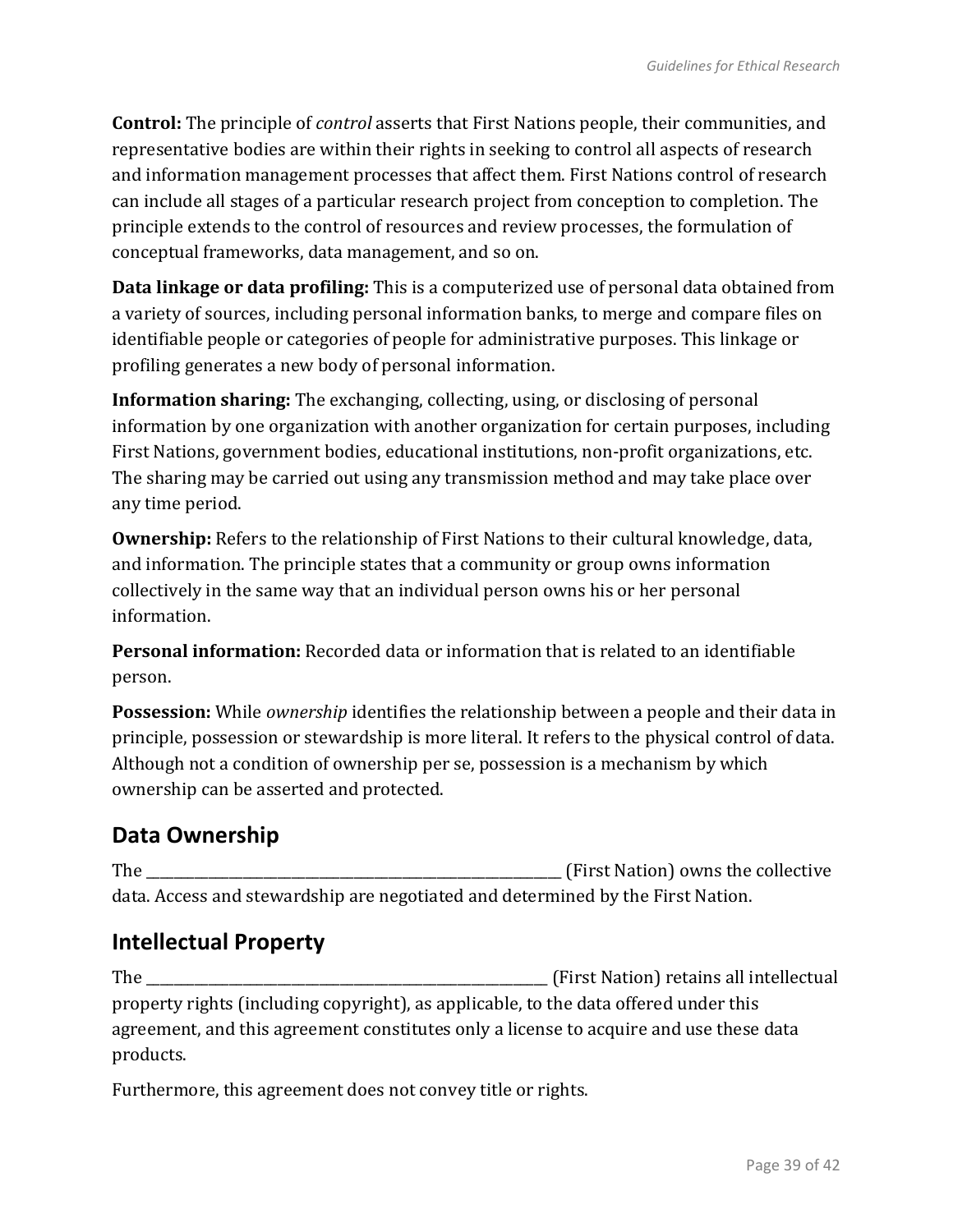### **Data Security and Confidentiality**

The the contract of the contract of the contract of the contract of the contract of the contract of the contract of the contract of the contract of the contract of the contract of the contract of the contract of the contra (research partner(s)) will each provide, for their own offices, all necessary equipment, supplies, and policies to ensure the confidentiality of the survey data, including but not limited to

- A lockable storage room and lockable filing cabinet.
- Password protection for computers containing confidential data or information.
- Controlled and restricted access, by lock and/or computer password, of all data or information, either hard copy or electronic.
- A firewall or similar software or hardware to protect the data or information that is stored on a computer that has access, directly or indirectly, to the Internet or any other type of data-sharing networks.

The First Nation and the research partner(s) will ensure that at all times the data or information is either directly supervised by one of its employees or agents, or that it is safely locked in a secure cabinet.

### **Publication and Dissemination**

The research partner(s) will not release data received as part of this agreement to other local or research institutions or organizations without express written agreement from the \_\_\_\_\_\_\_\_\_\_\_\_\_\_\_\_\_\_\_\_\_\_\_\_\_\_\_\_\_\_\_\_\_\_\_\_\_\_\_\_\_\_\_\_\_\_\_\_\_\_\_\_\_\_\_\_\_ (First Nation). Other interested research institutions or organizations shall contact the First Nation directly.

### **Retention and Disposal of Information**

The and the contraction contraction of the contraction of the contraction of the contraction of the contraction of the contraction of the contraction of the contraction of the contraction of the contraction of the contract will store and maintain the data in a manner that ensures its use remains consistent with the terms and conditions of this agreement. Upon expiration or revocation of this agreement, the \_\_\_\_\_\_\_\_\_\_\_\_\_\_\_\_\_\_\_\_\_\_\_\_\_\_\_\_\_\_\_\_\_\_\_\_\_\_\_\_\_\_\_\_\_\_\_\_\_\_\_\_\_\_\_\_ (research partner(s)) will immediately and permanently remove and destroy all copies, both physically and electronically, of the data provided under this agreement in accordance with relevant laws and policies (e.g., band bylaws and policies or government laws).

### **Duration and Renewal**

This agreement will commence on and come into effect from the date of signing by the last of the parties, and will remain in effect for the duration of five (5) years.

This agreement may be renewed, extended, or amended with the written consent of both parties at least sixty (60) days prior to the expiration of the agreement.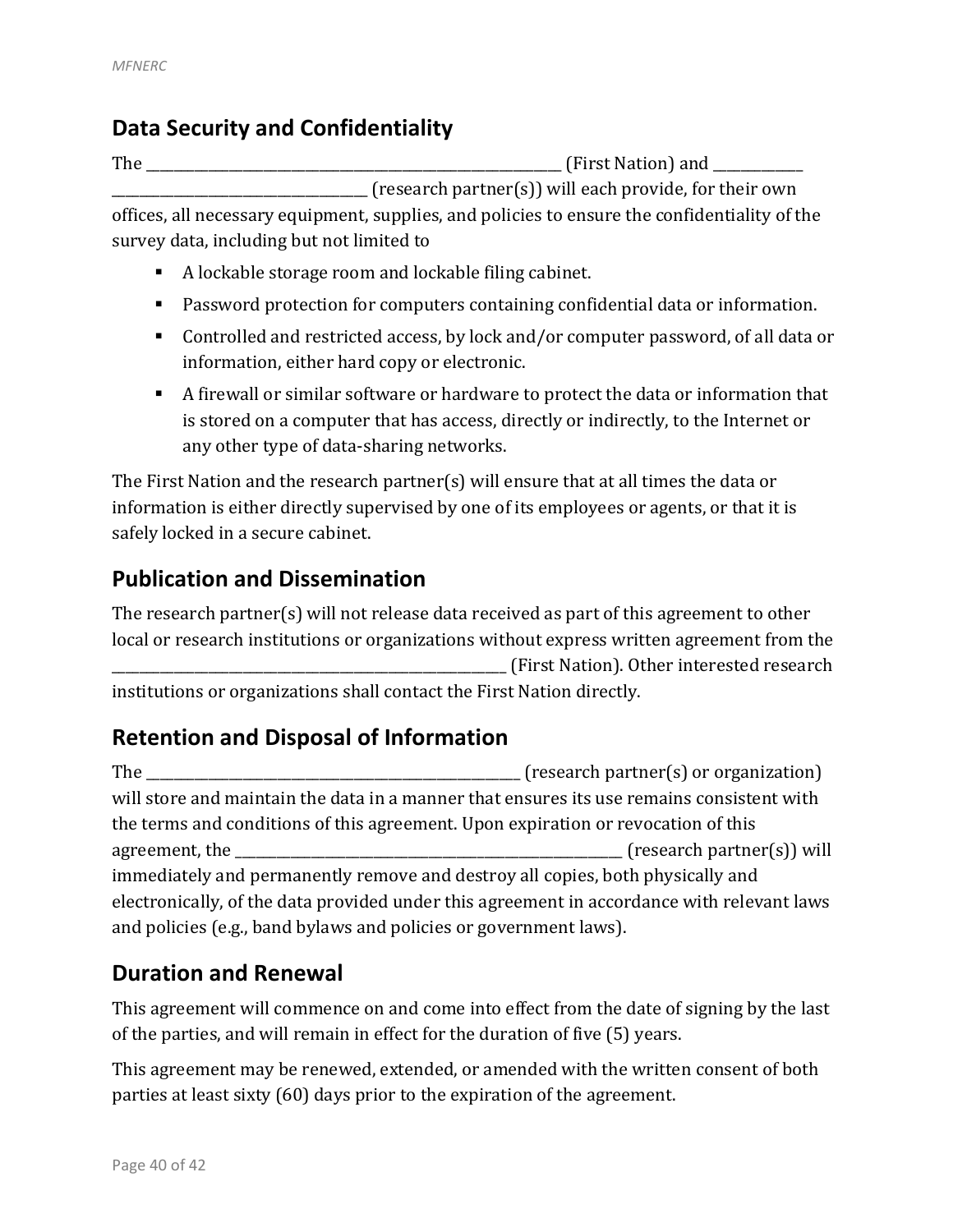Either party shall be entitled to terminate this agreement in the event the other party fails to fulfill any of its obligations as stipulated in this agreement by providing a written notice to the other party sixty (60) days prior to termination. Data access privileges are terminated immediately. At the end of the notice period all copies of the data will be removed and destroyed, as described in the following section.

### **Expiration or Revocation of the Agreement**

Upon expiration or revocation of this agreement, the research partners will immediately and permanently remove and destroy all copies, both physically and electronically, of the statistical outputs provided under this agreement in accordance with federal laws and Treasury Board Policy or any other federal government policy.

(This removal/destruction of copies refers to statistical outputs that may or may not be the subject of the agreement.)

In exceptional circumstances, such as discovery of repeated misuse or distortion of the statistical outputs, the the contract of the contract of the contract of the contract of the contract of the contract of the contract of the contract of the contract of the contract of the contract of the contract of the c advise the research partner(s) in writing of the inappropriate action and provide them with sixty (60) days to correct the said inappropriate action.

In the event that the research partner(s) does not correct the said inappropriate action within the sixty (60) day period, the research partner's license to use the statistical outputs may be revoked by the \_\_\_\_\_\_\_\_\_\_\_\_\_\_\_\_\_\_\_\_\_\_\_\_\_\_\_\_\_\_\_\_\_\_\_\_\_\_\_\_\_ Band Council on behalf of the

\_\_\_\_\_\_\_\_\_\_\_\_\_\_\_\_\_\_\_\_\_\_\_\_\_\_\_\_\_\_\_\_\_\_\_\_\_\_\_\_\_\_\_\_\_\_\_\_\_\_\_\_\_\_\_\_\_\_\_\_\_ (First Nation).

Upon revocation, all copies of the statistical outputs will be removed and destroyed.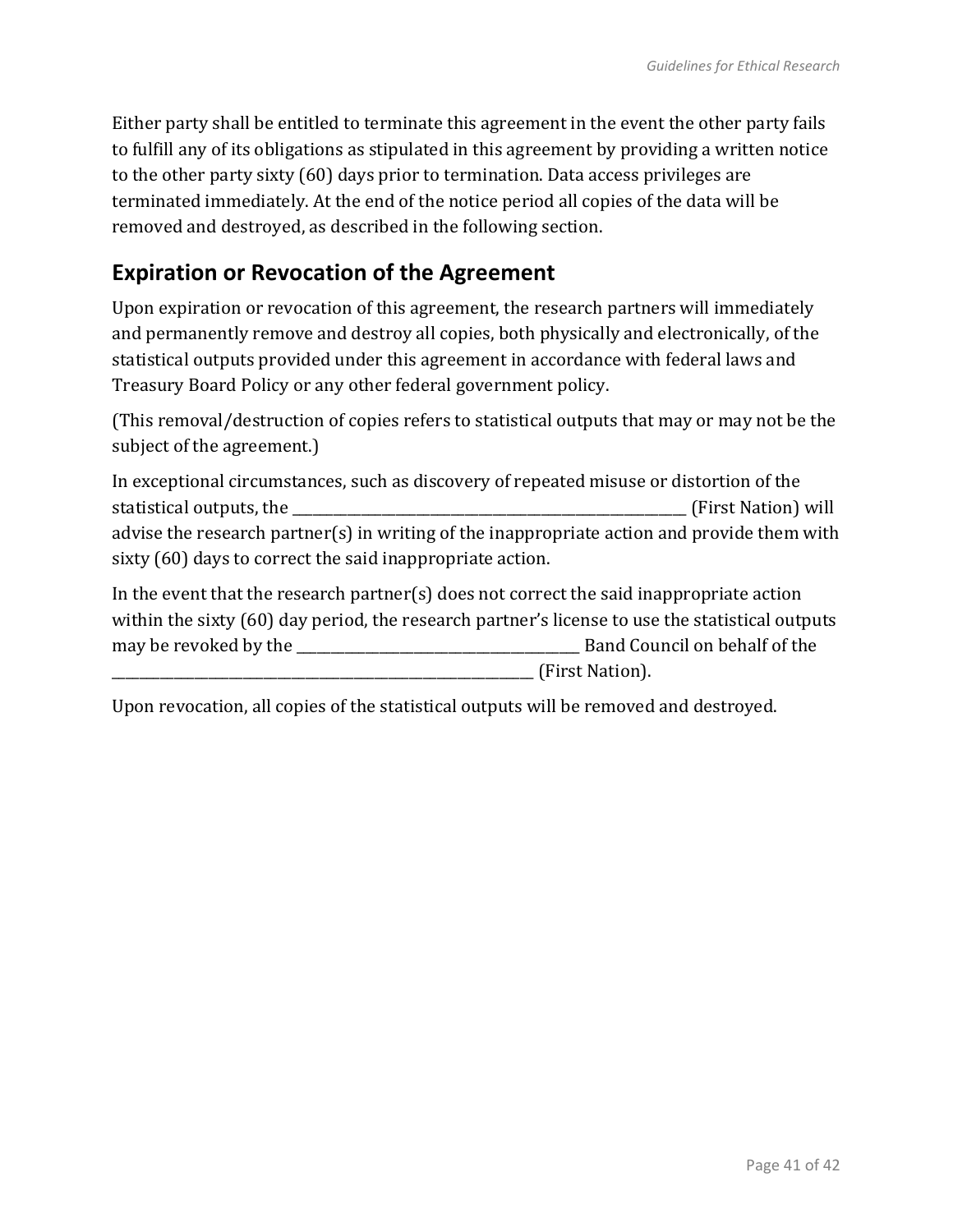## **Signing Authorities**

**In Witness** whereof, this agreement has been executed on behalf of the parties by their duly authorized representatives:

| Name and Title            |      |  |
|---------------------------|------|--|
| Signature                 | Date |  |
| Witness Name and<br>Title |      |  |
| Signature                 | Date |  |
| Name and Title            |      |  |
| Signature                 | Date |  |
| Witness Name and<br>Title |      |  |
| Signature                 | Date |  |